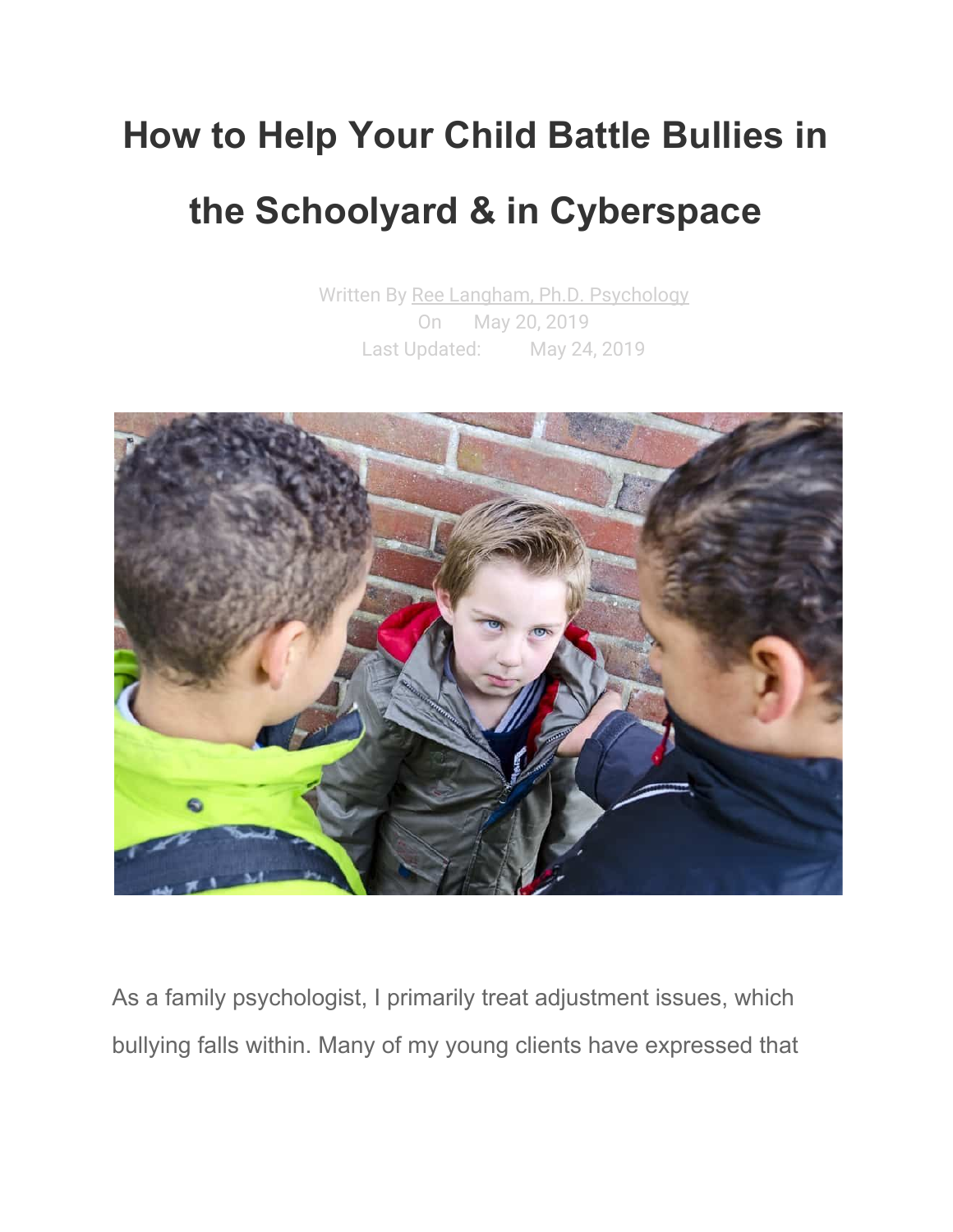they have been bullied at school and online at one time. When I asked why they think they were bullied, several expressed that they thought it was because of the way they looked, acted, or talked.

Others thought it was because of their sexual orientation – they were bisexual, gay, and lesbian. Almost all of my young clients shared that at one time or another they felt lost, helpless, and suicidal. This alerted me to just how serious and lethal all forms of bullying can be. A movie called, *Thirteen Reasons Why*, became a cult phenomenon because it was based on a young girl, who committed suicide because of relentless bullying.

The sad reality is that this isn't limited to movies — it also happens in real life. **Children as young as age five are killing themselves because they don't have the capacity to deal with bullies. We are losing children to hate, and it needs to stop now.**

It starts with us, the parents. Our children learn how to behave, how to think, and how to respond to challenging situations from us. Therefore, we need to modify our behavior and pay attention to what is going on with our children.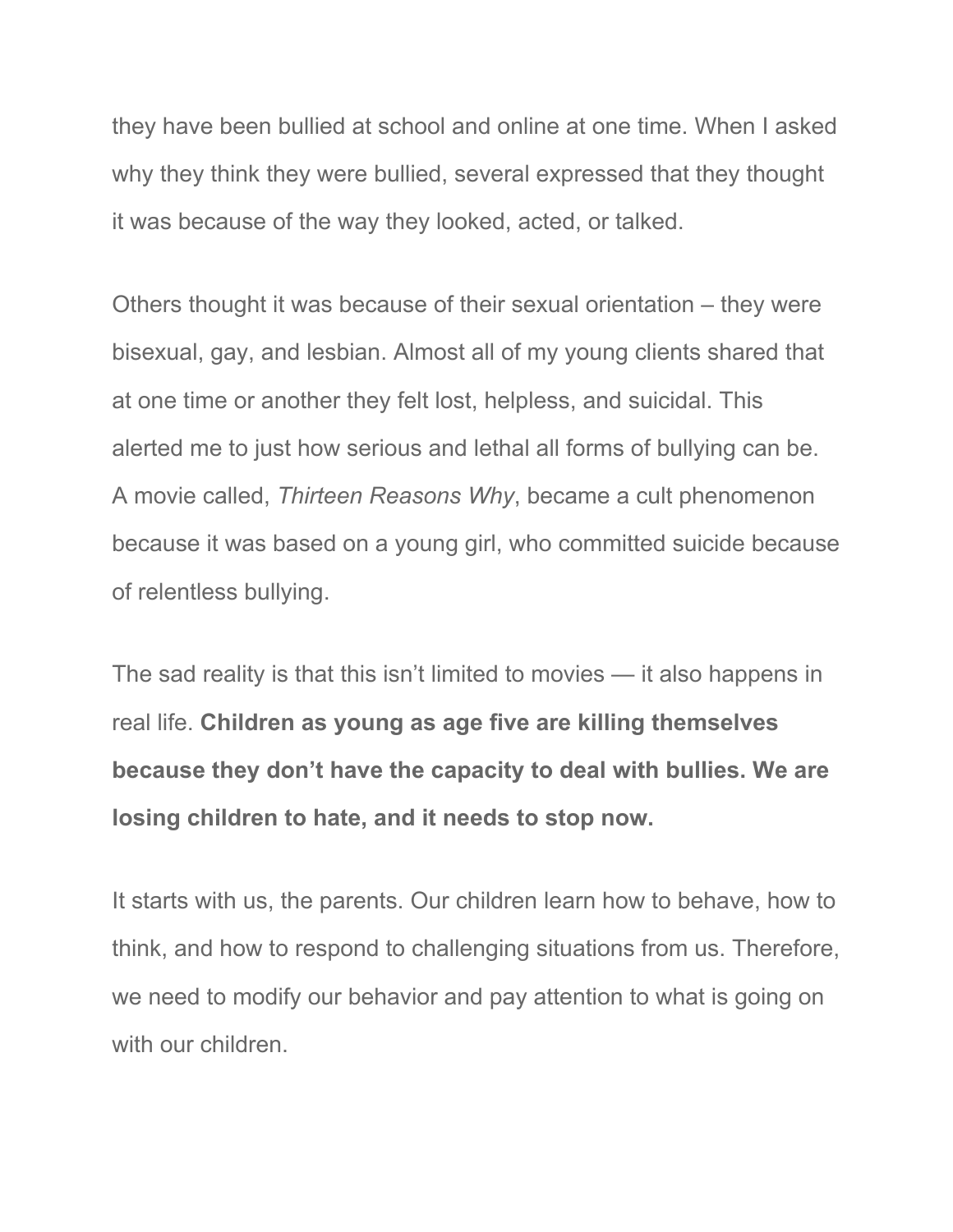**We can stop this epidemic, but we must first look within.**

The goal of this article is to talk about traditional bullying and cyberbullying, highlight the warning signs and effects of each, explain the differences between the two forms of harassment, and teach you ways to prevent or stop any form of bullying before it becomes out of control.

#### **Table of Contents** [\[hide](https://parentingpod.com/bullying/#)]

- What is [Bullying?](https://parentingpod.com/bullying/#what-is-bullying)
- Who Gets [Bullied](https://parentingpod.com/bullying/#who-gets-bullied-and-why) and Why?
- The Stats: How Often Does [Bullying](https://parentingpod.com/bullying/#the-stats-how-often-does-bullying-occur) Occur?
- What Does [Bullying](https://parentingpod.com/bullying/#what-does-bullying-look-like) Look Like?
- What is [Cyberbullying?](https://parentingpod.com/bullying/#what-is-cyberbullying)
	- How is Bullying Different from [Cyberbullying?](https://parentingpod.com/bullying/#how-is-bullying-different-from-cyberbullying)
	- Is [Cyberbullying,](https://parentingpod.com/bullying/#is-cyberbullying-cyberstalking-trolling-the-same-thing) Cyberstalking & Trolling the Same Thing?
- What are Warning Signs of Bullying & [Cyberbullying?](https://parentingpod.com/bullying/#what-are-warning-signs-of-bullying-cyberbullying)
	- [Physical](https://parentingpod.com/bullying/#physical-signs-of-bullying) Signs of Bullying
	- Emotional & [Behavioral](https://parentingpod.com/bullying/#emotional-behavioral-signs-of-bullying) Signs of Bullying
	- Signs of [Bullying](https://parentingpod.com/bullying/#signs-of-bullying-at-school) at School
	- Signs of [Cyberbullying](https://parentingpod.com/bullying/#signs-of-cyberbullying)
	- [Signs](https://parentingpod.com/bullying/#signs-that-your-child-is-the-bully) That Your Child Is the Bully
- What Does Traditional Bullying & [Cyberbullying](https://parentingpod.com/bullying/#what-does-traditional-bullying-cyberbullying-feel-like) Feel Like?
- [Real-Life](https://parentingpod.com/bullying/#real-life-example-of-bullying) Example of Bullying
- Legal [Implications](https://parentingpod.com/bullying/#legal-implications)
- How You Can [Help](https://parentingpod.com/bullying/#how-you-can-help)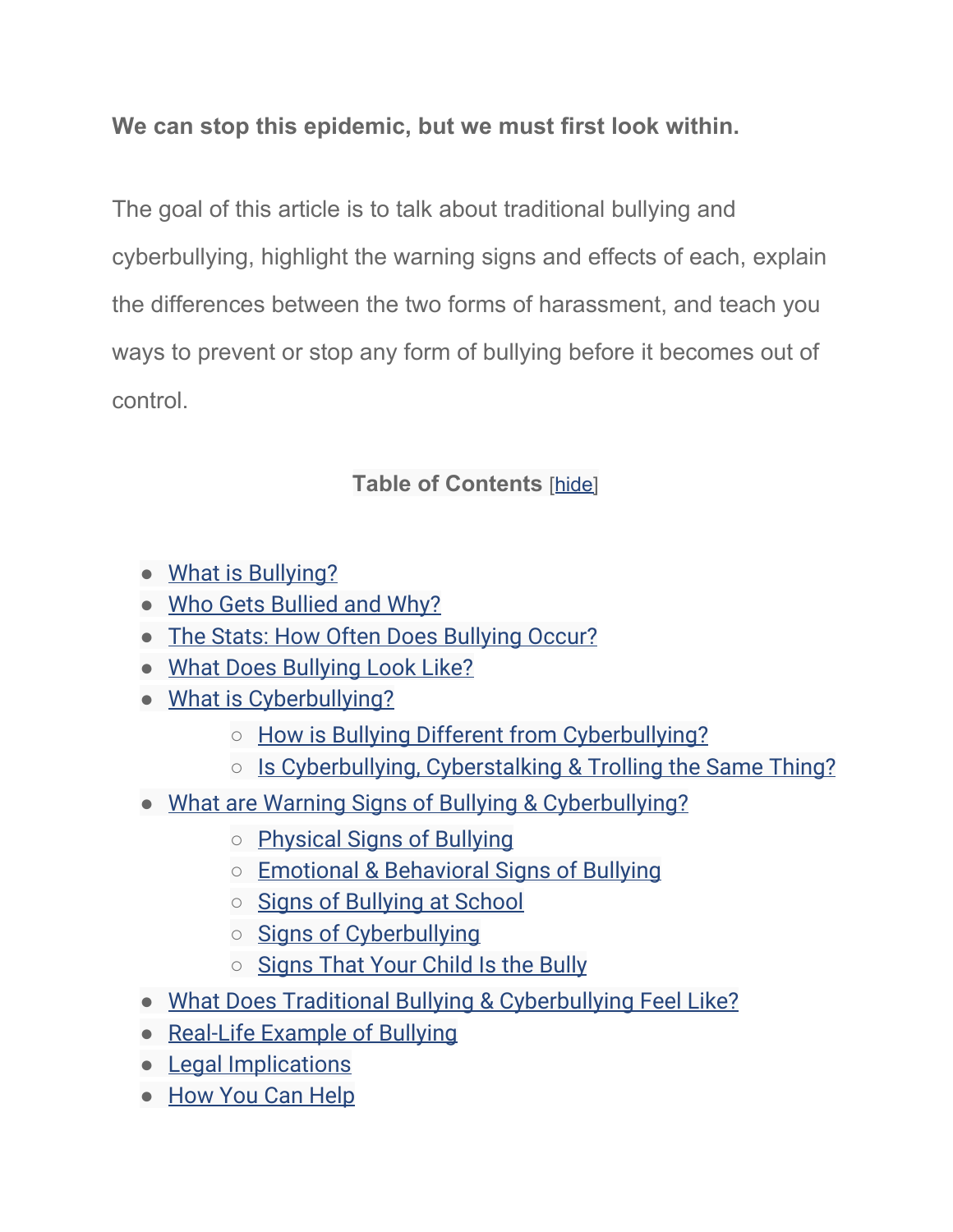- What If You Are the One That's Being [Bullied?](https://parentingpod.com/bullying/#what-if-you-are-the-one-thats-being-bullied-what-can-you-do) What Can You Do?
- Can Bullying Be [Prevented?](https://parentingpod.com/bullying/#can-bullying-be-prevented-if-so-how-can-i-prevent-it) If So, How Can I Prevent It?
- What Should You Do If You [Suspect](https://parentingpod.com/bullying/#what-should-you-do-if-you-suspect-that-your-child-is-a-bully) That Your Child is a Bully?
- [Who](https://parentingpod.com/bullying/#who-can-i-talk-to) Can I Talk To?
- In [Summary](https://parentingpod.com/bullying/#in-summary)

## **What is Bullying?**

Bullying involves committing the same hurtful, dangerous,

mean-spirited, hateful, malicious acts over and over again, in an effort to intimidate, shame, degrade, dominate, and humiliate another person. [[1\]](https://parentingpod.com/bullying/#ref1)

We all know what traditional bullying looks like — attacking someone verbally or physically on a repeated basis. But, did you know there are other forms of bullying too? Bullying can come in all shapes and sizes, but it's still just as damaging.

The truth is, any form of harassment from traditional bullying to cyberbullying can cause extreme emotional, physical, and psychological pain and distress.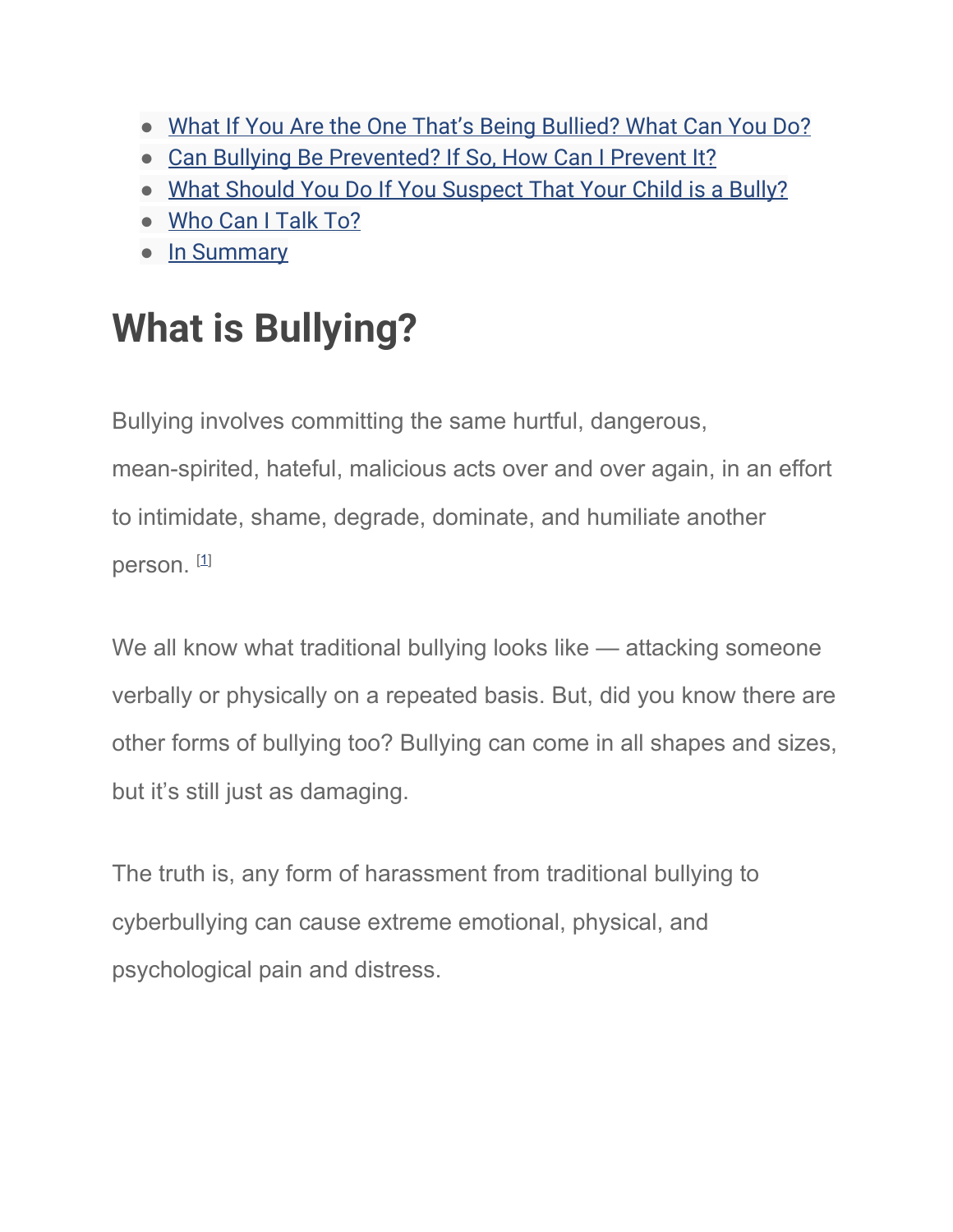Cyberbullying is fairly new, but it can cause anger, fear, shame, guilt, depression, anxiety, and low self-esteem/self-confidence in its victims, just like traditional bullying.

Some children even experience physical ailments, such as headaches or migraines, stomachaches, and high blood pressure due to bullying.

Many also struggle in school because their minds are focused more on the fear of being tormented by their bullies, rather than schoolwork. In other words, a child, who is being bullied is often unable to concentrate in class or on homework, because she is thinking about what will or what could happen to her once class is over.

If bullying behavior — whether in-person or online — does not stop, it can lead to a devastating outcome.

The good news is there are ways you can prevent or stop bullying. You may be able to save a child's life simply by being proactive when you suspect or believe she is being bullied in any way.

### **Who Gets Bullied and Why?**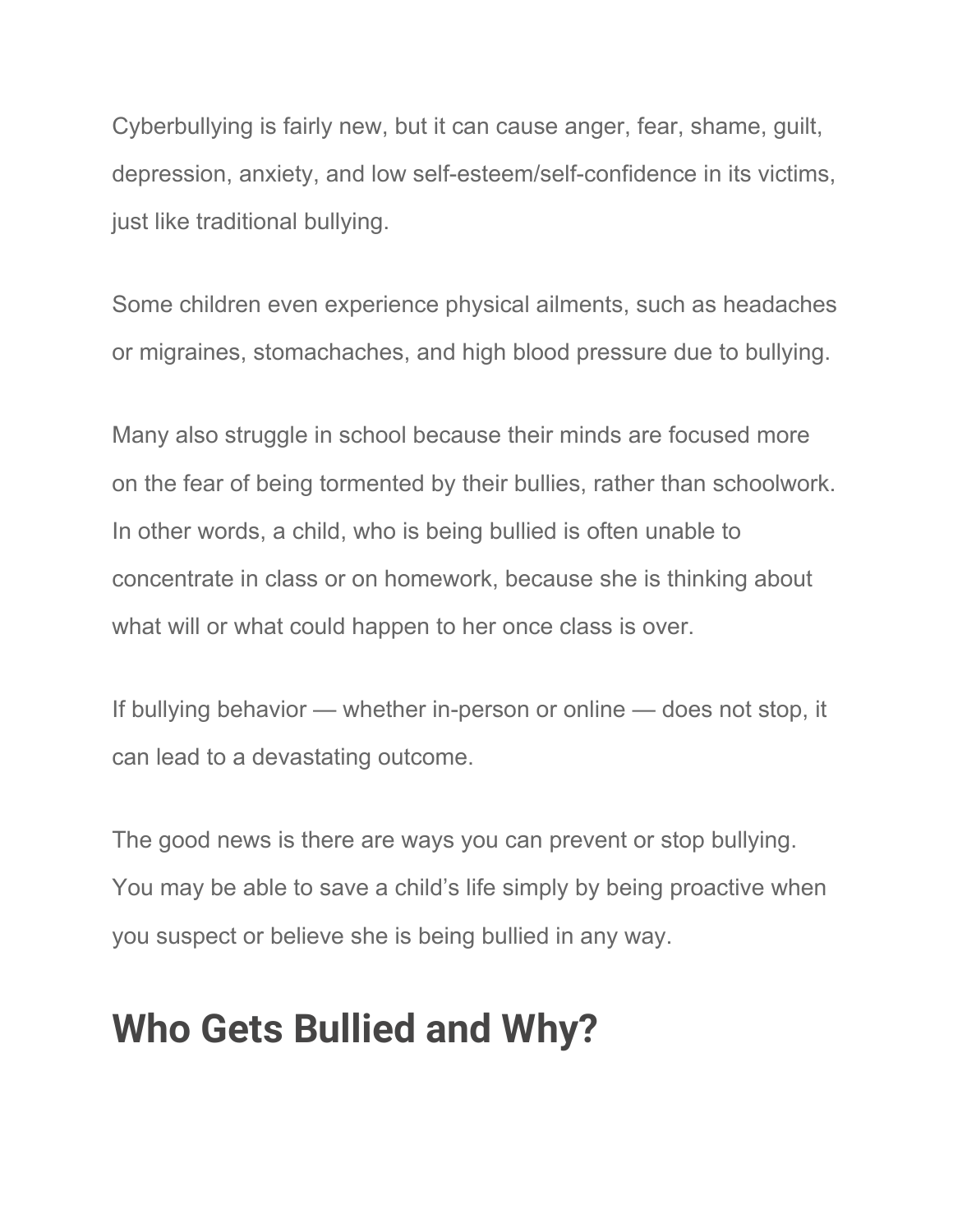

Children, tweens, and teens are often the recipients of bullying (both in the real world and online), adults can also be bullied, especially with the explosion of social media. In a similar fashion, children, adolescents, and adults can also be bullies themselves.

As mentioned, cyberbullying, cyberstalking, and trolling fall under the umbrella of bullying. The goal of the bully is to force someone to submit to her. In other words, it's a power move that arises for a variety of reasons.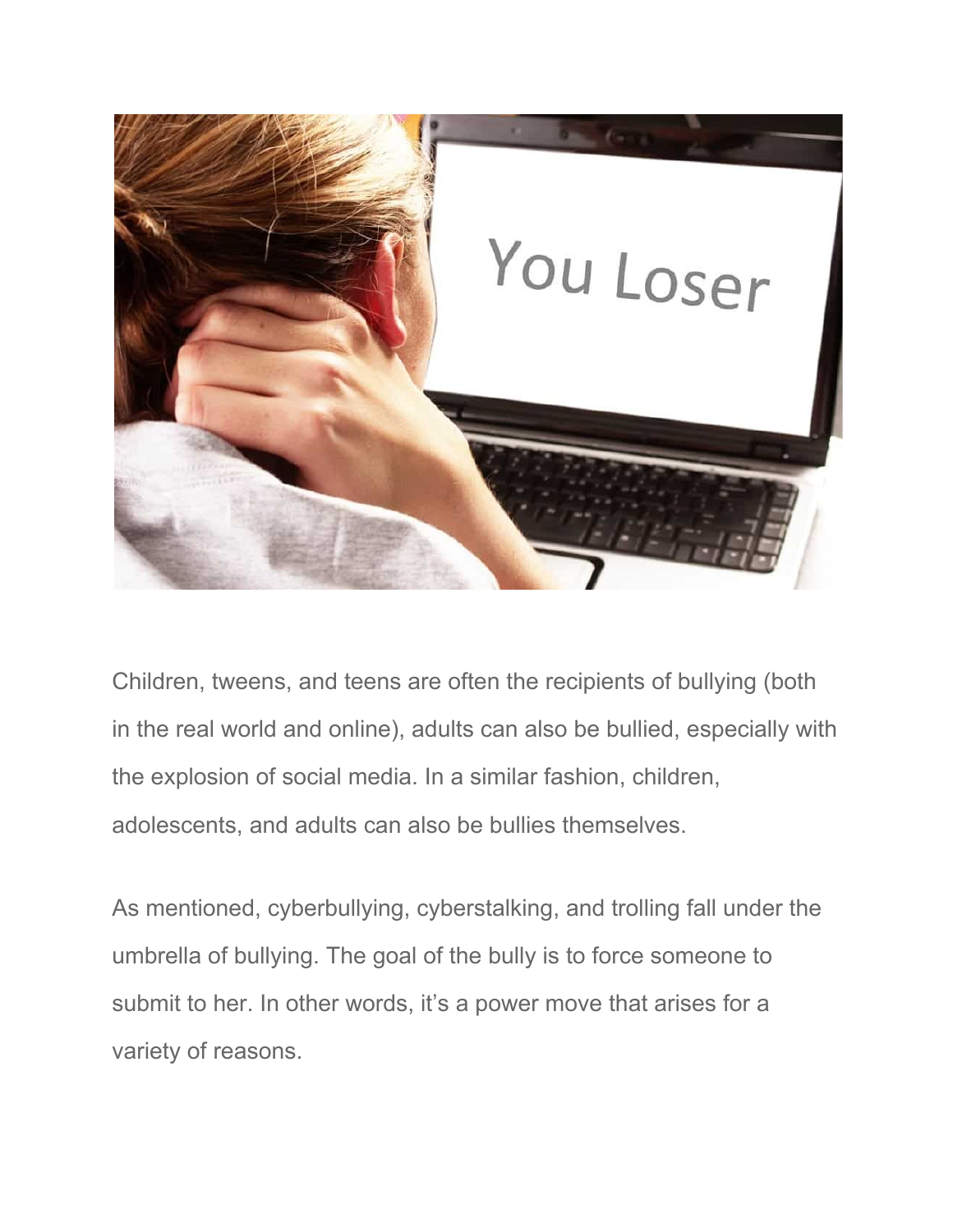For instance, some bullies mistreat other children because they are being abused or neglected at home. Others may bully so their peers will like, respect, and follow them. And some do it because they are jealous, have learned the behavior from others, or have some form of mental illness.

These are just *some* of the reasons a child or adult may turn into a bully. Regardless of the cause, the effects on the victim can be far-reaching, following her for the rest of her life.

Traditional bullying — also known as direct bullying, face-to-face bullying, schoolyard bullying, and in-person bullying — may involve physical, verbal, and/or emotional abuse. Cyberbullying, on the other hand, typically only involves verbal and emotional maltreatment many times there is no direct contact.

However, sometimes, online harassment filters into the real world through school and other social activities, causing a child to experience all three forms of abuse online and in-person.

It is important to understand that most bullies enlist the help of their peers and classmates in the harassment of their victims. Moreover,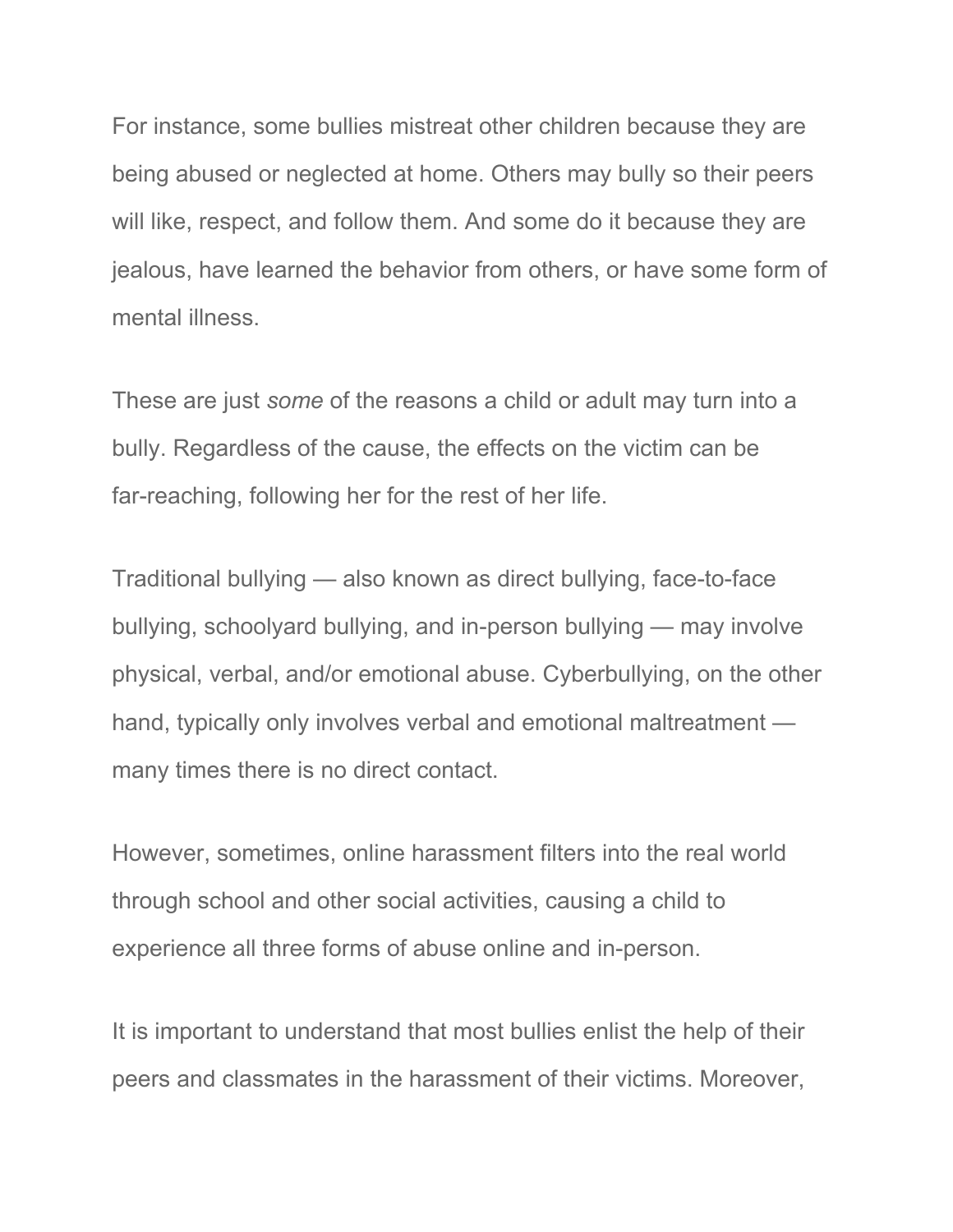bullying behaviors can occur at a number of places, some obvious and some less apparent.

For instance, bullying can occur on school buses, in class after the teacher steps away for a minute, in the parking lot or while waiting for parents or caregivers once school ends, while participating in after-school activities, between classes, at parties and social events, on the playground, at P.E., and/or at lunch.

It can even occur in the bathroom or library/study hall. And, of course, it can occur online — in online classrooms, on social media websites — like Facebook, Snapchat, Twitter, and Instagram, on Messenger, on dating websites, and even on gaming and interest websites.

The popularity and accessibility of social media, smartphones, messenger apps, etc. have caused bullying cases to skyrocket, particularly cyberbullying.

As a result, some states have enacted anti-bullying laws to deter bullies from abusing and mistreating others. The punishment for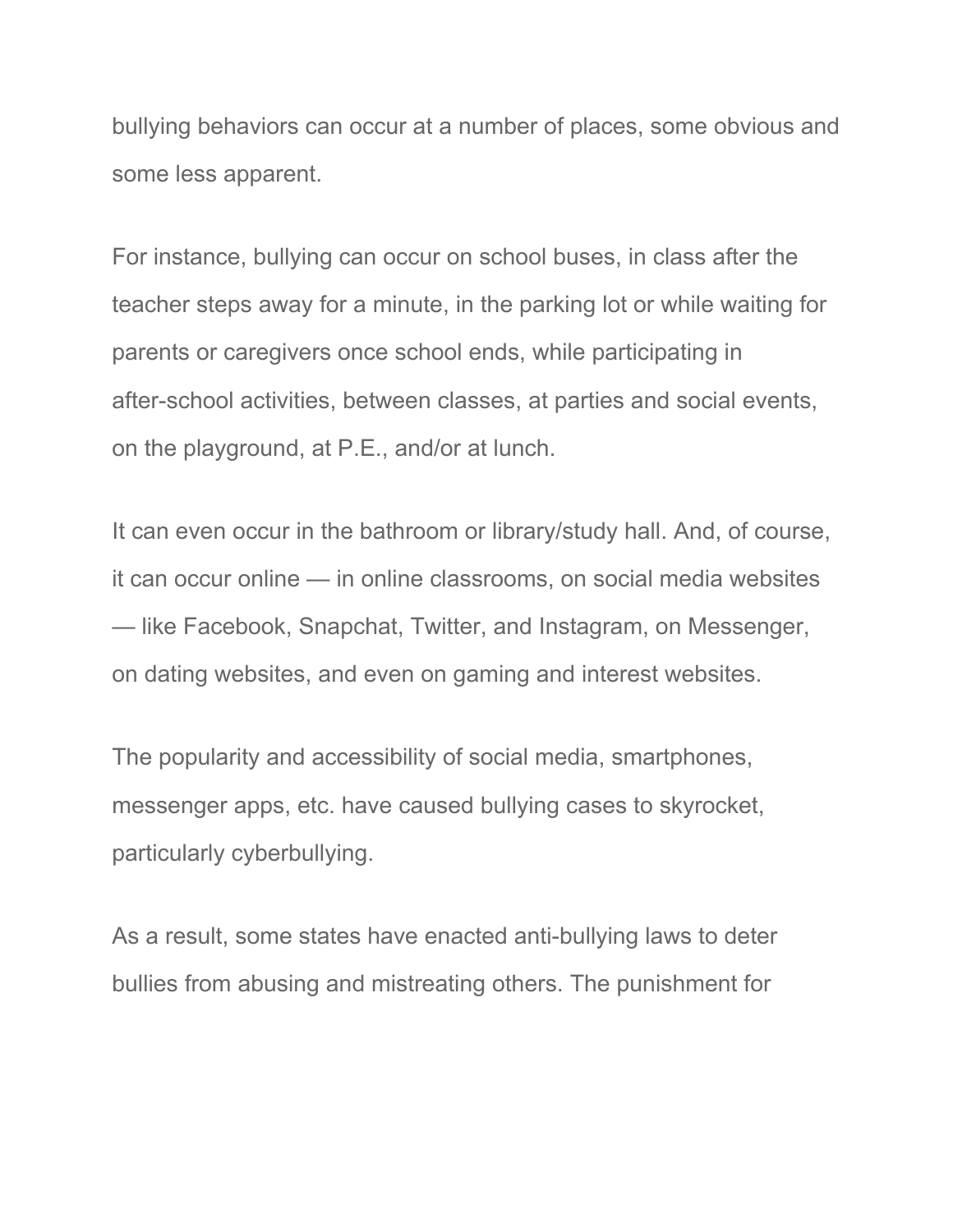bullying in these states includes fines, counseling, removal from the home, and/or possible jail time.

The thing about bullies is that they are relentless. The torment never stops. So, a child who is being bullied lives in constant fear, because he never knows when his bully will strike next or how far he will take it.

# **The Stats: How Often Does Bullying Occur?**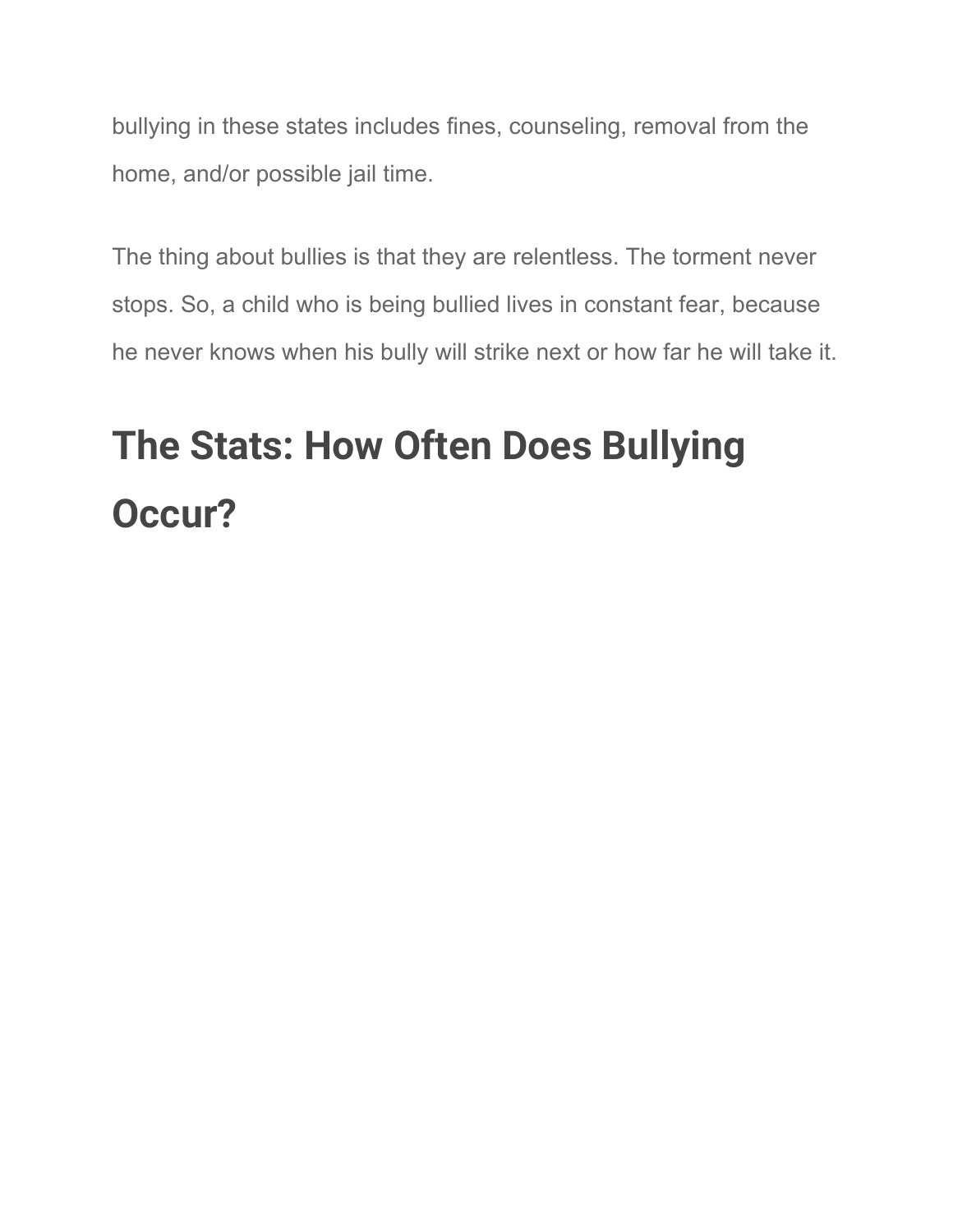

- 1 in 4 U.S. students have been, are, or will be bullied in school. More specifically, 28 percent of U.S. students in grades 6–12 have experienced or will experience bullying. And, 20 percent of U.S. students in grades 9–12 have experienced or will experience bullying.
- ●
- Most cases of bullying occur during middle school with the most common types being verbal and social bullying.
- ●
- Young people who are perceived as "different" have the highest risk of being bullied.
- ●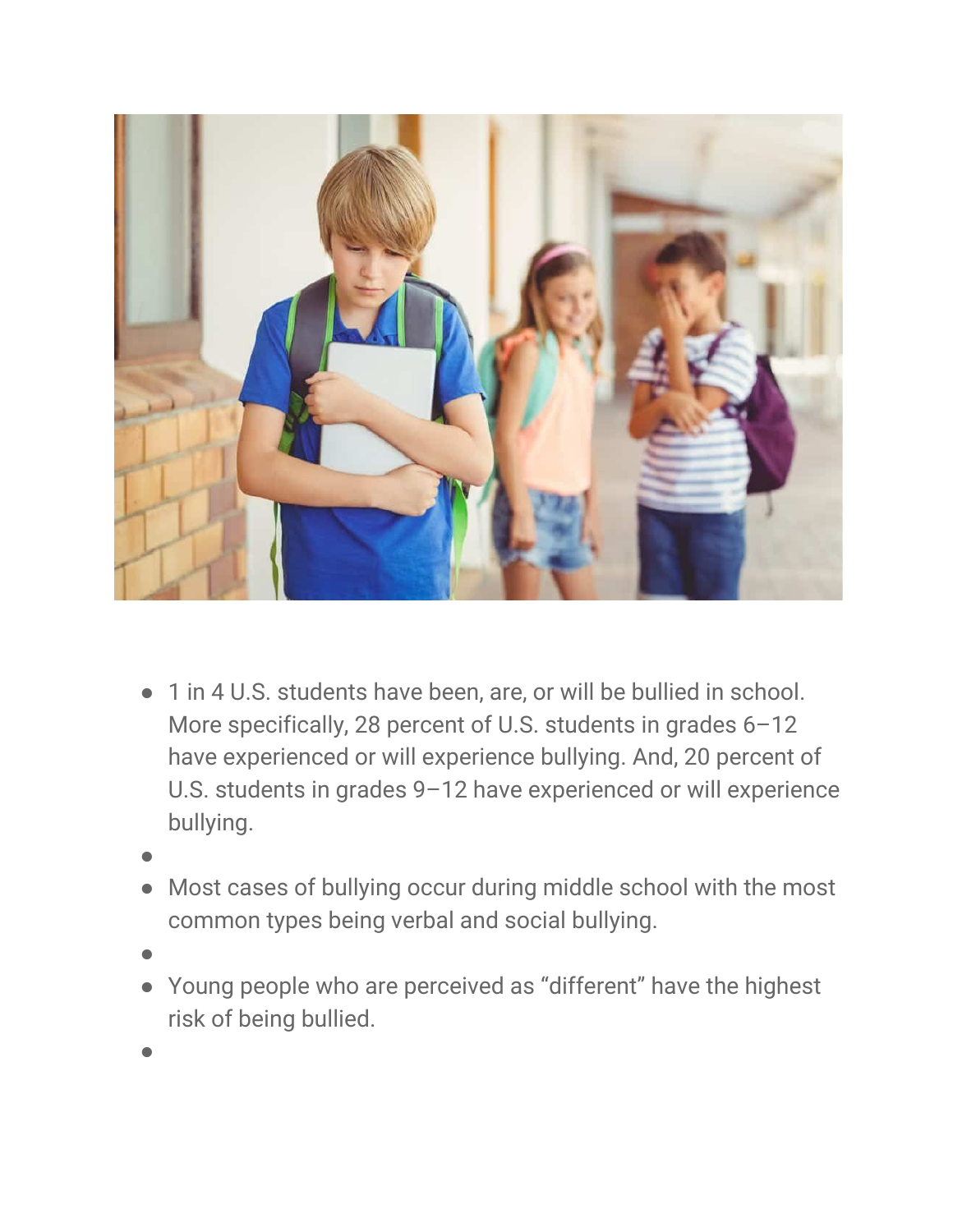- Bullying can affect all young people, including those who are bullied, those who bully others, and those who witness bullying. The effects of bullying can last well into adulthood.
- Approximately 71 percent of children and teens say they have witnessed bullying in their schools.
- When bystanders intervene, bullying stops within 10 seconds, more than half of the time.
- Approximately 9 percent of students in grades 6-12 have experienced cyberbullying.
- Approximately 15percent of high school students in grades 9–12 have been cyberbullied.
- Approximately 55 percent of LGBTQ students have experienced cyberbullying.
- In a recent study, approximately 49 percent of children in grades 4–12 reported being bullied by other students, whereas 31percent reported bullying others at one time.
- According to a recent study, middle school students experienced these types of bullying at this prevalence: name-calling (44 %), teasing (43 %), spreading rumors/lies (36%), pushing or shoving (32%), hitting, slapping, or kicking (29%);, exclusion (29%), threats (27%), stealing (27%), sexual comments or gestures (24%), and e-mail harassment (10%). [[12\]](https://parentingpod.com/bullying/#ref12)
- According to a recent study, middle school students experienced bullying in the classroom (29%), hallway or lockers (29%), cafeteria (23%), gym (20%), bathroom (12%), and playground  $(6\%)$ . [[12\]](https://parentingpod.com/bullying/#ref12)

## **What Does Bullying Look Like?**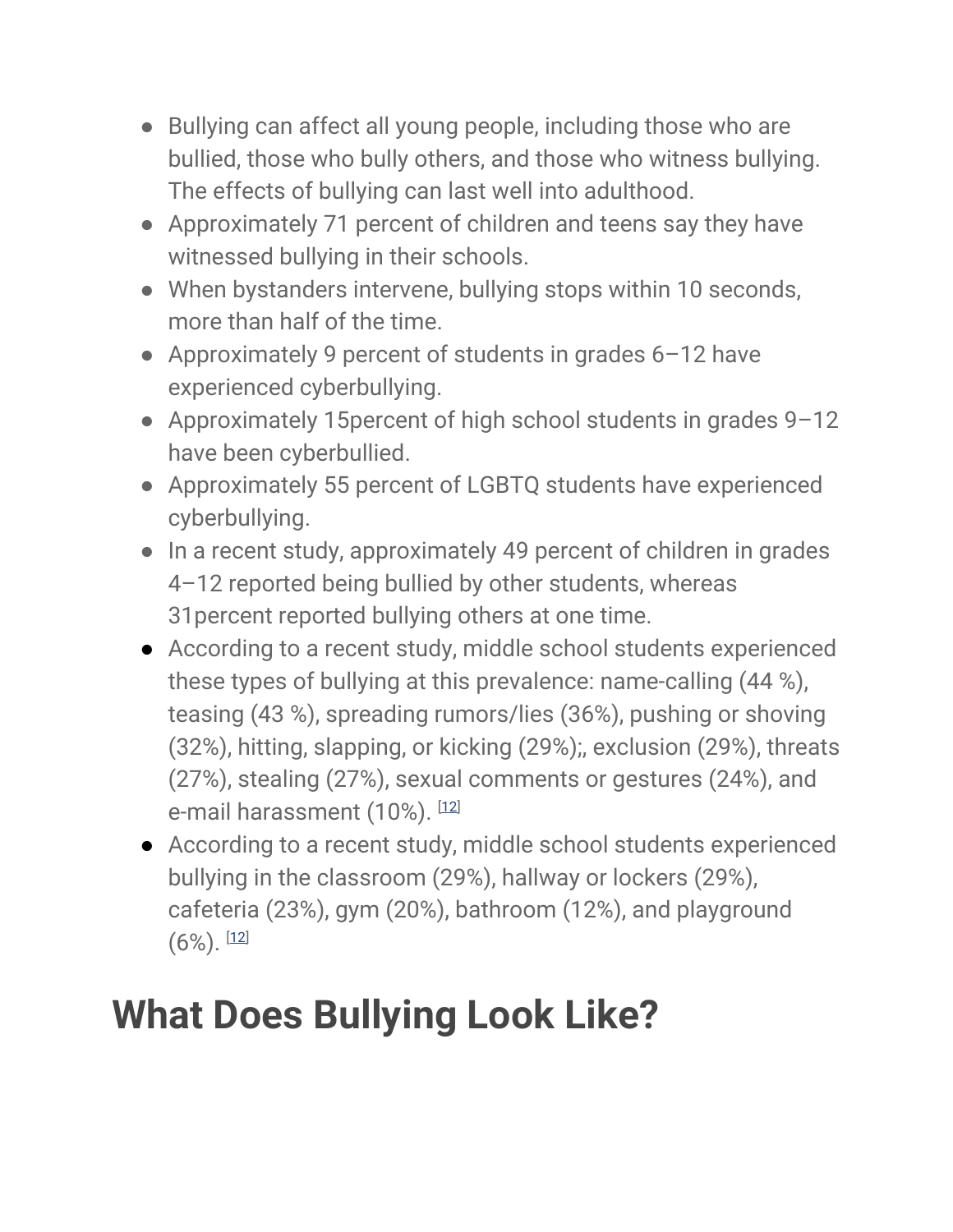

[\[1\]](https://parentingpod.com/bullying/#ref1) *Physical bullying typically involves:*

- Hitting
- Kicking
- Pushing
- Injury
- Threat of Harm
- Stealing
- Property Damage
- Hazing
- Harassment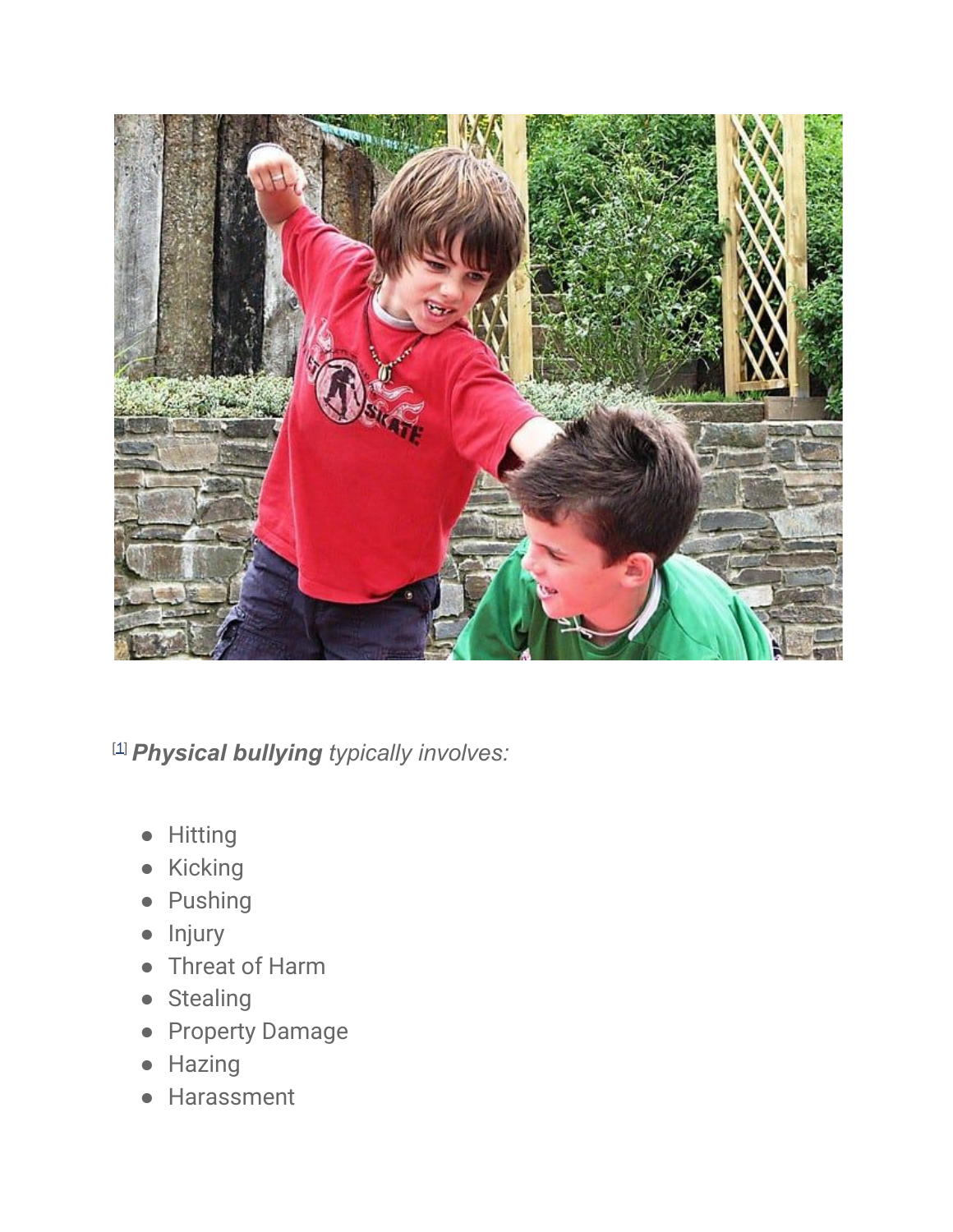● Embarrassment and Humiliation



*Verbal bullying typically involves:*

- Making Fun of Another Individual
- Name-Calling
- Teasing
- "Roasting"
- Shaming
- Disparaging
- Criticizing
- Taunting
- Insulting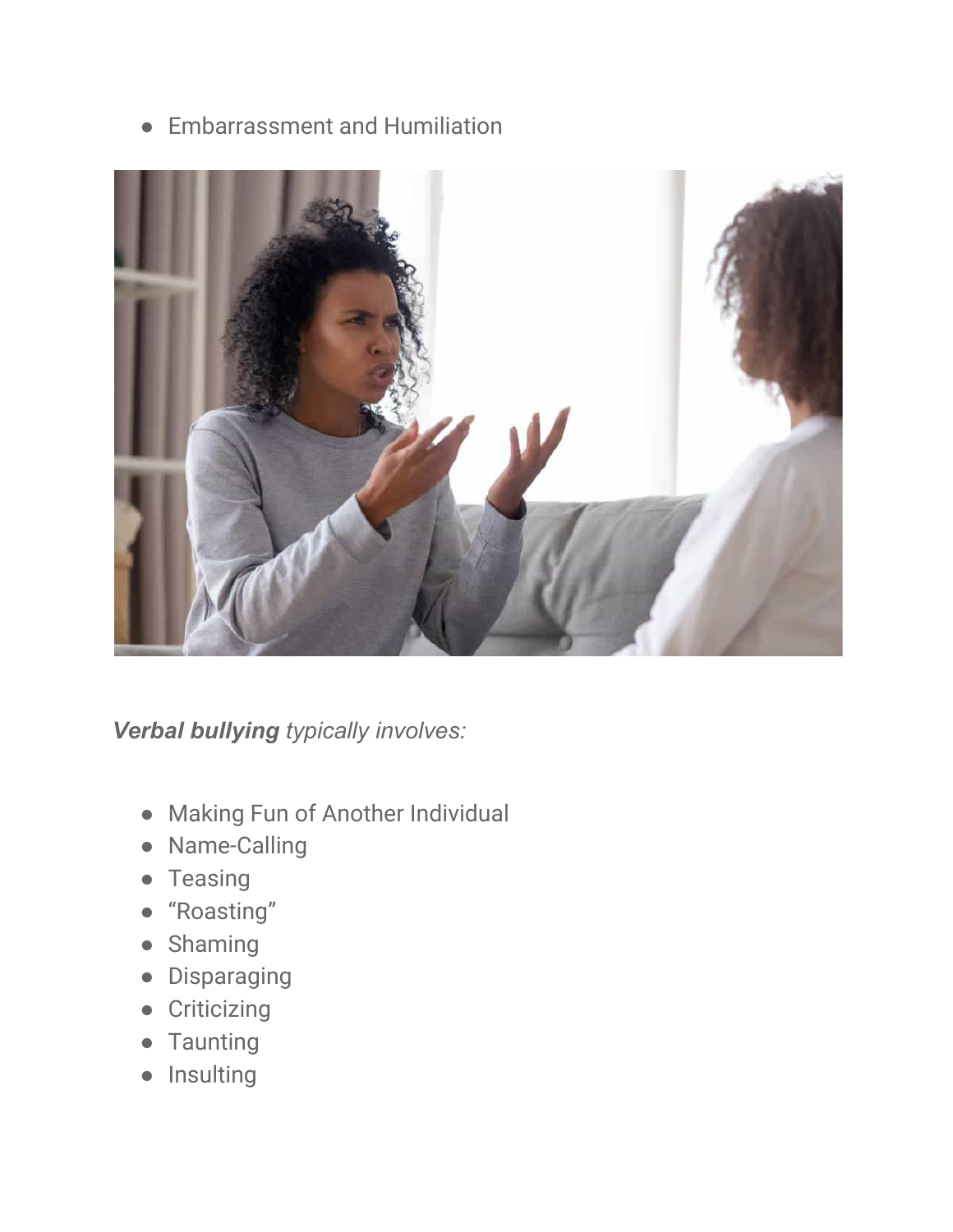

*Lastly, emotional/psychological/social bullying typically includes:*

- Shunning or Ignoring Someone and Refusing to Talk to Him
- Excluding Someone from Groups and Social Activities
- Spreading Lies or Starting False Rumors
- Forcing Someone to Do Things He Does Not Want to Do
- Turning Friends and Peers Against Another Person

**FYI:** Boys tend to use physical threats, intimidation, and violence to bully other boys, while girls tend to bully using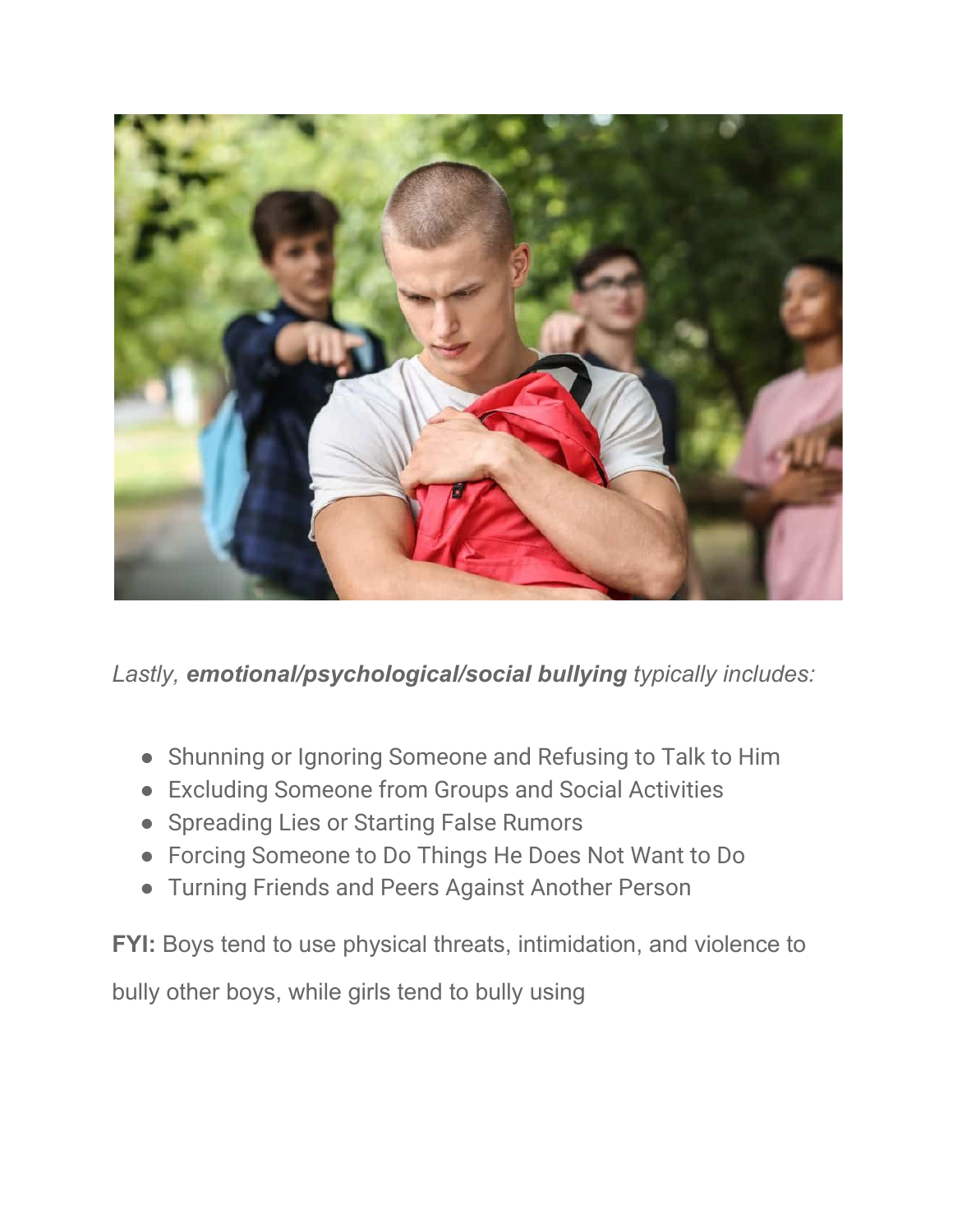emotional/psychological/social/relationship means to bully other girls. [\[10\]](https://parentingpod.com/bullying/#ref10)

## **What is Cyberbullying?**

It's important to understand that cyberbullies, especially young children and teens, are creative and very imaginative.

They can find sneaky ways to bully others and go unnoticed, including sneaking on a home computer after hours to torment others, downloading apps onto their smartphones, pretending to do homework while really on social media sites, using email systems to send threatening, taunting, and hurtful messages, and even using other people's computers, internet connections, and social media pages to humiliate and embarrass their victims. [\[2\]](https://parentingpod.com/bullying/#ref2)

Cyberbullies also sometimes create fake websites or social media pages to harass their victims.

Similar to in-person bullying, you may be surprised to learn that boys and girls cyberbully in different ways.<sup>[[10](https://parentingpod.com/bullying/#ref10)]</sup>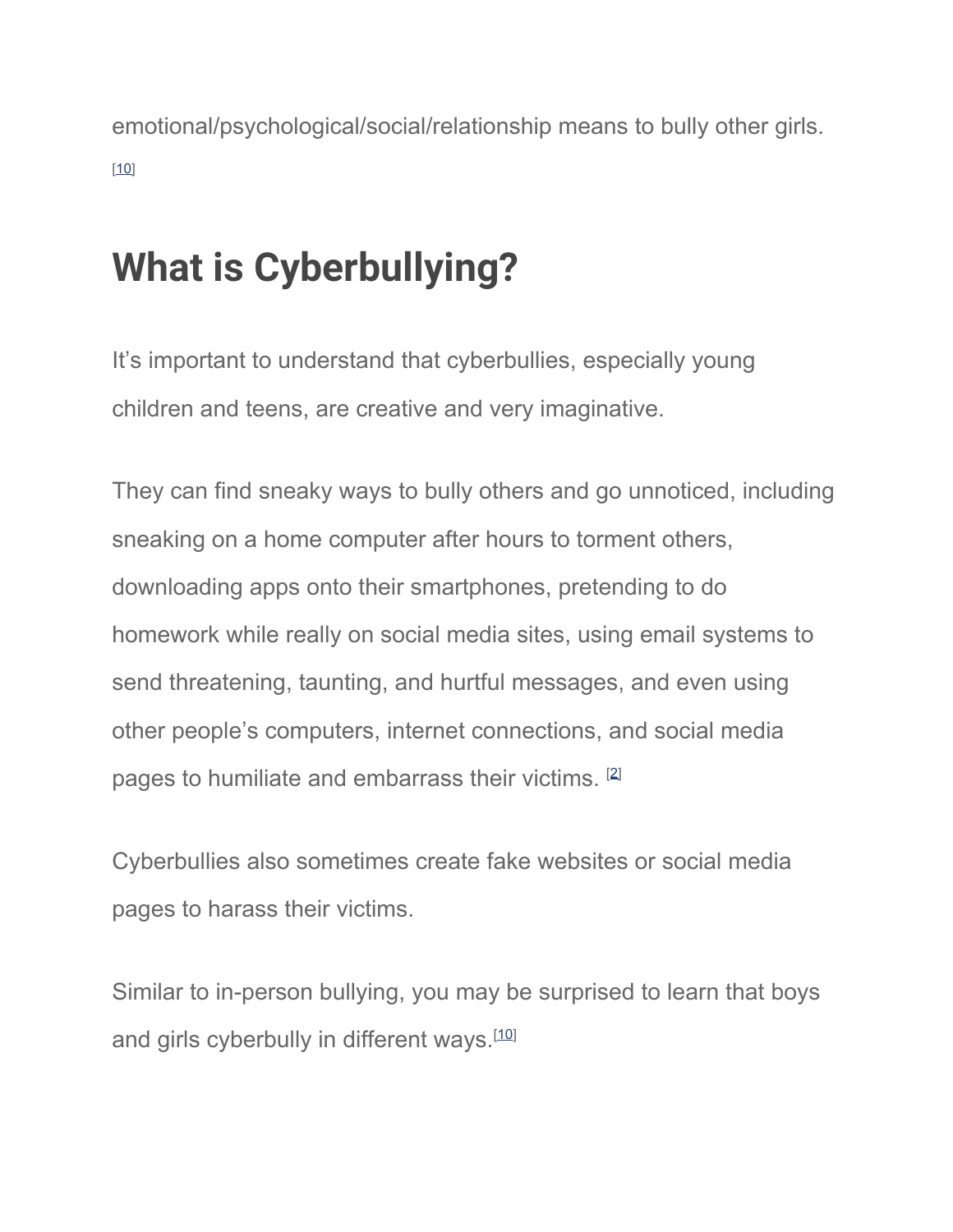Male cyberbullies tend to use more physical means (actions) to torment their victims, while female cyberbullies tend to use more emotional means (feelings) to harass theirs. [[10\]](https://parentingpod.com/bullying/#ref10) It is also common for male cyberbullies to use sexting to hurt their ex-girlfriends, former lovers, etc. [[10](https://parentingpod.com/bullying/#ref10)]

What is sexting? Sexting is sending someone sexual messages or private pictures — often nude and sexual in nature. Sexting becomes cyberbullying when those pictures are sent to other people or posted on websites in retaliation. The goal of sending these pictures to others is to shame and control the victim.

On the flip side, male cyberbullies tend to send threatening or intimidating messages to other males with intent of scaring their victims into submission. These messages typically contain threats of physical harm or death.<sup>[\[10\]](https://parentingpod.com/bullying/#ref10)</sup>

Male bullies may start with cyberbullying and end with physical, in-person violence.<sup>[\[10\]](https://parentingpod.com/bullying/#ref10)</sup>

Girl cyberbullies, on the other hand, tend to cyberbully through more emotional means like spreading rumors and lies, sharing their victims'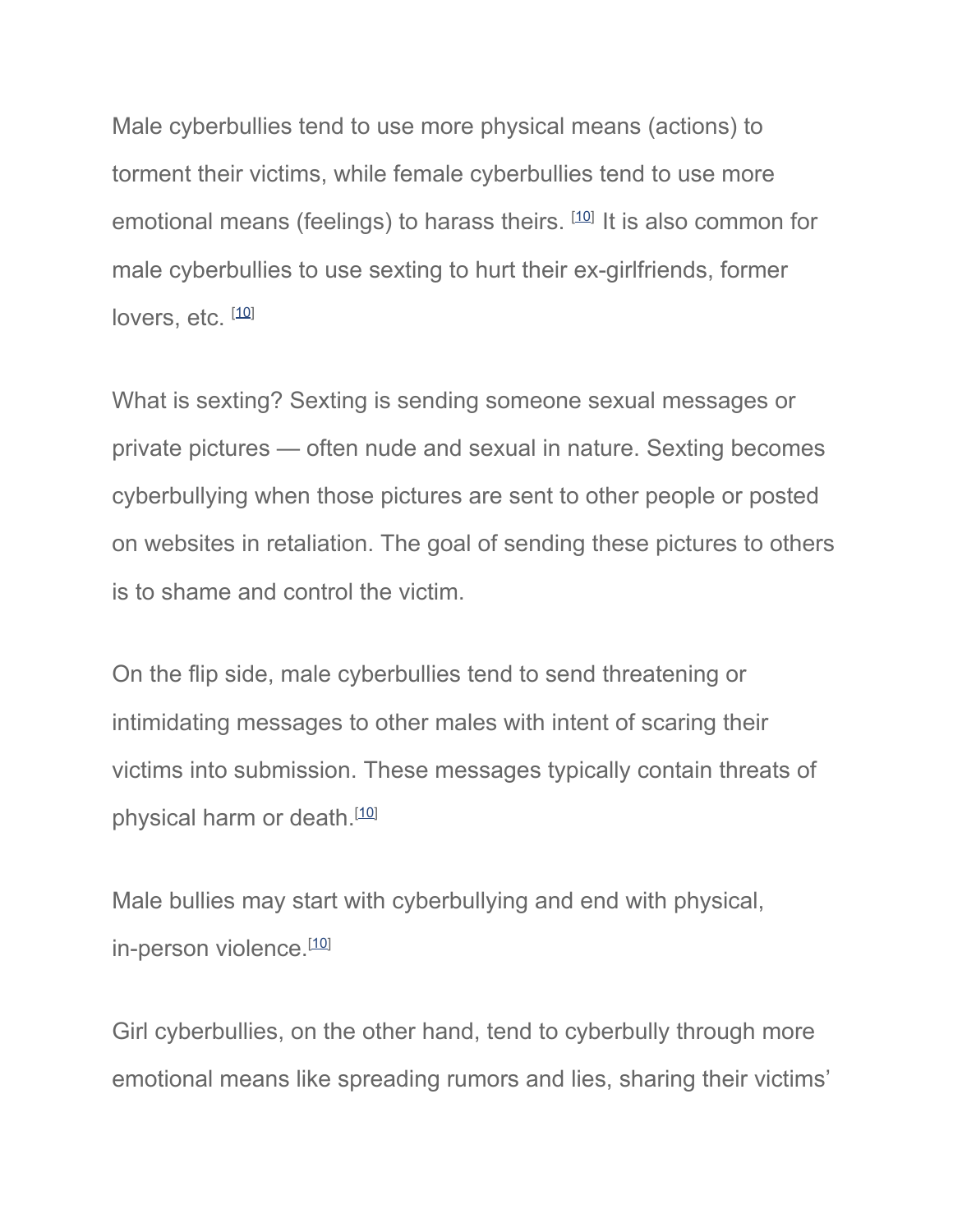secrets with others, pointing out perceived deficiencies or flaws in their victims, preventing their victims from joining certain social media groups, blocking them from social media pages, and sending nasty, mean-spirited emails and texts.[\[10](https://parentingpod.com/bullying/#ref10)]

This form of cyberbullying rarely morphs into physical violence, although it can. [[10](https://parentingpod.com/bullying/#ref10)]

Emotional cyberbullying can follow female victims throughout their lives, leading to low self-esteem, depression, anxiety, dysfunctional relationships, and possibly suicide. It is also important to understand that because it's so easy to cyberbully others, often anonymously, it's common for the victim to become the bully and the bully to become the victim.

#### **Caution [[2\]](https://parentingpod.com/bullying/#ref2)**

With the accessibility and popularity of social media sites, digital forums, smartphones, tablets, and online posts, it's important to remind children and teens that their comments, photos, and everything they share online can be and often is viewed by many people — sometimes hundreds, thousands, or even millions of them.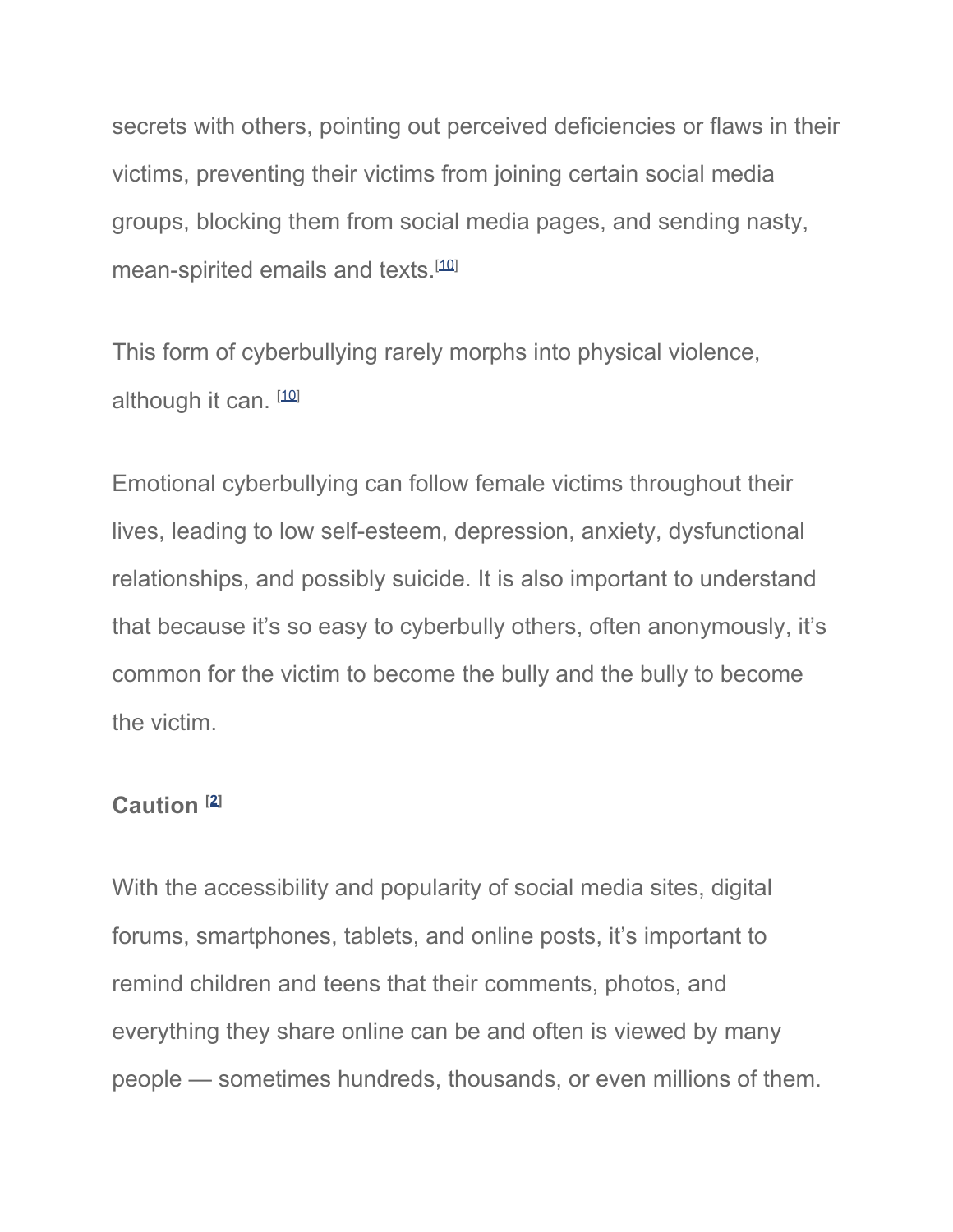This possibly opens them up to mean, threatening, and hurtful responses and comments.

Parents, keep in mind that children under the "required" age, tend to lie on social media sites, when asked their age. More specifically, they tend to inflate their age to fit the age requirement by lying about when they were born. As a result, there are many, many underage children floating around on these sites as prime targets for pedophiles and hateful people. It is critical that parents keep a close eye on their children's online activities.

Also, remind your children that what they say and do online is permanent. Even if they delete it, it's still out there, regardless of if they can see it or not. If one searches hard enough, a record of past activities can be accessed.

What does that mean for your child? It means she could have a harder time getting into her chosen college or even landing her dream job because of something they posted 10-20 years ago. The truth is, cyberbullying hurts everyone in the long-run — both the victim and the bully.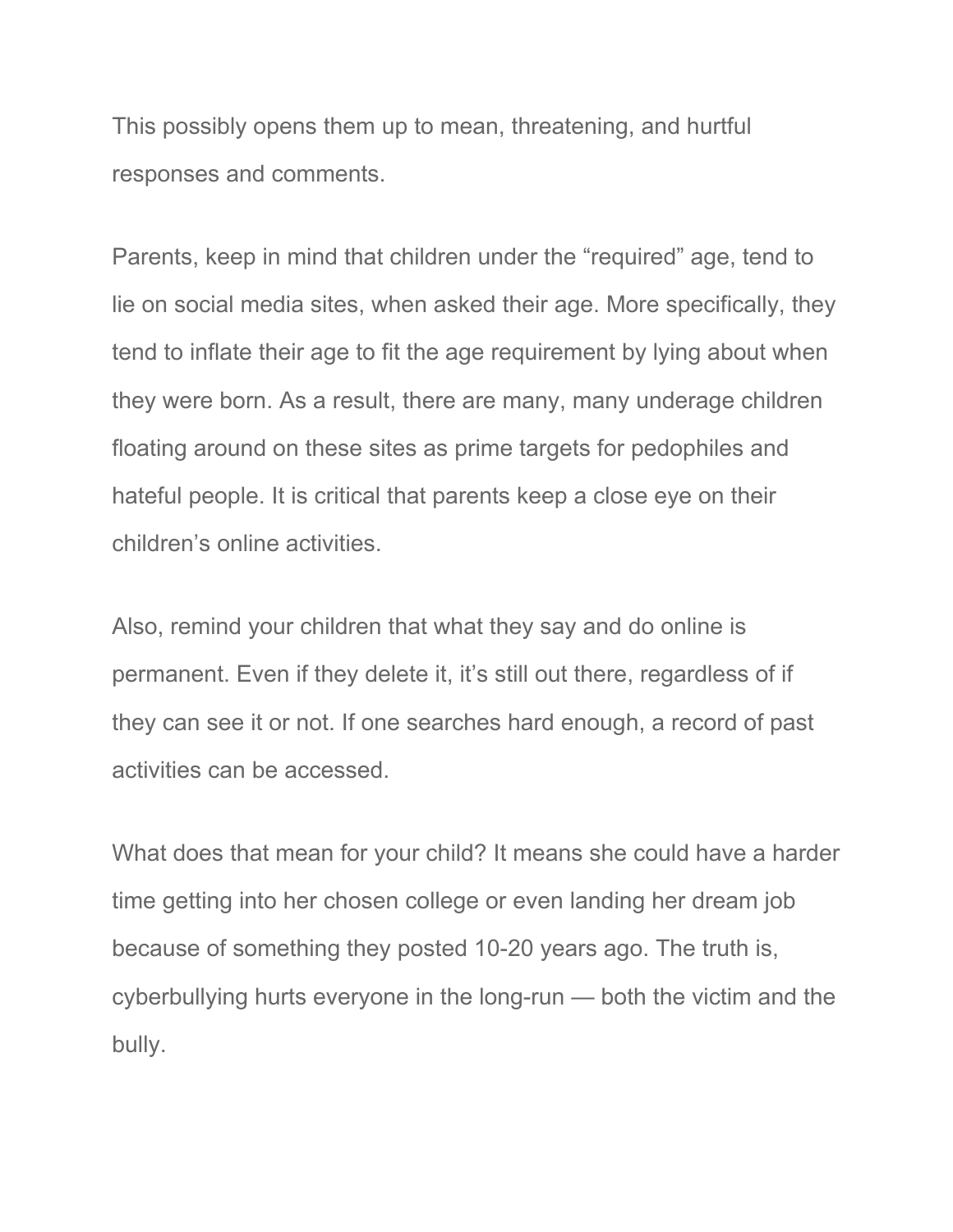### **How is Bullying Different from Cyberbullying?**

Traditional bullying involves face-to-face, in-person, direct harassment and intimidation. Bullying, in the traditional sense, centers on physical actions; it involves threatening or doing something action-based to someone else. While cyberbullying typically remains in cyberspace or online.

Keep in mind, cyberbullying can turn into face-to-face bullying, or cyberbullying and traditional bullying can occur simultaneously. However, most of the time, cyberbullying stays online through text messages, social media comments, etc.

One can more easily identify the victim and bully in traditional bullying cases. Yet, it's a lot harder to tell who the real bully and victim are in cyberspace. Why? Because everything is done online and the bully and victim can easily mask their true identities. Traditional bullies tend to be children and teens, while cyberbullies can be any age. **[\[1](https://parentingpod.com/bullying/#ref1) , [2](https://parentingpod.com/bullying/#ref2)]**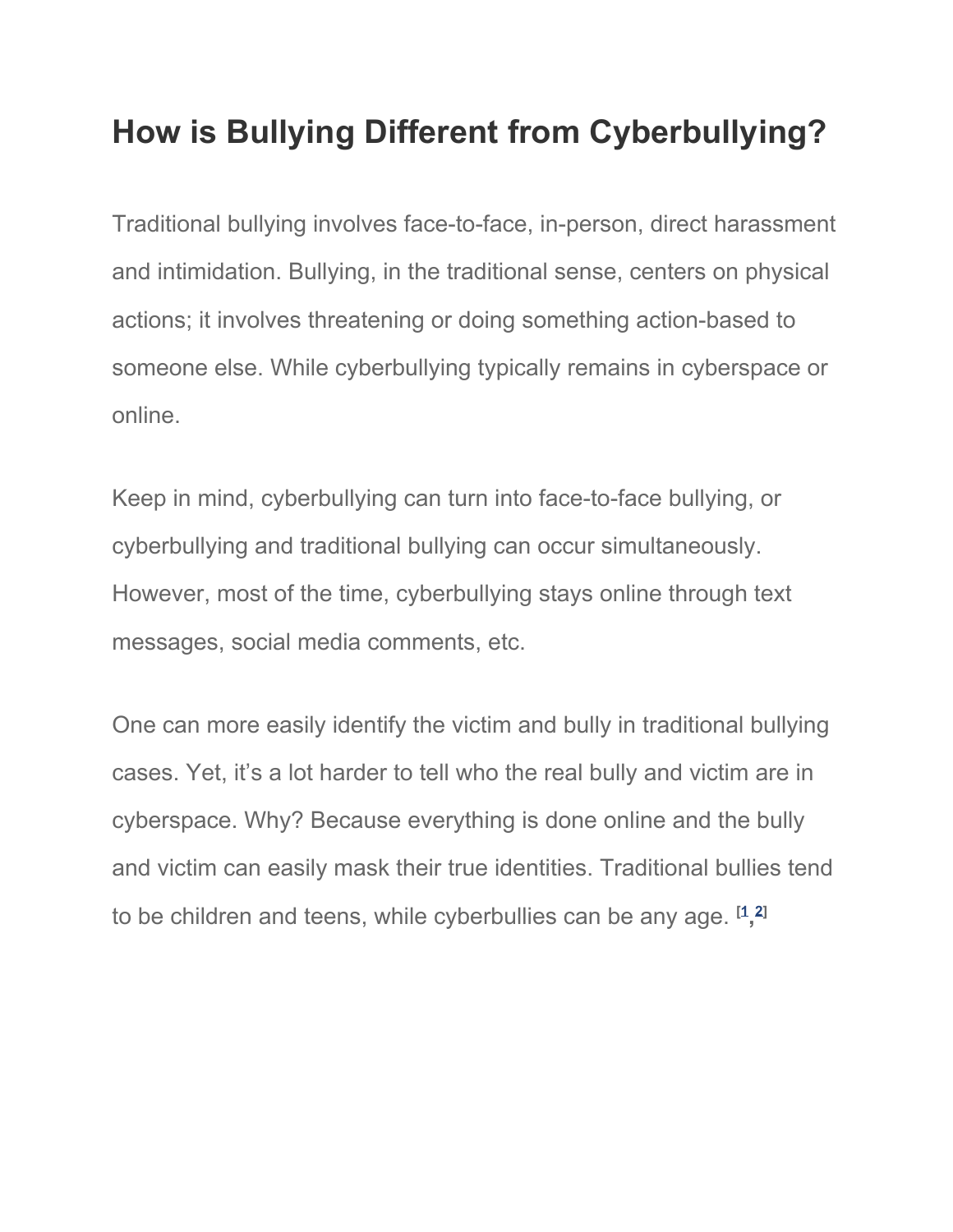## **Is Cyberbullying, Cyberstalking & Trolling the Same Thing?**

While it is true that cyberstalking and trolling fall under the umbrella of cyberbullying, there is one key difference between cyberstalking and cyberbullying — age. For instance, cyberbullying that involves adults is usually coined cyberstalking, but cyberbullying that involves children and teens is usually labeled as cyberbullying.

Legally, however, there is no difference between cyberbullying and cyberstalking, other than age. Both forms of online harassment are treated the same in a court of law. Trolling, on the other hand, is not really schoolyard bullying or cyberbullying. The goal of internet "trolls" is to follow people they dislike or hate — usually celebrities — just so they can make hurtful, random, critical, controversial, and unsolicited comments on their social media pages.

People of all ages can be "trolls." Trolling is usually short-term unlike cyberbullying and cyberstalking. Once the target posts something different, something happens to someone else, or the "troll" is ignored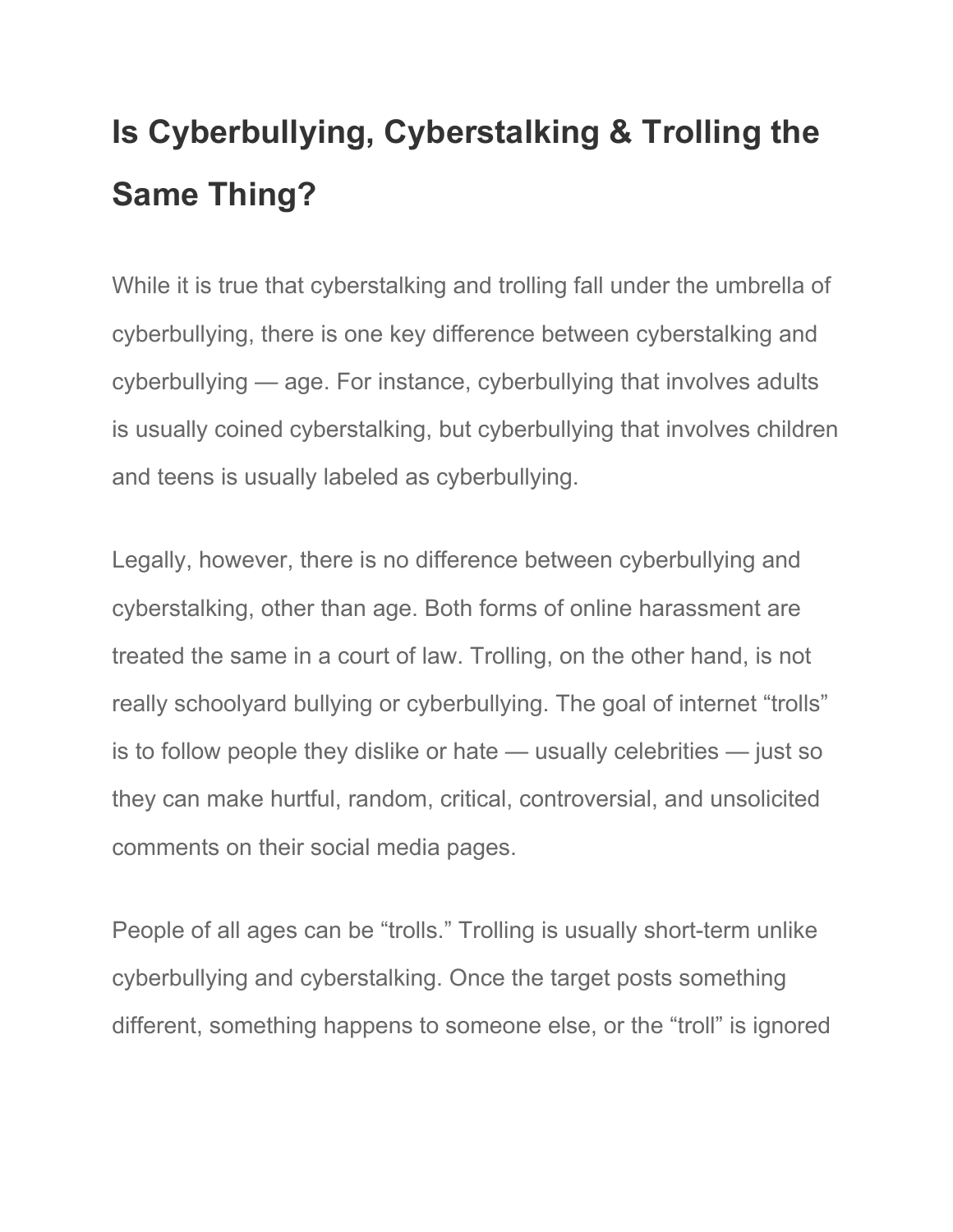or blocked on social media, this form of online harassment usually ends.

"Trolls" simply want to get a reaction, any reaction, out of their targets, one that they hope leads to a nasty online fight, argument, or debate. These aggressors tend to get bored easily, so when the new "flavor of the month" pops up or when they don't get the reaction they hoped for, they move on.

Also, keep in mind that a child or teen who is a victim of schoolyard bullying may become a cyberbully, primarily as a way to regain the power he is losing in the "real world."

The unique quality of cyberbullying is that it is done anonymously, behind the safety of a computer screen. Most cyberbullies, cyberstalkers, and "trolls" have low self-esteem and self-confidence, have experienced trauma themselves, or have nothing better to do with their time than to harass others online. These individuals love having a veil between them and their victims. It makes them feel protected and invincible.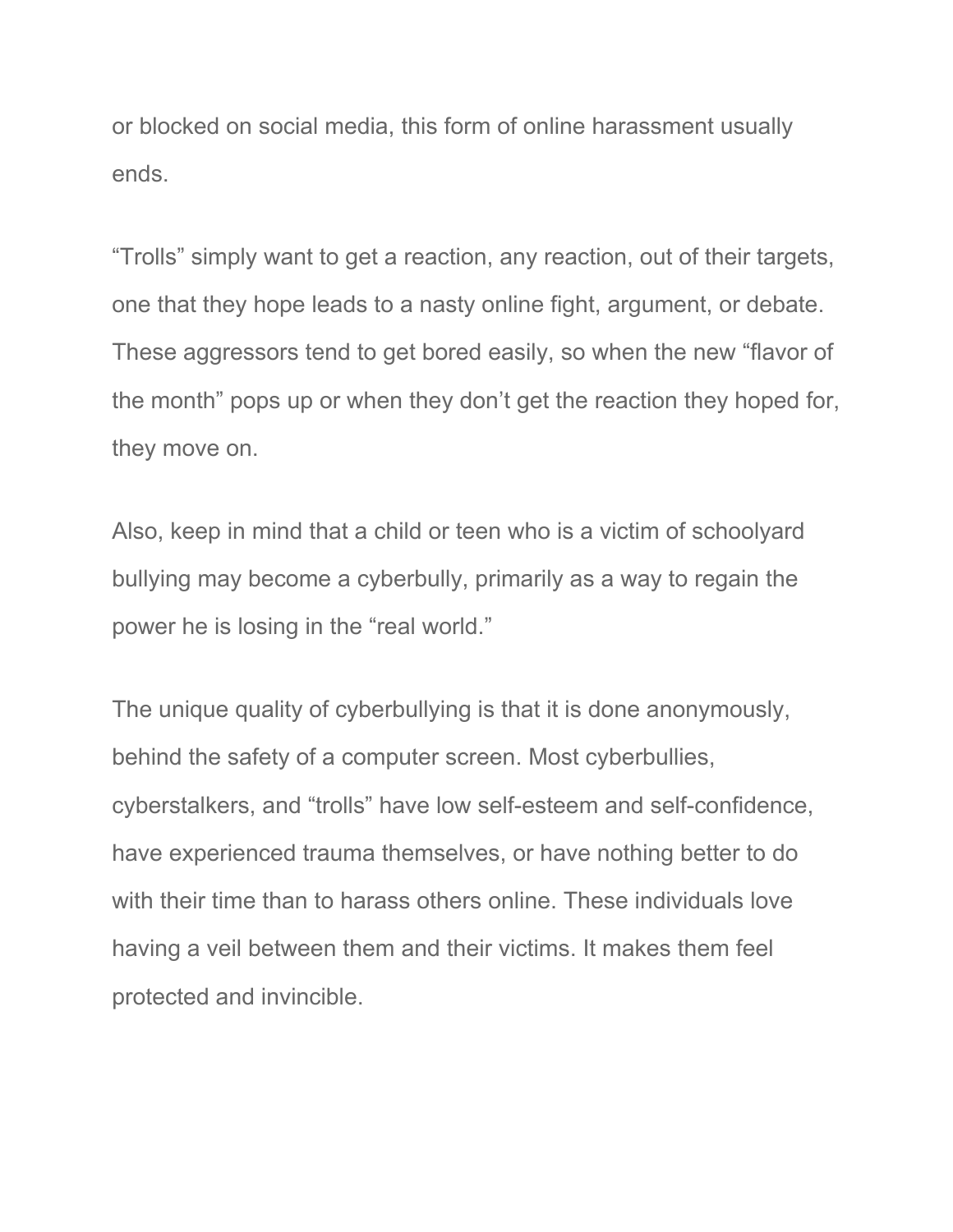The truth is, cyberbullying, cyberstalking, and "trolling" are cowardly acts. Most cyberbullies are unlikely to harass others in "real life." These individuals are often shy and timid people who become rude, aggressive, and threatening towards other drivers on the road drivers they don't know and probably can't see clearly.

Or, those who *appear to be* nice, likable, and easy-going people at home and at work, but flip out when someone jumps them in line at the grocery store. These individuals act out of character and morph into ruthless and aggressive alter egos — egos that are usually hidden but spring into action when slighted or peeved because there is a degree of anonymity. [[6\]](https://parentingpod.com/bullying/#ref6)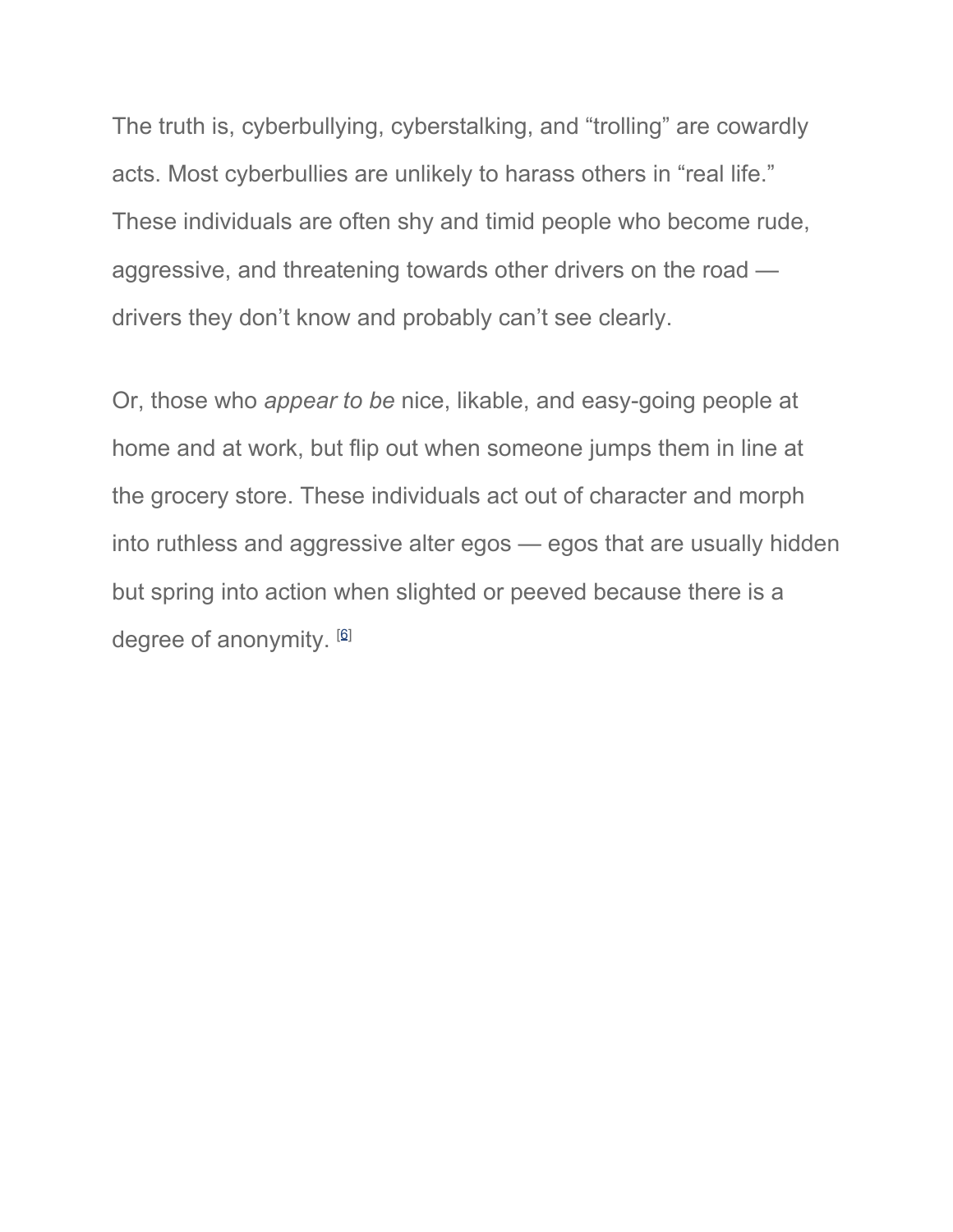# **What are Warning Signs of Bullying & Cyberbullying?**



Contrary to popular belief, bullying in any form just doesn't pop up overnight. Rather, in most cases, it's a slow simmer peaking once the harassment becomes overwhelming, and possibly dangerous. Also, keep in mind that children don't just have to be a bully or victim they can also witness bullying and be deeply affected by it.

It's important for parents to pay close attention to how much time a child spends online. Make time to look at your child's smartphone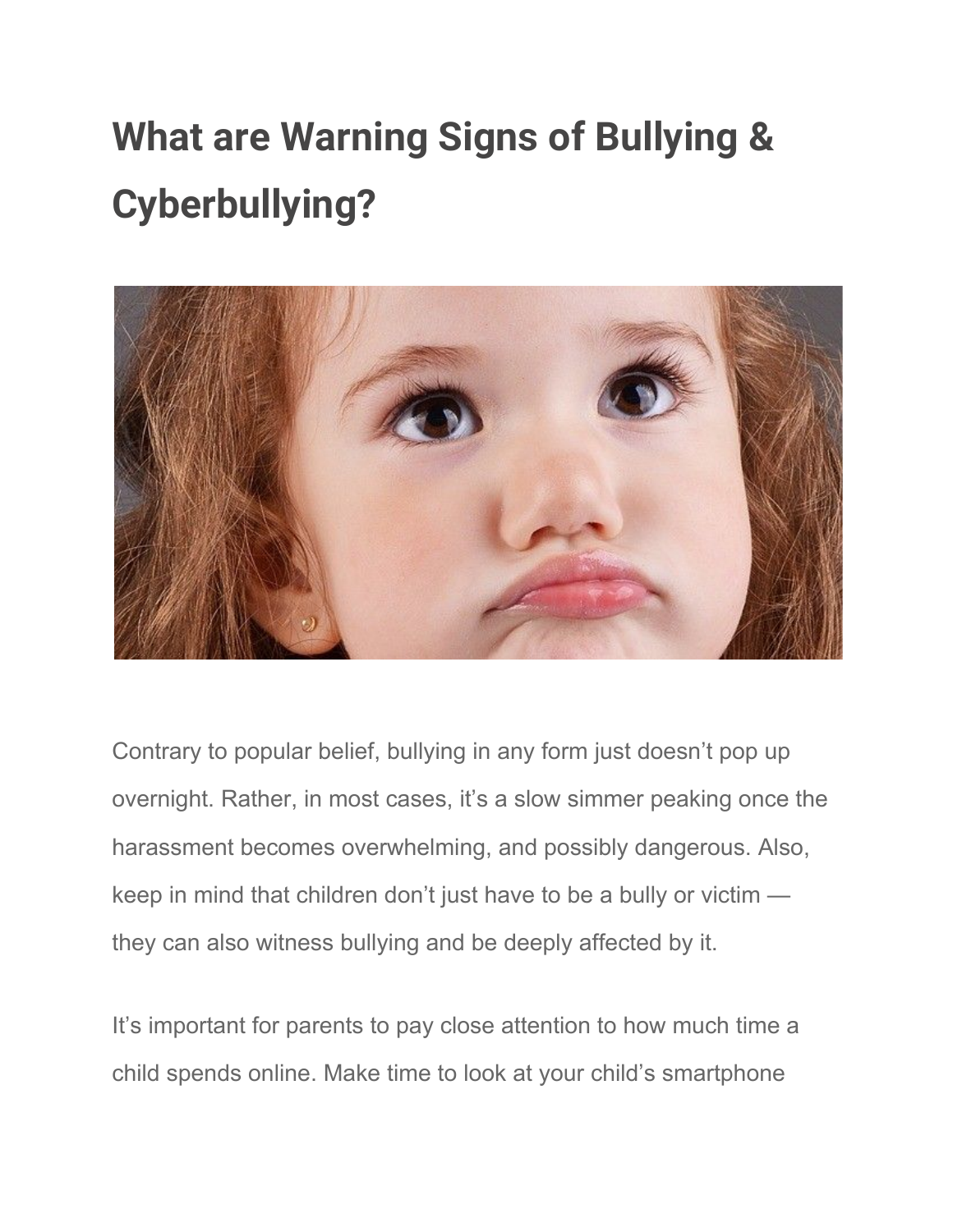usage, how much time he spends on social media pages like Facebook, Snapchat, Instagram, Tumblr, and Twitter, the apps he has downloaded on his tablet (Kindle or iPad) and/or on his smartphone, and whether or not he is interacting on dating websites.

Also, pay attention to how your child behaves before and after school, and how much time he spends alone in his room. Keep a watch on your child's behavior and emotions.

- Has there been a change in your child's demeanor and behavior?
- Is he suddenly depressed, angry, teary, and/or anxious?
- Does he shy away from social functions or resist going to school?
- Does your child appear fearful much of the time, but will not tell you why?
- Does your child come home sad after school, afterschool activities, and/or social events?
- Has he withdrawn from family and friends?
- Does your child appear to be suicidal or does he engage in self-harm behavior?

If the answer is "YES" to any of the questions above, your child may be the victim of bullying, traditional or cyber-based.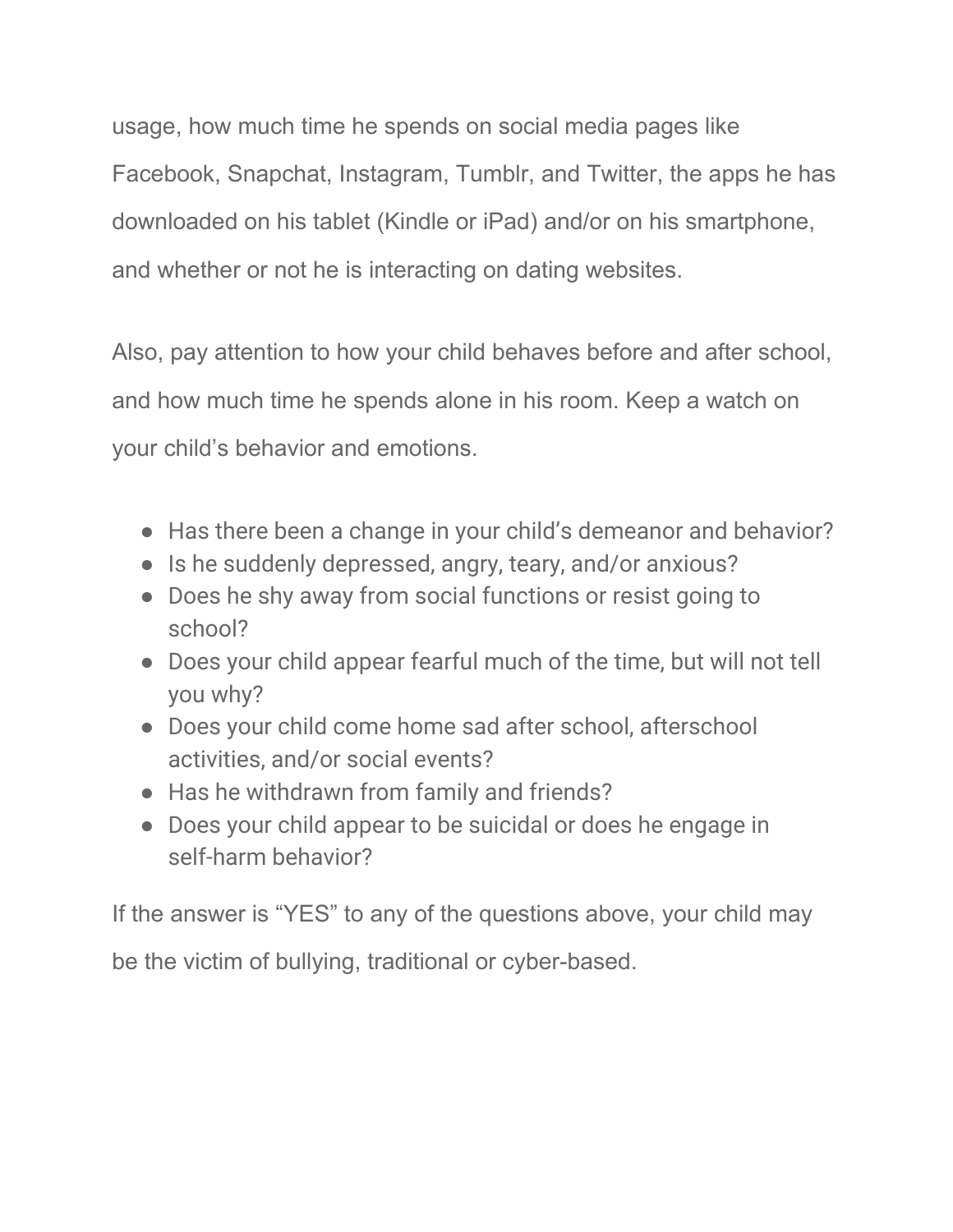The more digital platforms your child has access to, the easier it is for bullies to harass her online.

**Note:** Most children and teens spend a massive amount of time on their devices, so it's sometimes hard to determine if they are spending more or less time on them. The best thing to do in this situation is put limits on how much time your child spends on their devices.

Allow a set amount of hours on certain days for digital fun time. The new "kid-friendly" Kindles allow parents to control how much time their children spend on the tablet and what they see while using it. This may be a good option for young children and tweens.

You can also sit with your child when he uses a device. This way you can see what he is looking at. Once your child is finished with the device, go through the browsing history to see what he has been looking at online.  $[4,5]$  $[4,5]$  $[4,5]$  $[4,5]$  $[4,5]$ 

### **Physical Signs of Bullying**

- Has unexplained cuts, bruises, scratches, and/or wounds
- Comes home from school and social events with missing or damaged clothes, books, devices, jewelry, or other belongings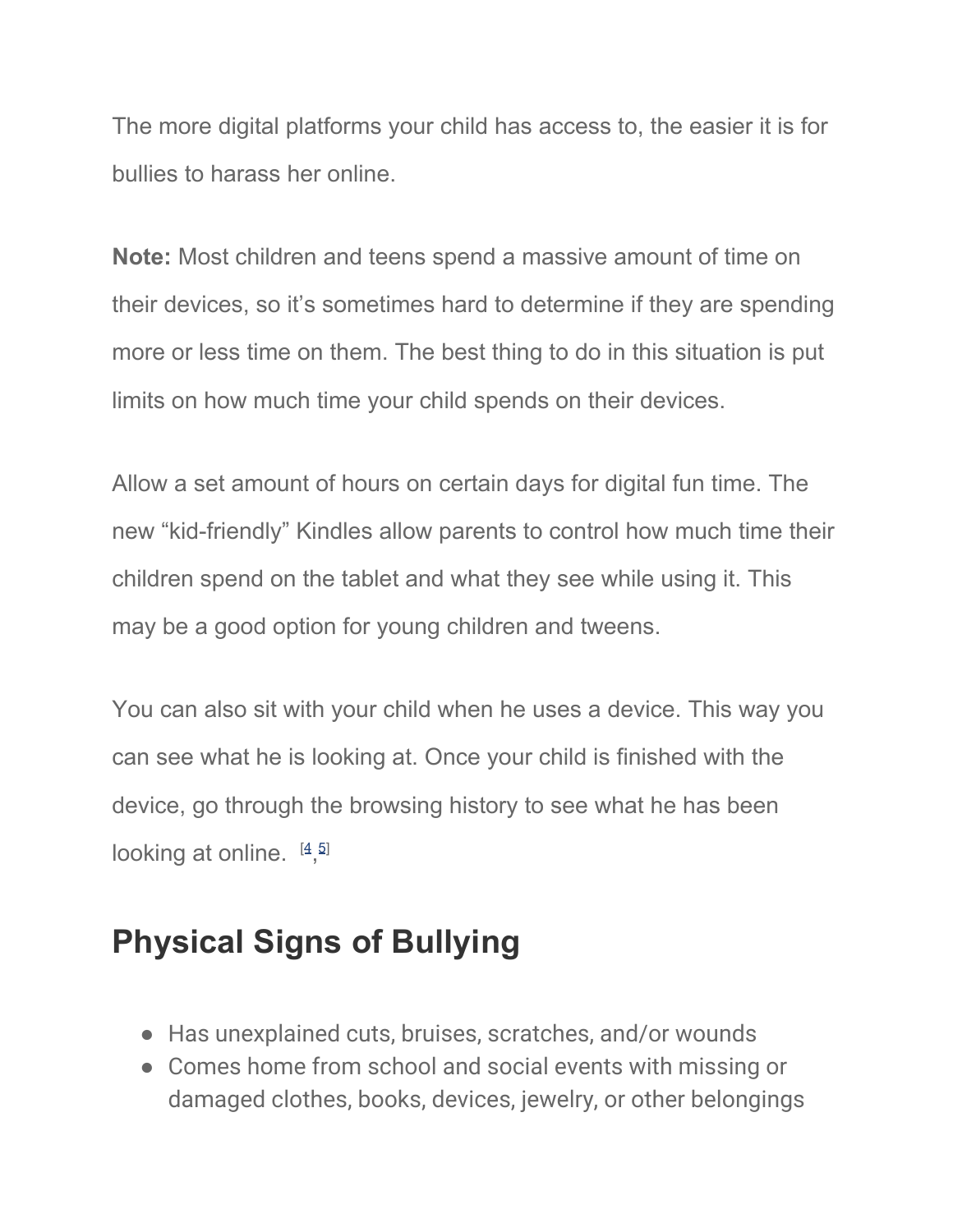● Is always *starving* when he comes home from school, even though you packed him a lunch or provided him with lunch money

### **Emotional & Behavioral Signs of Bullying**

- Experiences changes in sleep patterns, i.e., has a hard time falling and staying asleep
- Experiences changes in eating patterns, i.e., skips meals or binge eats
- Complains of feeling sick in the mornings with headaches and/or stomachaches
- Feigns illness to get out of going to school
- Suddenly loses a noticeable amount of friends
- Has begun to "stammer"
- Is often aggressive, difficult to deal with, temperamental, "extra" and/or extreme
- Refuses to tell you what is wrong
- Targets and/or bosses around siblings for no apparent reason
- Constantly *misplaces* his lunch money or the money he makes from an afterschool job
- Experiences frequent mood swings, and/or has lost interest in people and activities he used to love
- Avoids social events, even if he loved socializing in the past
- Engages in self-destructive behaviors, i.e., running away from home, self-harm, cyberbullying, and/or suicide thoughts or attempts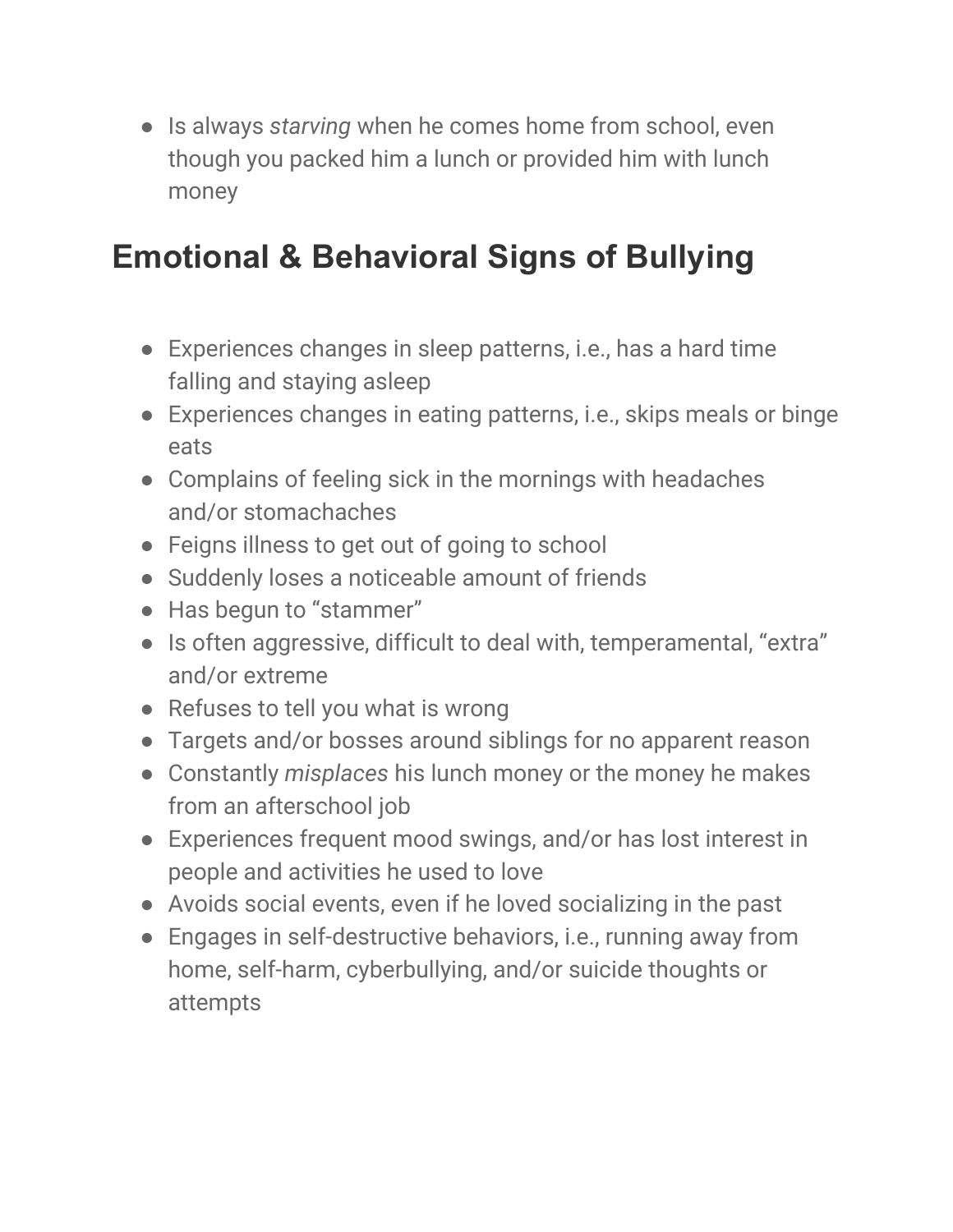### **Signs of Bullying at School**

- Avoids or complains about going to school
- Asks you to take or pick him up from school instead of riding the bus or walking home
- Appears to be afraid of going to school or being alone
- Experiences a decline in grades
- Tends to spend most of his time at school alone (i.e., at lunch)
- Is excluded from social groups at school
- Is frequently teased, ridiculed, taunted, and mimicked at school
- Rarely speaks in class due to a lack of self-esteem or self-confidence

### **Signs of Cyberbullying**

- Suddenly and noticeably "ramps up" or "slows down" his device usage, including texting and spending time online
- Deactivates his social media pages and gives you a vague or non-existent answer when you ask why
- Becomes overly emotional (distressed, anxious, animated, fearful, sad, angry, aggressive, etc.) while looking on his electronic devices
- Hides the screen when you or others come around
- Refuses to tell you what he is looking at or doing on his device when you ask
- Repeatedly shuts down old social media pages, only to open up new ones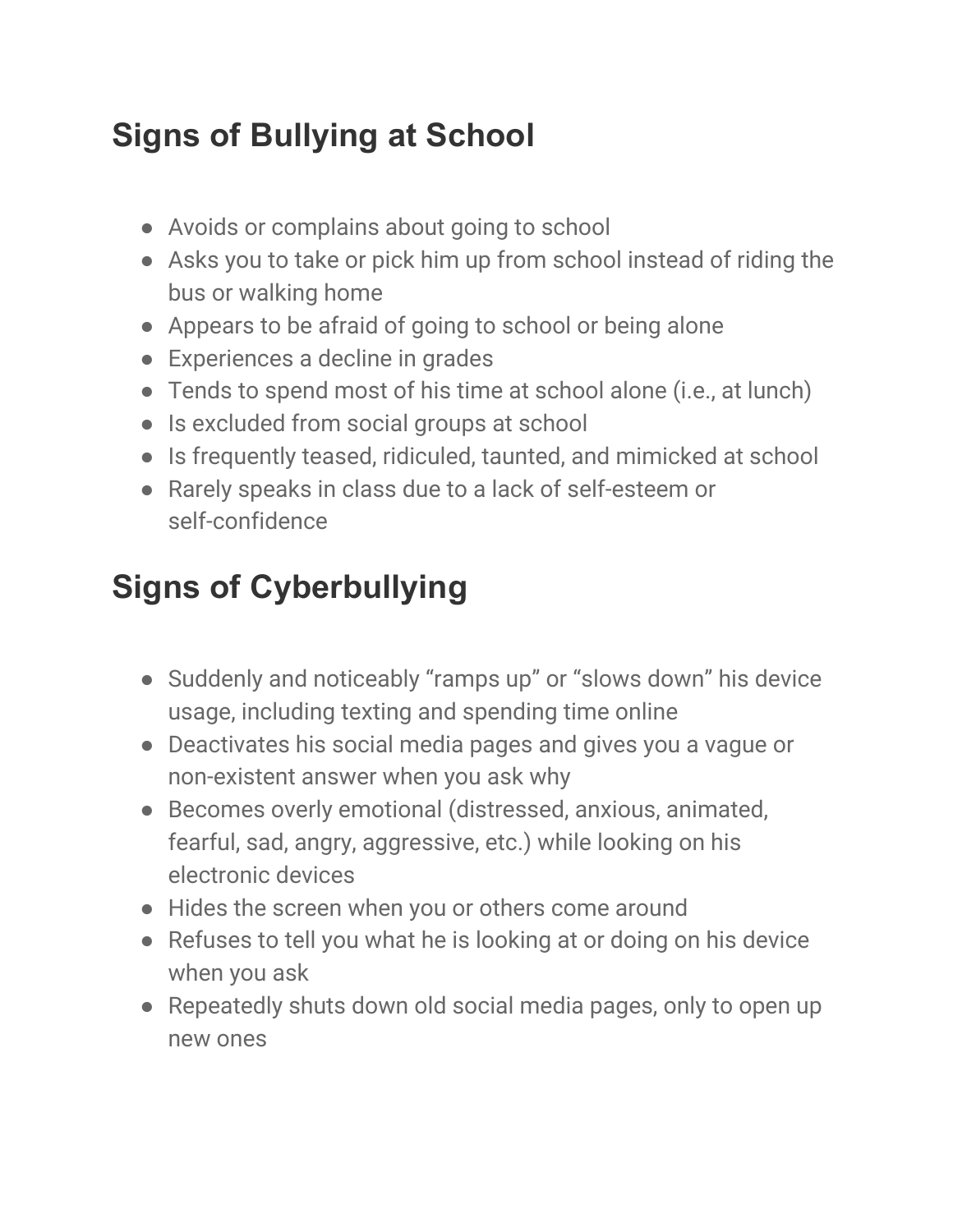### **Signs That Your Child Is the Bully**

- Frequently gets into physical altercations and/or verbal fights, in-person or online
- Spends time with other bullies and calls them friends
- Has become increasingly aggressive, disrespectful, and angry
- Is repeatedly sent to the principal's office or detention
- Always has extra money and new items, even though he is not working and you didn't provide the items
- Tends to blame others for their mistakes and problems
- Hardly ever accepts responsibility for his actions
- Is extremely competitive and tends to overly focus on reputation and/or popularity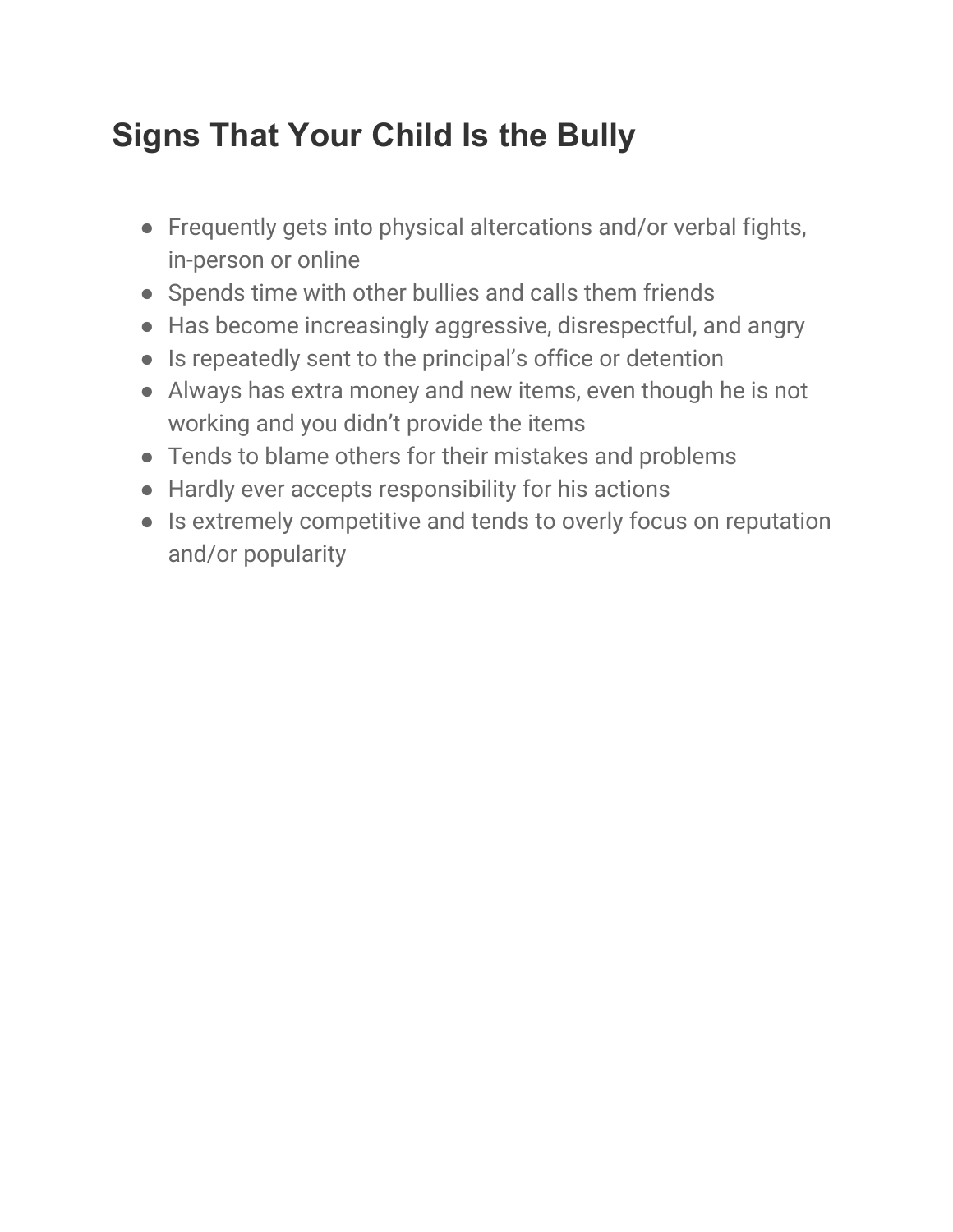# **What Does Traditional Bullying & Cyberbullying** *Feel* **Like?**



Many of my child clients have described traditional bullying as "constant fear and terror," "loneliness," "embarrassment and humiliation," "having to constantly watch one's back," "a loss of friends," "being disliked, ridiculed, and laughed at on a daily basis,"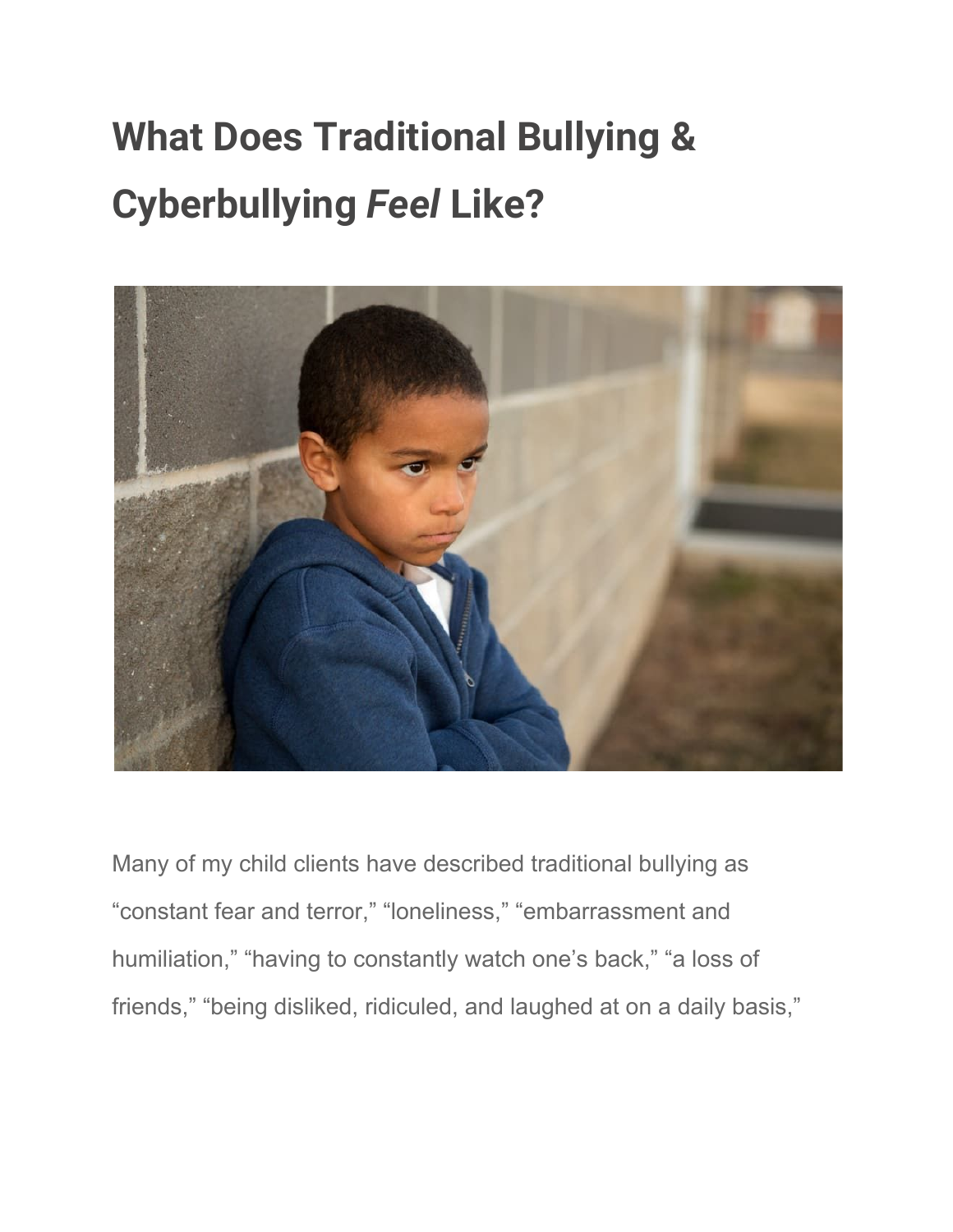"getting pushed, kicked, spit on, and beat up on a regular basis," and "not feeling like you can tell anyone what's really happening."

They tell me that the only good thing about this form of bullying over cyberbullying is that you get to hide at home, but sometimes the bullying enters cyberspace, so you are bullied at school and at home. Then, your home isn't even safe. Traditional bullying is physical, which adds another level of fear to the mix. The target never knows if he is safe, so he always has a heightened level of alertness.

Cyberbullying, on the other hand, is online, which means it can happen at any time and in any location. All that is needed is a digital device and internet service. As a result, your child could be being bullied in your home, right under your nose.

It could even happen while you are sitting next to her on the couch or while she is sitting in a public place with lost of people close by. Cyberbullying can *feel* like the harassment, taunting, and humiliation is never-ending.

To top it off, cyberbullies are anonymous, so it's almost impossible to prove who is actually doing the bullying. Your child may suspect a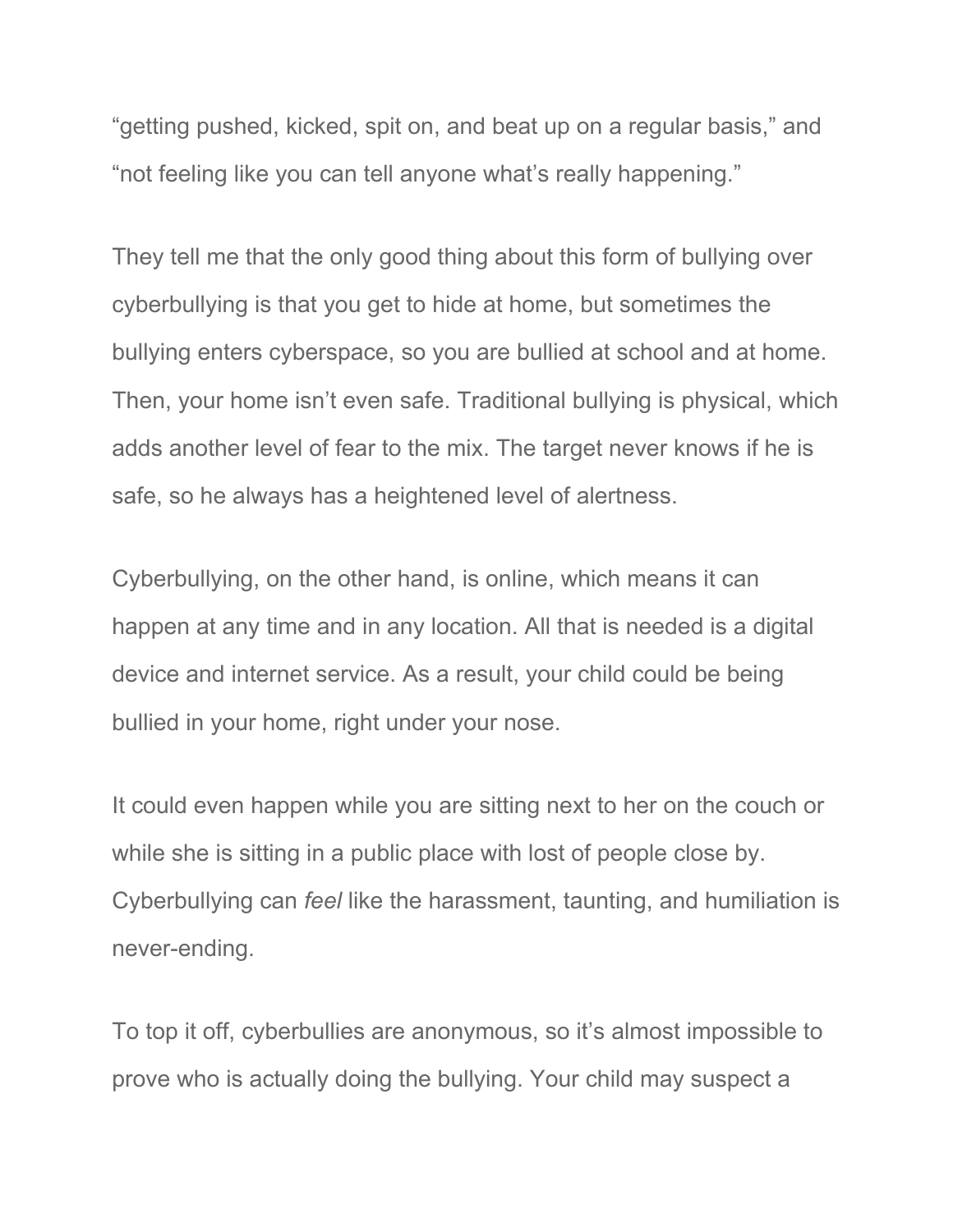particular person or group of people, but, unless the bully does something illegal and the police are able to obtain a court order for the contact information attached to a certain phone number or social media account, the bully remains protected.

As a result, these bullies feel powerful, because they can say and do what they want without consequence. And, because cyberbullies are unable to see your child's response to their posts, texts, and messages, they often take the harassment and taunting a step further than they would if your child was standing in front of them.

The feelings associated with cyberbullying can have long-reaching and long-lasting effects on the victim. For instance, this form of bullying — through social media posts, text messages, and emails is sent and resent to many, many people. It can be witnessed by loved ones, friends, romantic interests, teachers, and strangers thousands, if not millions of them.

In some cases, cyberbullying can even go viral and become a sensation, despite your child's feelings and desire for dignity. The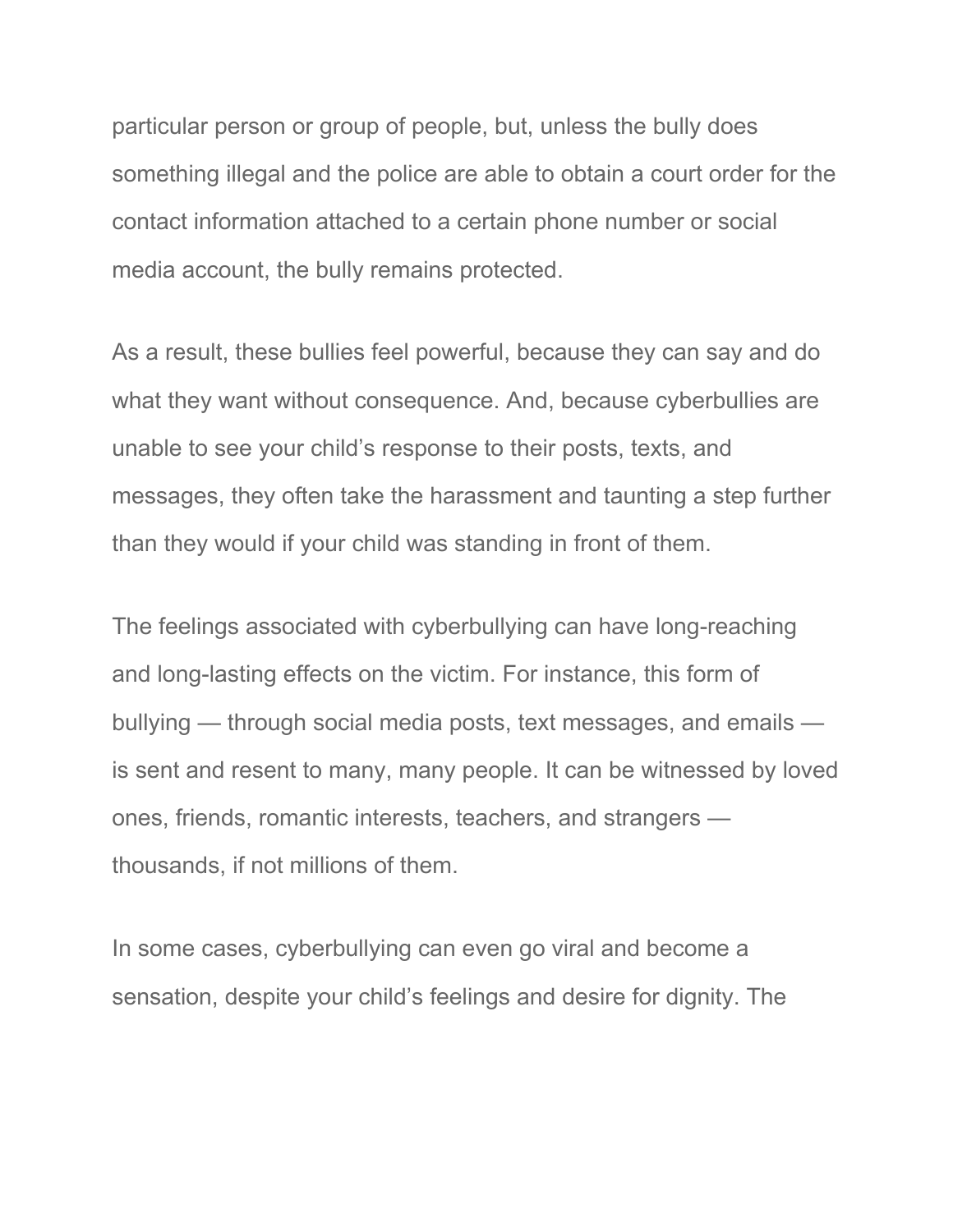more people, who see the embarrassing and hurtful posts and messages, the deeper the wound.

Other "feelings" associated with bullying include: [[7\]](https://parentingpod.com/bullying/#ref7)

#### *Feeling* **Overwhelmed**

Being targeted by bullies, regardless of the form, is devastating. This is especially true if there are several bullies, instead of just one. Your child most likely *feels* like *everyone* is against him and that no one likes or loves him. He may also *feel* like *everyone* is laughing at and criticizing her. Therefore, children who are chronically bullied can become so overwhelmed by it that they contemplate or attempt suicide as an escape from the torment.

#### *Feeling* **Helpless, Exposed & Powerless**

Children who are bullied often feel helpless, exposed, and powerless. In other words, they have a hard time *feeling* safe at home, at school, or in public. Remember, bullying can include both types of harassment, cyber and traditional bullying. Therefore, your child most likely *feels* like there is nowhere to hide or escape from the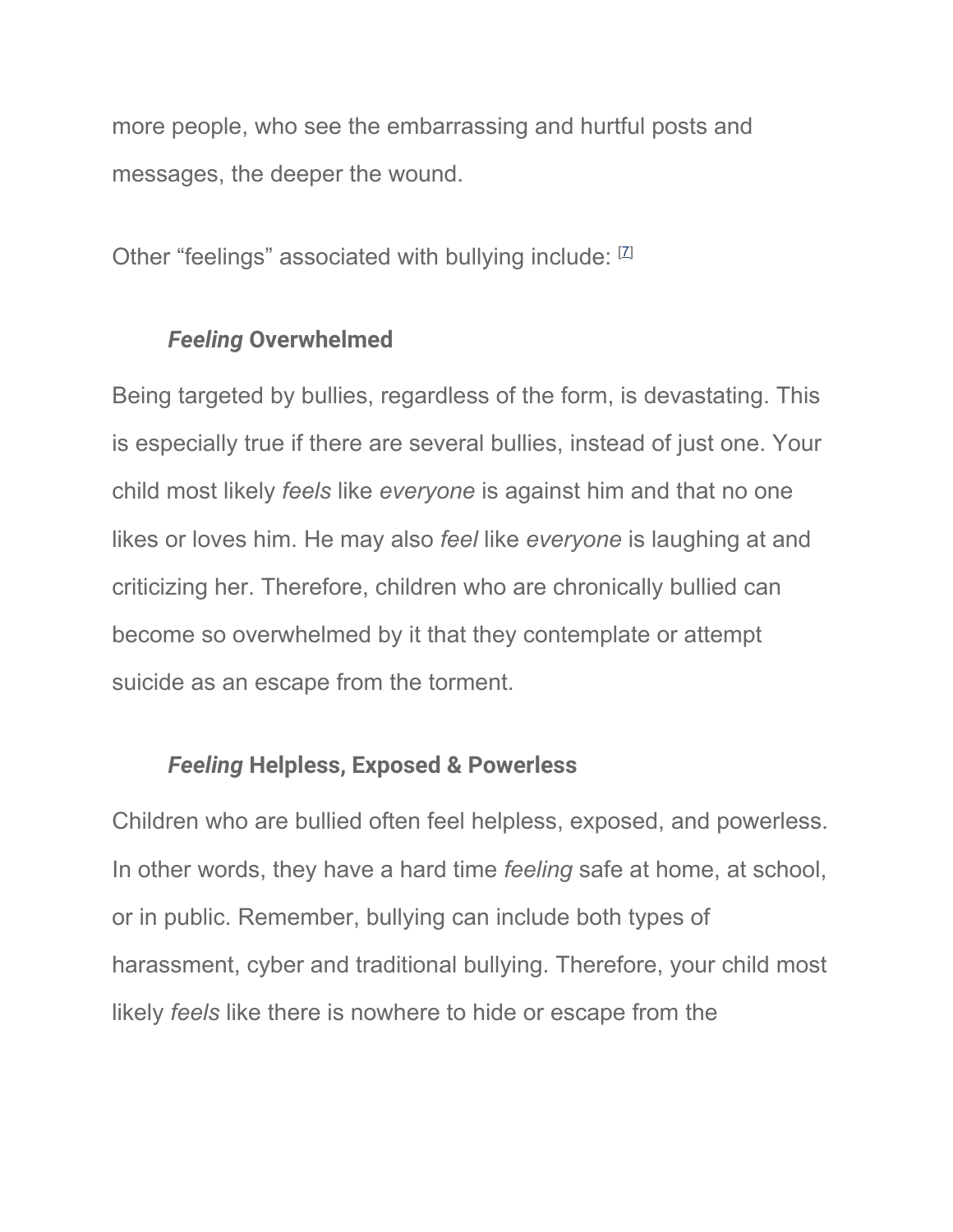humiliation. And, if he has a cyberbully, but isn't sure who it is or can't prove who it is, the fear escalates.

#### *Feeling* **Hurt, Isolated, Angry & Ashamed**

When bullying occurs in front of other people — online or face-to-face — it can cause the victim to feel hurt, isolated, angry, and ashamed. This is especially true if friends and peers of the victim join in or laugh at the taunting. These children feel like they have no friends, essentially no one to have their backs.

As a result, they tend to become embarrassed and infuriated and isolate themselves from others as a way to avoid the emotional pain of not having any support. Your child's probably still *feels* guilty, even though the harassment is not their fault. He becomes ashamed, which adds to the pain and embarrassment. Keep in mind that stress that comes from being bullied on a regular basis can prevent your child from being truly happy and content.

#### *Feeling* **Unhappy About Her Appearance**

Bullies typically attack their victims where they know it will hurt the most. They also tend to target children with low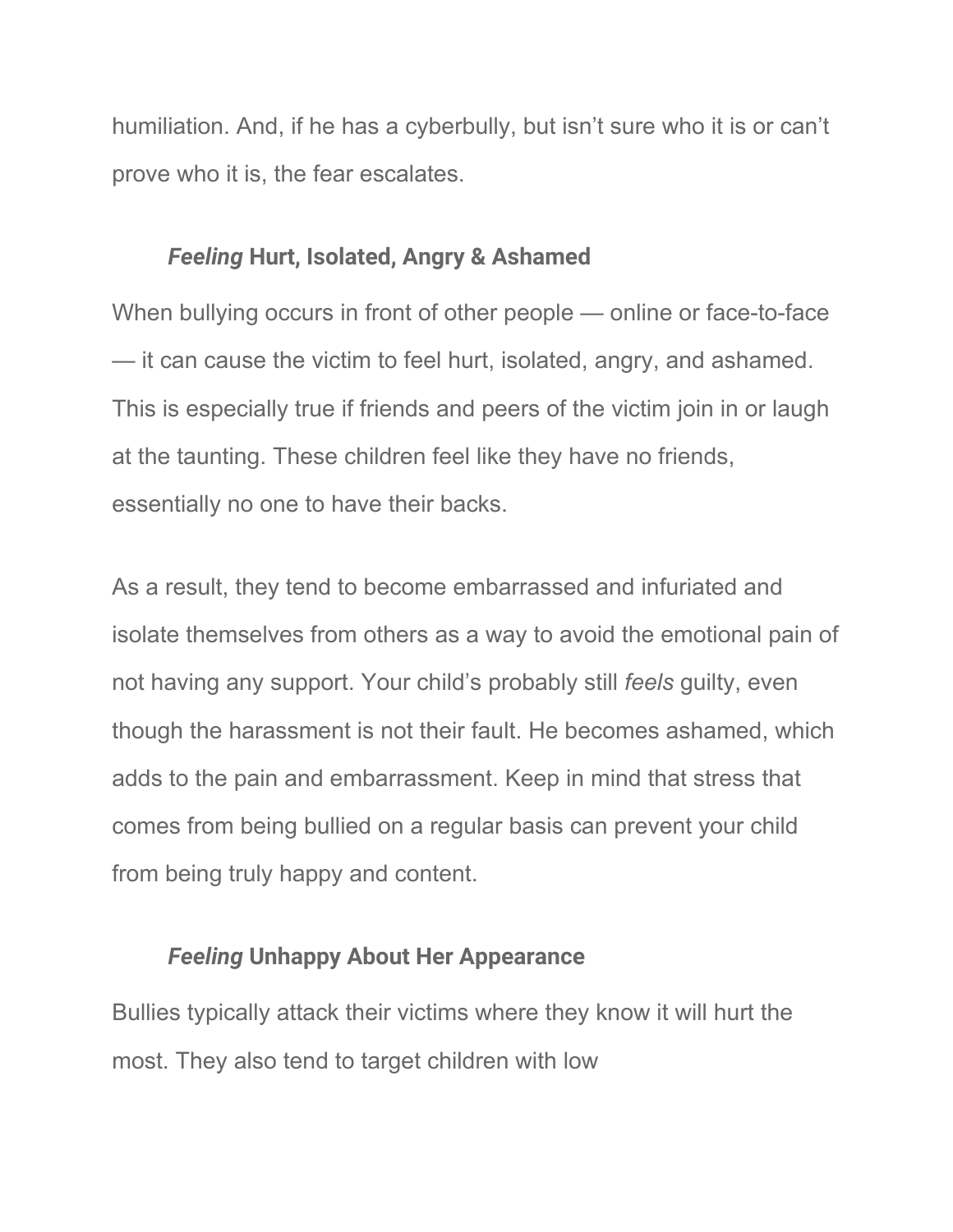self-esteem/self-confidence. As a result, victims of bullying tend to doubt their self-worth and value. They may respond to these feelings by harming themselves in some way.

For example, one of my child clients was relentlessly teased and called "ugly" and "bunny rabbit" by peers because of her protruding teeth. She became extremely self-conscious and embarrassed about her teeth, so she begged her parents to get braces, even though they couldn't afford them at the time.

As a result, this young, 8-year-old girl took a bottle of pills, attempting suicide as a way to escape the taunting of her peers. Many times, a victim of bullying will try to alter her appearance to get others to like him better. In the mind of a child, if she looks different, all the "bad stuff" will go away.

#### *Feeling* **Disinterested**

When a child is constantly being bullied, he views the world and the people in it differently than those who are not being harassed. In fact, for many victims, life can feel bleak and empty. As a result, these children tend to lose interest in things they once enjoyed — like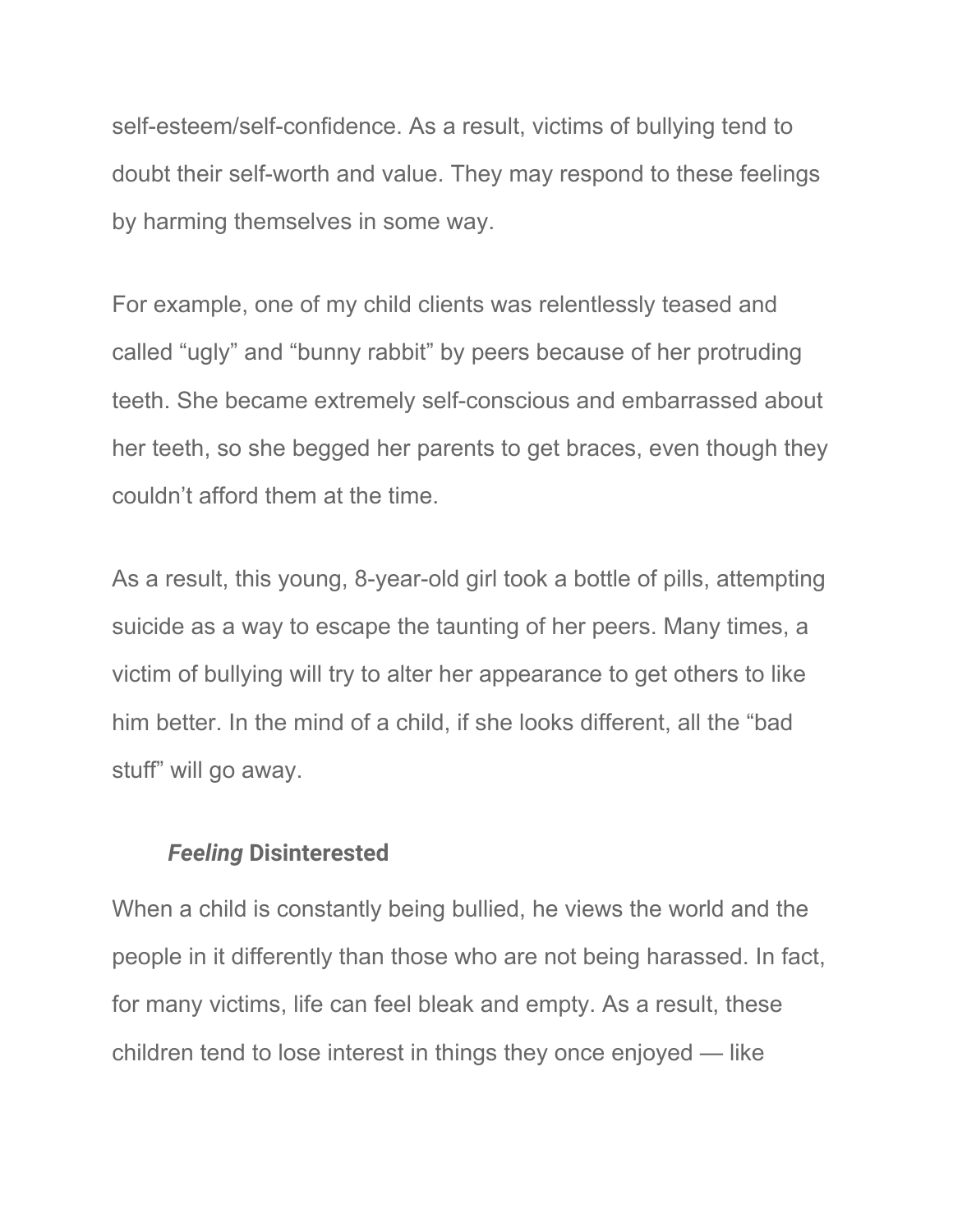spending time with friends and family, excelling in academics and/or sports, etc.

It is common for these children to *feel* like nothing matters anymore, including their own lives. If you suspect your child is suicidal, take her to a therapist or the nearest emergency room for an evaluation right away.

It is important to note that victims of bullying often skip or miss school more often than those who are not bullied. These children miss school as a way to avoid bullies or because they are embarrassed about what is being posted about them online or said about them in between classes.

As a result, they are unable to concentrate on classroom tasks and homework assignments. These children become consumed with the bullying, leading to high levels of stress, anxiety, and depression. Then, their grades decline and many either drop out of school or refuse to go to college once they graduate from high school. Your child may feel that he is less likely to experience bullying, if he no longer attends school.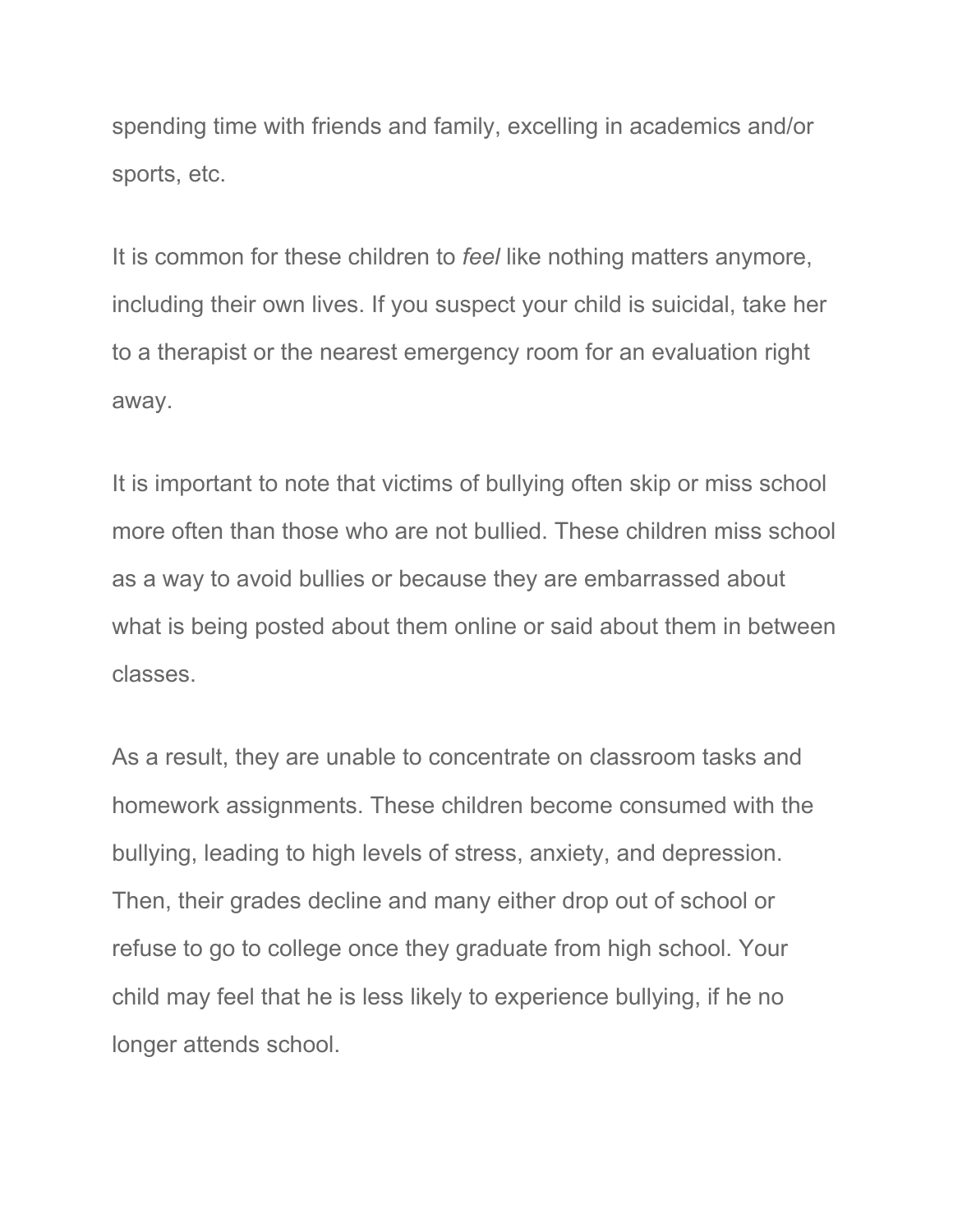#### *Feeling* **Sick**

Children who are bullied tend to complain that they feel sick complaining of headaches and migraines, muscle aches, stomachaches, and/or other ailments. The truth is, being bullied is stressful and high stress levels can lead to conditions such as gastrointestinal distress, stomach ulcers, headaches, muscle pain, and even skin rashes and acne.

In addition, your child may lose his appetite and not want to eat much due to the bullying. He may also not feel like sleeping or may awaken many times throughout the night. Racing thoughts and nightmares about the bullying may prevent her from sleeping soundly.

If your child complains that he does not feel well, he probably doesn't. The stress of bullying can affect a person's health, increasing his risk of developing physical ailments like high blood pressure and psychological conditions, such as depression, low self-confidence/self-esteem, anxiety, and PTSD.

#### *Feeling* **Suicidal**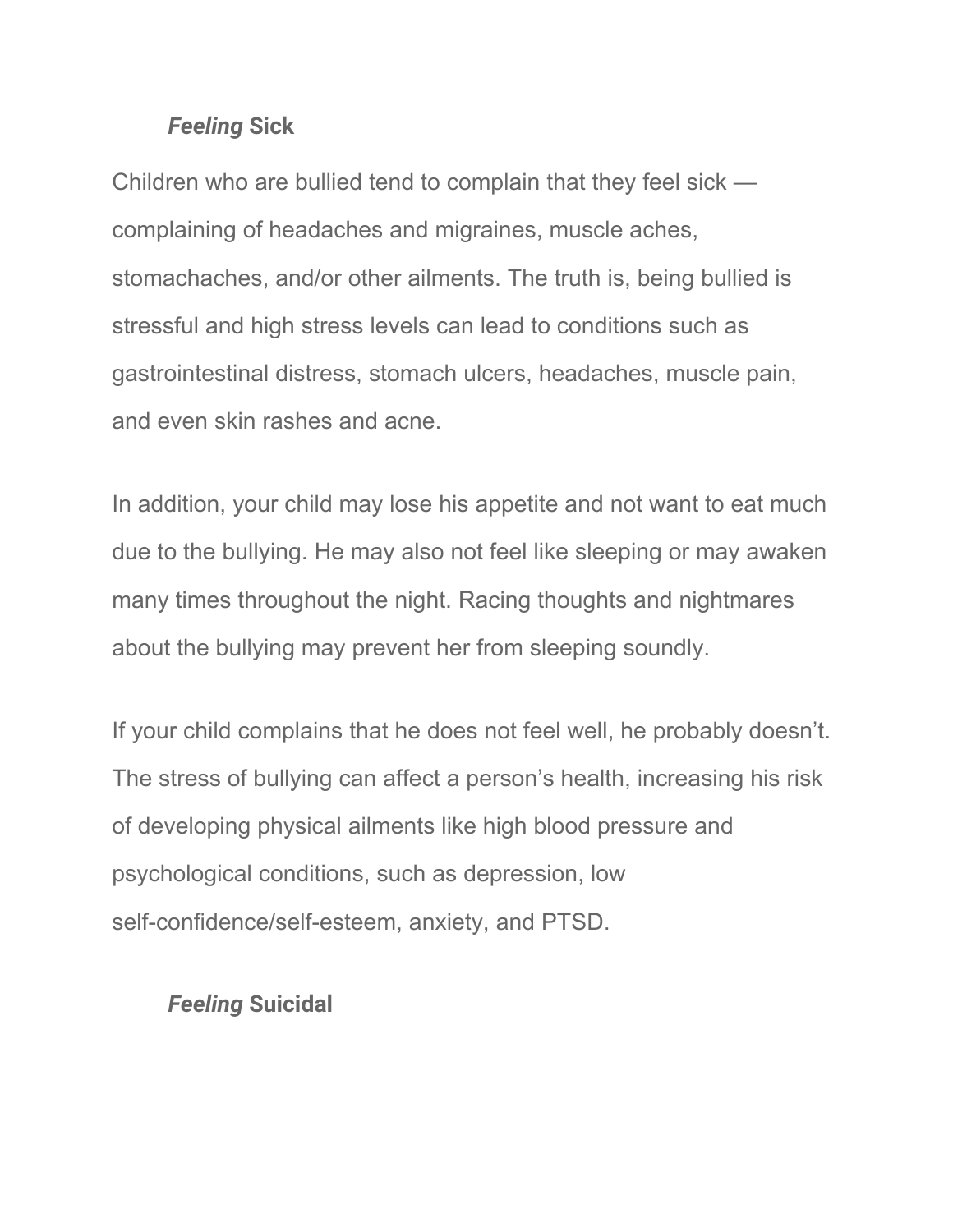As mentioned, studies suggest that victims of bullying have an increased risk of suicide. [[11\]](https://parentingpod.com/bullying/#ref11)

Why? Primarily because the onslaught of negativity from peers and strangers (in-person and online) can cause them to feel hopeless and vulnerable,[11] desperate for the emotional and/or physical pain to stop, so these children tend to turn towards suicide.<sup>[11]</sup>

Many children, especially the most vulnerable, fantasize about ending their lives to escape their bullies.[\[11\]](https://parentingpod.com/bullying/#ref11)

Therefore, it is imperative that you take your child's concerns seriously, especially if he tells you that he doesn't feel like living anymore.<sup>[\[11](https://parentingpod.com/bullying/#ref11)]</sup>

Never dismiss or ignore your child's feelings. And, play close attention to any changes in your child's mood or behavior. If you believe your child is thinking about or planning to take his own life, take her to the nearest emergency room immediately.

## **Real-Life Example of Bullying**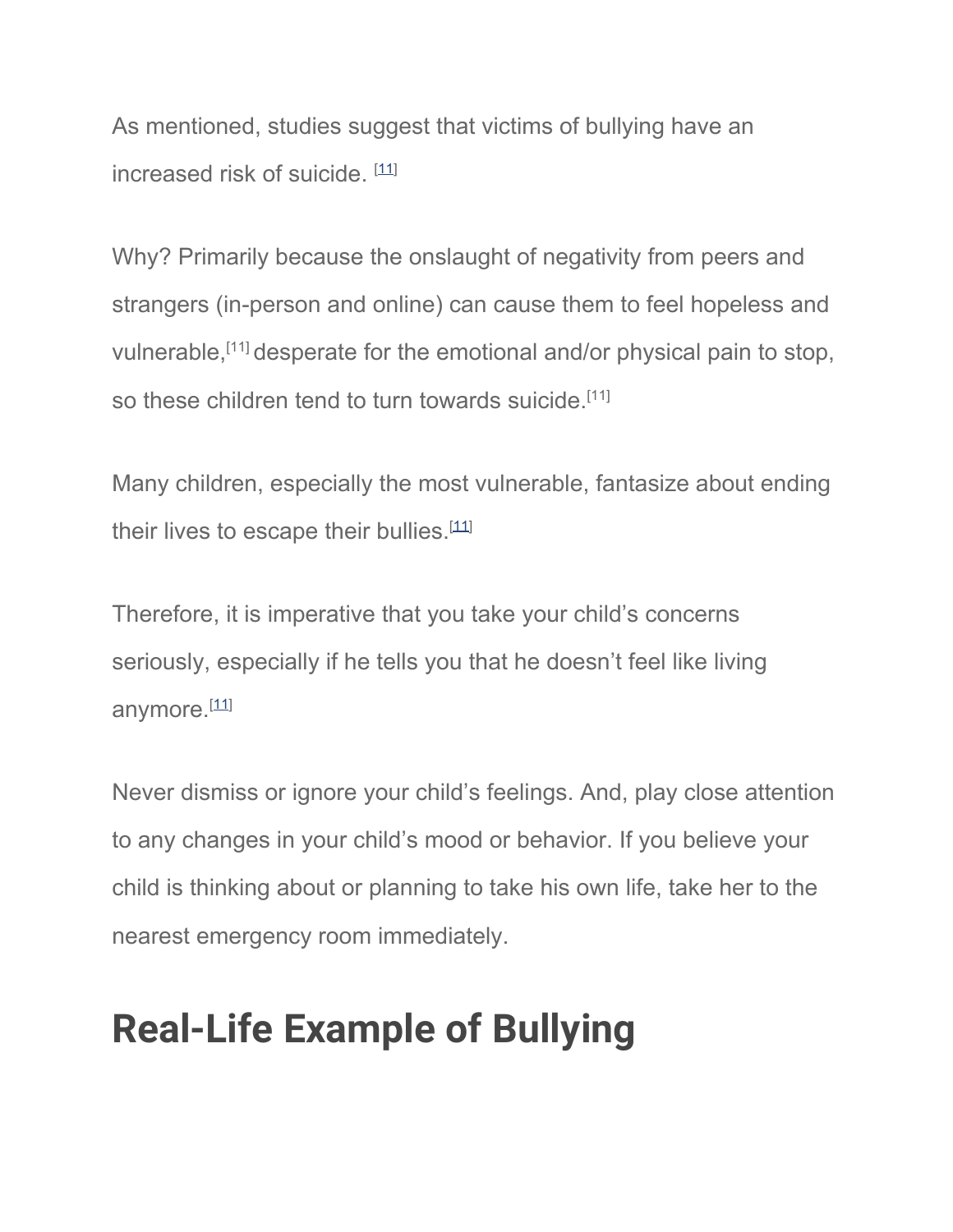*Note: Names and some details have been changed to protect identities.*

*"It all started online when one of my classmates, another female, took a screenshot of my Facebook post. On the post, I talked about my love of singing. She then took the screenshot and posted it on her Facebook page. On her post, she called me horrible names and wrote that I couldn't sing. I had always wanted to be a professional singer.*

*It hurt me really bad and it made me cry. But, she pretty much left me alone until we both ended up at the same camp during the summer. I mustered up the courage and asked her about the post. She told me it wasn't her that she had lost her phone, which was a boldface lie. After camp was over, she began harassing me again — this time at school and online.*

*She and her friends verbally bullied me, which caused me to have severe anxiety. Then, one day, she pushed me into the locker, as I was walking to class. The push caused my glasses to go flying and then her and her friends laughed at me and stepped on my glasses.*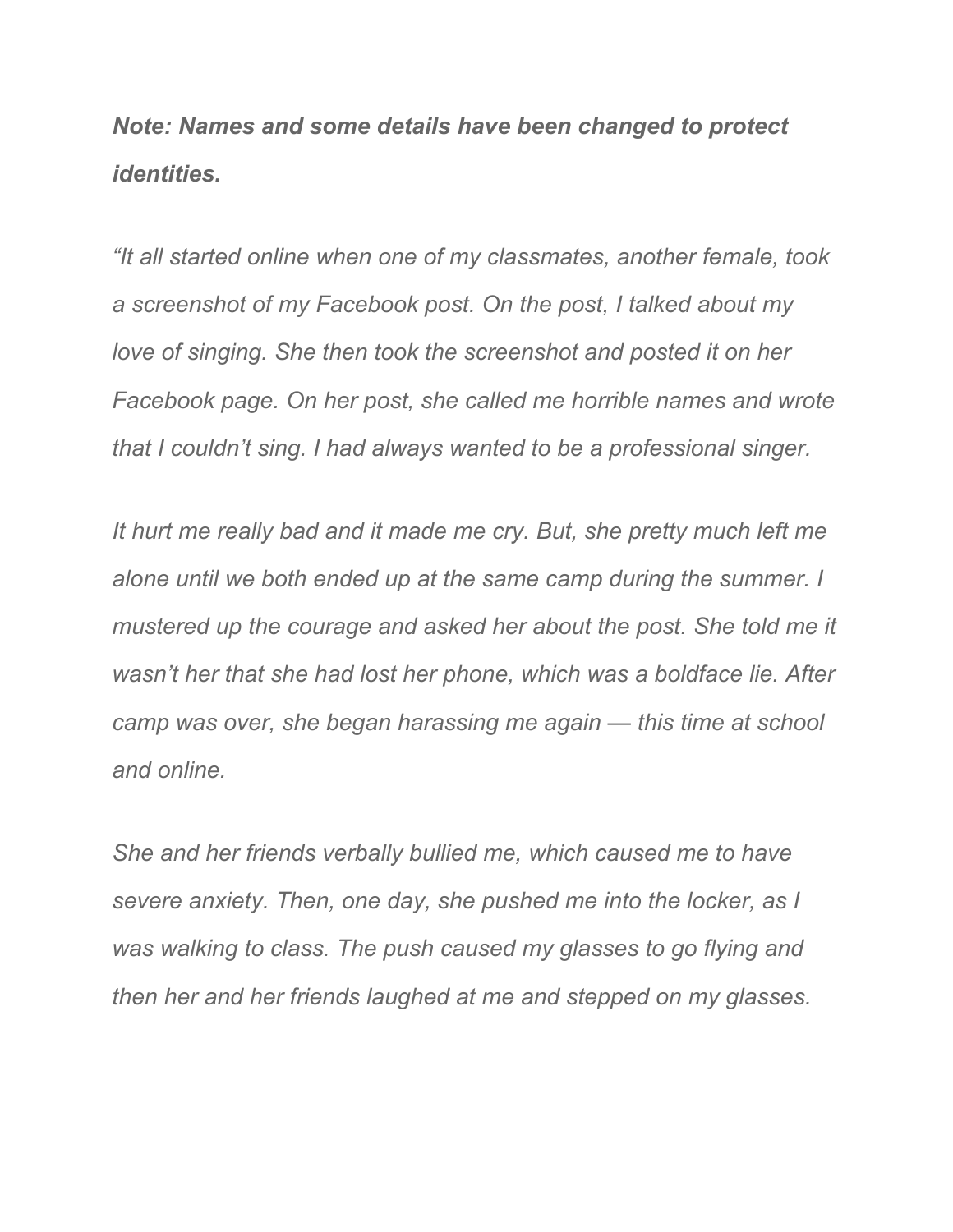*I couldn't see, but a friend helped me to the guidance office. I didn't report it. I just told the counselor I fell on my glasses. A few weeks later, my bully stole my lunch and ate it in front of me. My anxiety and depression worsened, and I had a hard time sleeping and eating. I lost a ton of weight and I cried all of the time. It lasted a year.*

*Once I started having panic attacks, my parents began homeschooling me. I still have panic attacks to this day even though the bullying happened 20 years ago. I'm an adult now, but I can still feel the effects of the bullying."*

*~Beth, age 13 at the time of bullying, now 33*

## **Legal Implications**

Most, if not all states have laws that require educators to report bullying. However, almost no school districts in the U.S. require those same educators to report cyberbullying, because it usually occurs off-site.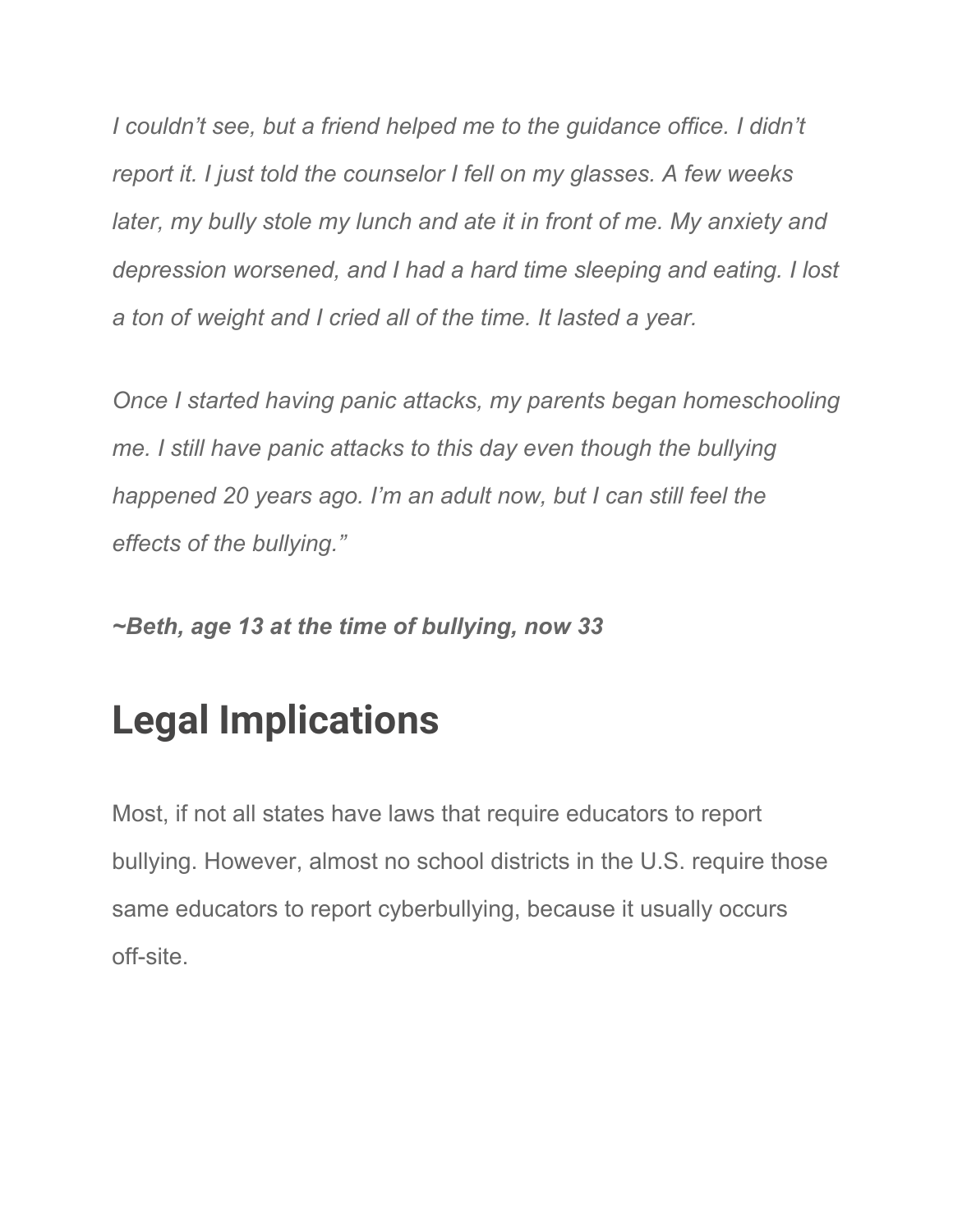In other words, it does not happen on school grounds, so it's the responsibility of the parents to handle this kind of harassment. In actuality, there are no rules or guidelines on how to respond to cases of cyberbullying, off or on school grounds.

While traditional bullying is well-defined in the law, the legal implications of cyberbullying are vague and unclear, primarily because it occurs in cyberspace and the aggressors are typically anonymous. However, with traditional bullying, administrators can either discipline, suspend, or expel the bullies.

Regardless, educators must report traditional bullying activities to the proper authorities — i.e., Child Services and/or the police. It is important to note that some states do have policies to address cyberbullying if it causes a decline in the victim's grades. [[8](https://parentingpod.com/bullying/#ref8), [9](https://parentingpod.com/bullying/#ref9)]

You can learn more about local school bullying polices on your Board of Education website.

### **How You Can Help**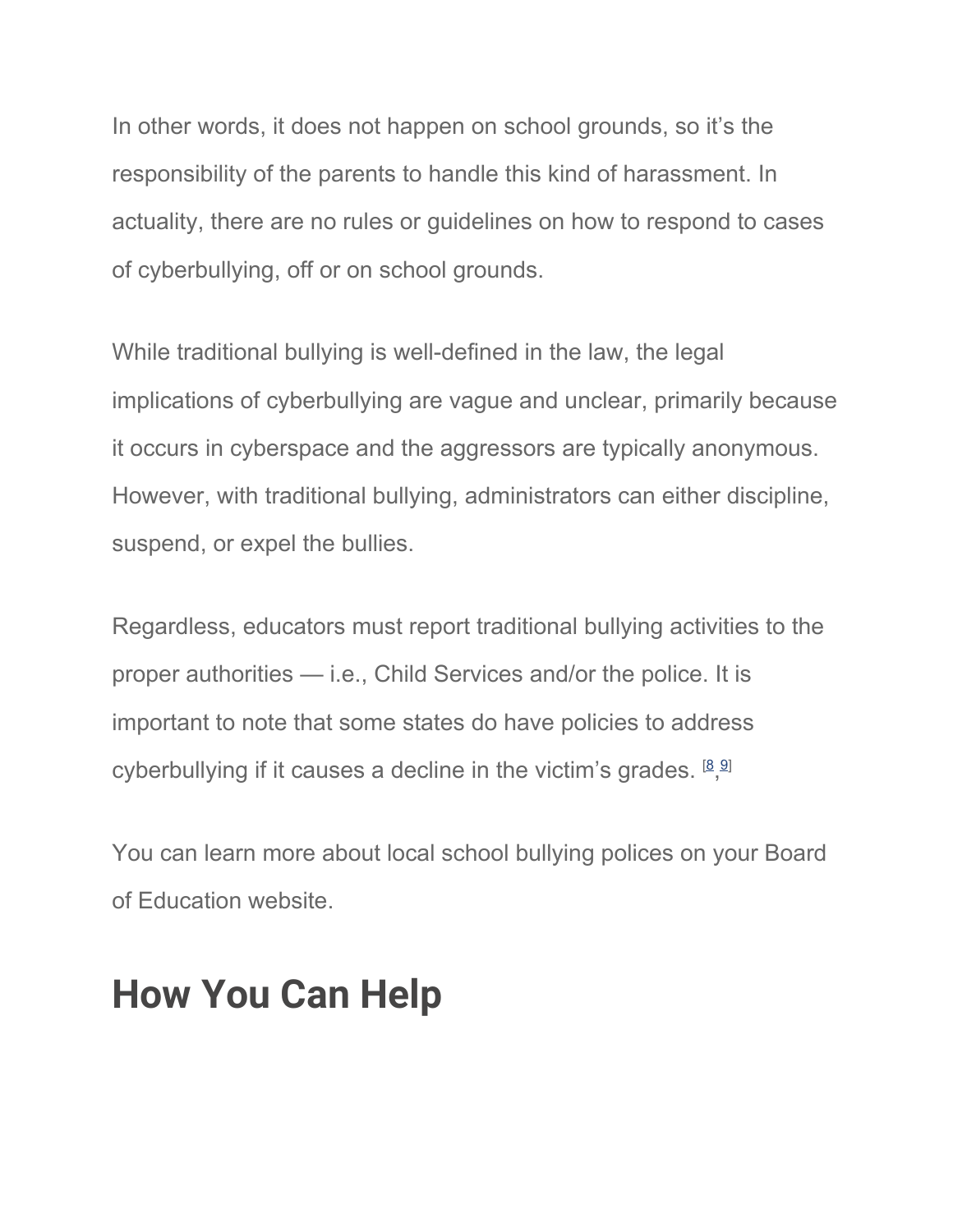

First, it is important to *never* punish or ridicule a child who is being bullied in-person or online. It's also imperative that you not limit your child's freedom. What you can do is monitor what your child is looking at on the internet and the length of time he stays online.

Also, pay close attention to how much time he spends on his smartphone and tablet. Any digital device places your child at risk for traditional and cyberbullying.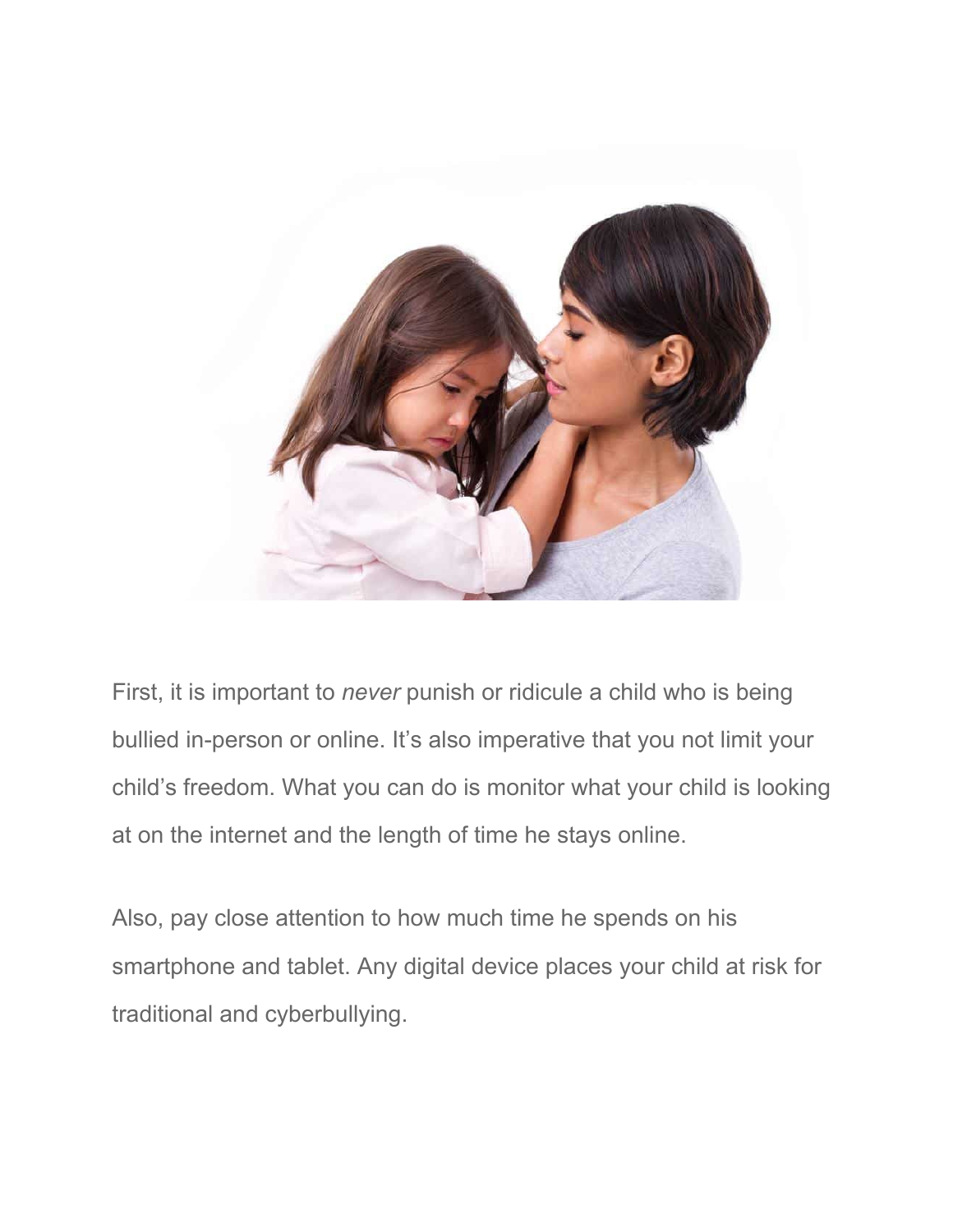**Note:** Your child may become angry with you and resent that you are checking up on him, but don't allow that to deter you. Your child will get over it and you will be thankful that you kept him safe. The good news is there are ways you can help your child combat bullies. The key is to be vigilant and proactive.

How you can help your child cope with bullying:

- **Use the parental control functions on your child's smartphone or tablet to filter and limit what he sees on the web and how much time he spends on it.** Don't feel guilty about blocking inappropriate content on the web, and never feel bad about monitoring your child's online activities. Remember, bullies aren't the only things lurking on the web  $-$  there are also sexual predators and criminals, including sex traffickers who are eager to prey on impressionable children and teens.
- **Restrict the amount of data (internet access) on your child's smartphone.** Some internet providers allow you to turn off texting during certain hours.
- **Don't be passive.** Demand that your child give you all of his passwords.
- **Learn common internet acronyms (LOL, LMAO, etc.) and slang ("ship").** Kids nowadays use a wide range of code words so their parents don't know what they are doing and saying. Knowing these acronyms and phrases will help you decipher what your child is saying to others.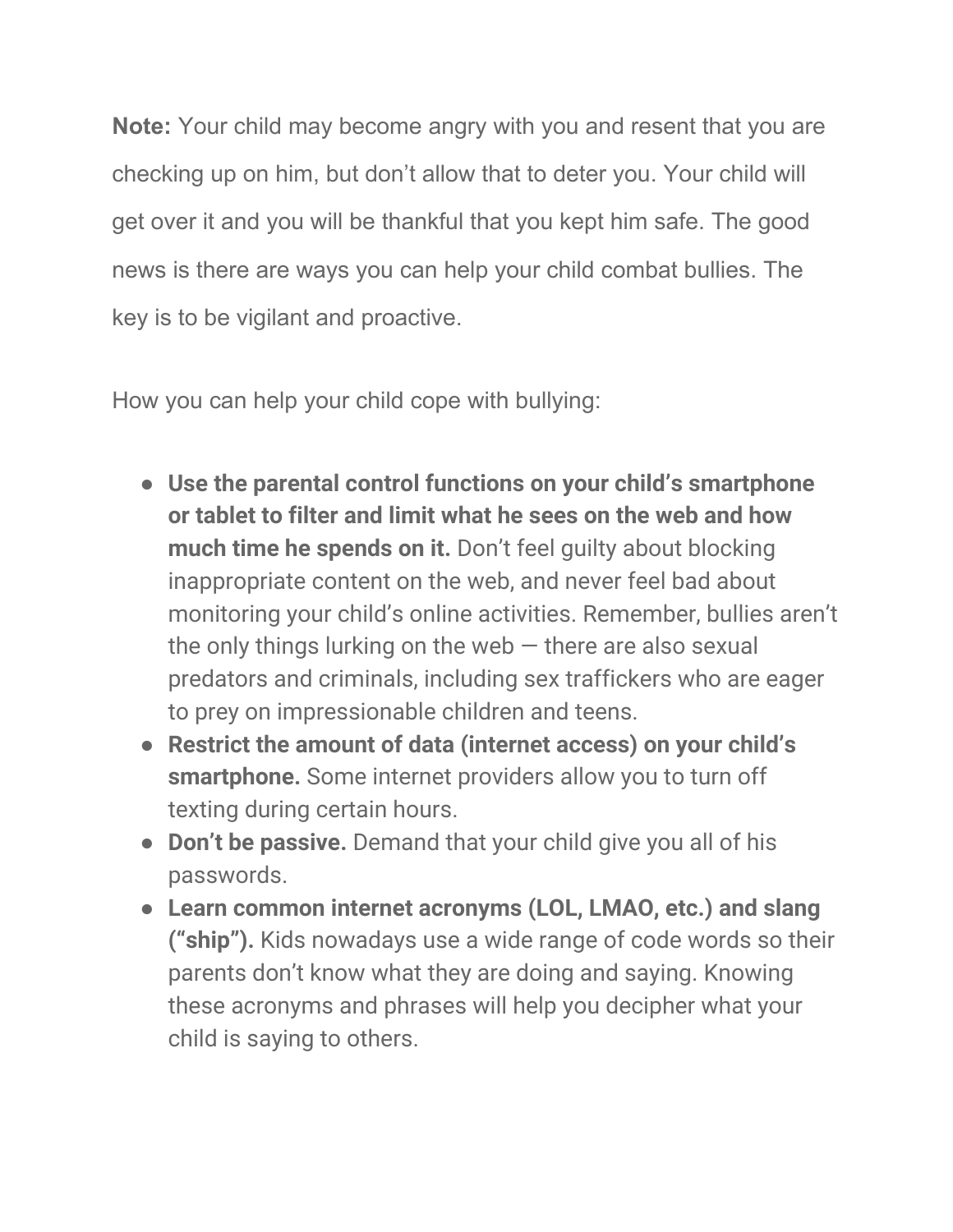● **Know who your child is talking to online and in real life.** Ask to meet or chat with your child's real-life and social media friends. Periodically, look over your child's smartphone and tablet contact list and check out any addresses of friends **before** you allow your child to spend time at their residences.

**Note:** This means physically traveling to the friend's home and meeting her parents **before** allowing your child to go to the home. Ask your child details about each person — i.e., name, location, state, age, hair color, race, hair type, height, weight, eye color, and any other distinguishable traits.

- **Tell your child the truth**. Review the "Stranger Danger" concept with your child, including child trafficking, and describe grooming practices to him. It is better that your child knows the pitfalls and traps so she can avoid those situations.
- **Encourage your child to tell you or another adult if he is being bullied**. It doesn't matter if your child receives threats online or through digital or physical messages, reassure him that none of this is her fault and let her know you are always available to listen and help.
- **Get to know your child better**. Spend time with your child. Learn what your child likes and dislikes and try to develop a safe and acceptable relationship. It is possible that your child's friends are encouraging her to bully other children, instead of vice-versa. The more you know about your child's life, the easier it will be to recognize and address any problems.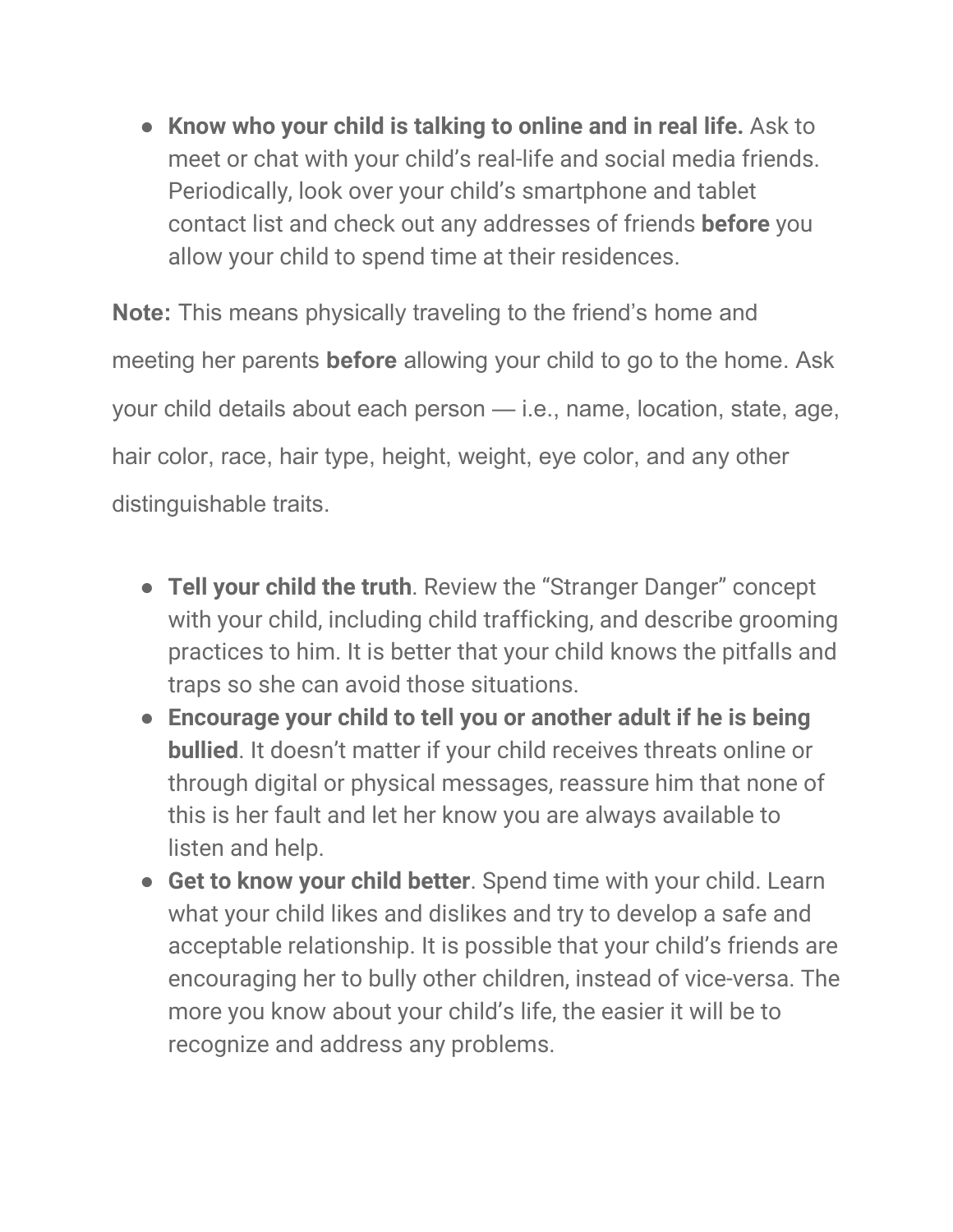- **Teach your child about bullying** what it is and how it starts. Also, explain what to do if he is the target of bullying or if he is the bully. Talk about how hurtful bullying is and teach him ways to cope with it.
- **Help your child manage stress**. Specifically teach your child how to positively cope with bully-based stress: exercise with your child, spend time together observing the beauty and stillness of nature, do things your child likes to do, engage in hobbies that your child is interested in, take your pet to the park together for playtime and walks, watch your favorite sitcoms and/or movies together, play games like UNO, etc. This will help you and your child blow-off steam while bonding and having fun.
- **Set specific behavior guidelines**. Make sure your child fully understands what you expect of him at home and at school. It is common for children to believe they don't need supervision, guidelines, rules or anything else, but they do. Children need boundaries to develop and thrive. When a parent doesn't provide those boundaries for a child, it increases the risk of him becoming a bully or engaging in dangerous and unhealthy behavior.

# **What If You Are the One That's Being Bullied? What Can You Do?**

While there is no foul-proof way to cope with bullying, traditional or cyber, there are ways you can manage the stress and hurt feelings associated with bullying. Bullying normally occurs over time, so one of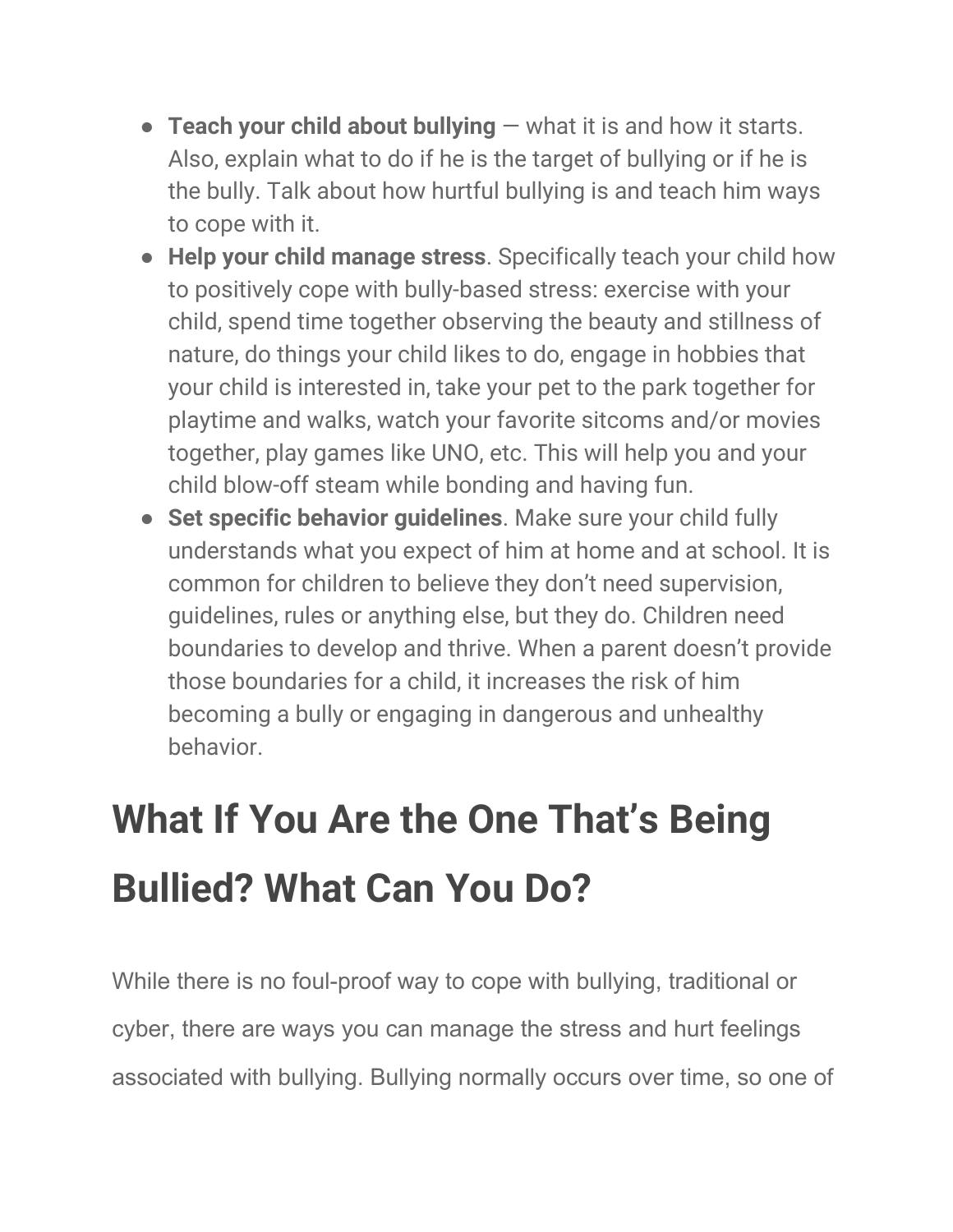the best things you can do to combat this harassment is report it to anyone and everyone each and every time.

Don't brush it off — report it to your parents, teachers, and other adults in your life, and report it to the police. They may be able to monitor the situation so it doesn't escalate further. The police may even be able to stop the bullying altogether. Remember, you don't deserve to be treated this way. You are valuable and loved, so don't allow a bully to treat you any less.

Other ways to cope with bullies include:

#### **Don't blame yourself**

This is not your fault. Regardless of what your bully tells you and others, you did nothing to deserve to be tormented and harassed. Do not allow anyone to make you feel ashamed of yourself for how you look, any disabilities, your personality, etc. The bully is the problem, not you!

#### **Try to look at the situation in a different way**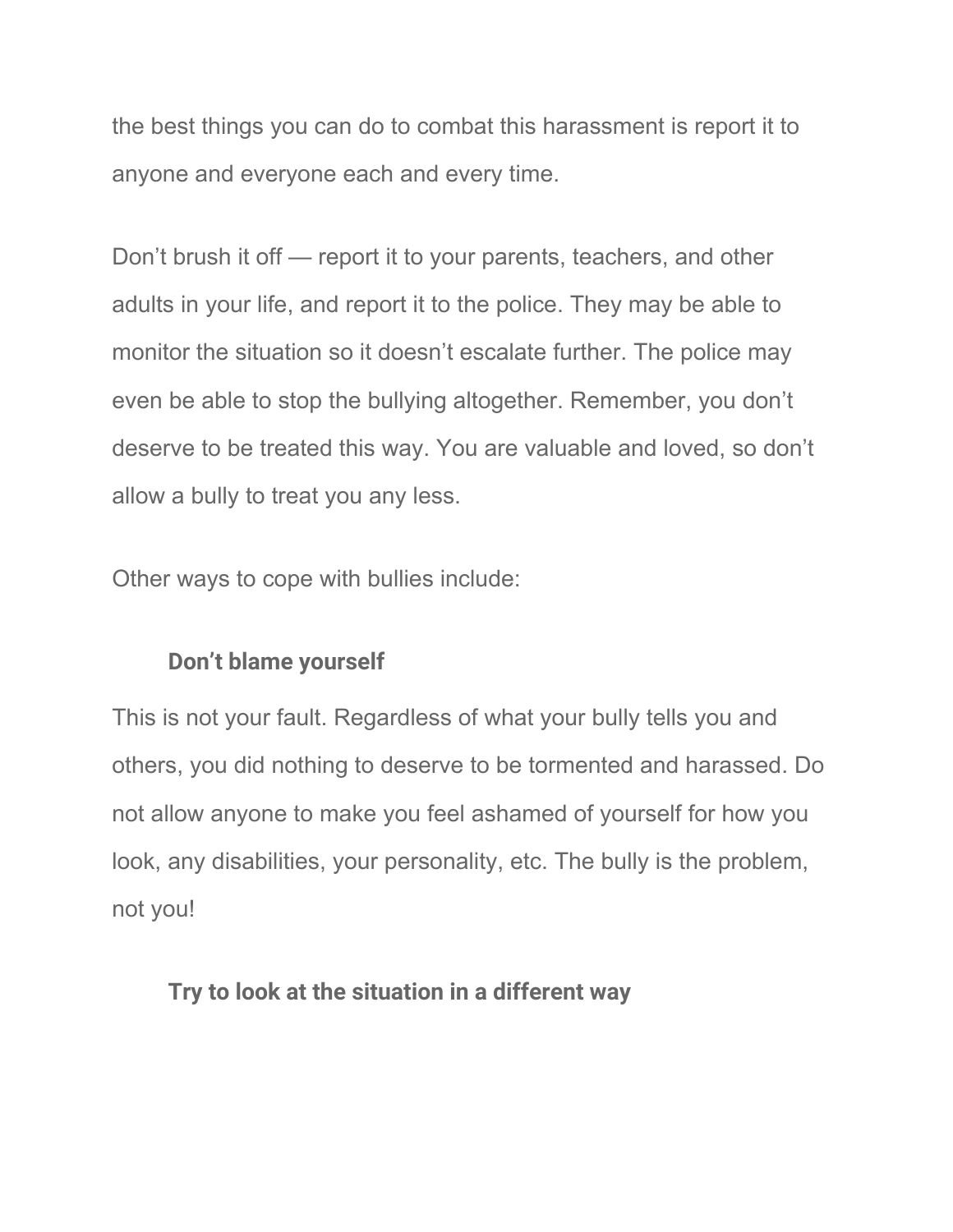The truth is, a bully only harasses and torments others because she is unhappy. Maybe, she is being bullied at home by siblings or parents. Or, maybe the bully is angry about something she cannot control, so she takes that anger and frustration out on you. Regardless of the reason, your bully is miserable. And, because she is miserable, she wants you to feel as bad, if not worse. Don't give your bully that power.

#### **Don't obsess about it**

The worst thing you can do is obsess or dwell on the bullying. When you do that, you give your bully power over you. The worst thing for a bully is to not get any reaction out of you. So, stop reading over the nasty text messages, social media posts, emails, etc. and stop thinking about what your bully said and did to you.

Do the opposite and ignore her. Your non-response will absolutely bore her, causing her to find another target. Save the messages in a separate location, so you'll have proof of the harassment should it escalate, and then delete them off your phone, tablet, etc. Block your agitator online and on your phone. And, focus on the people who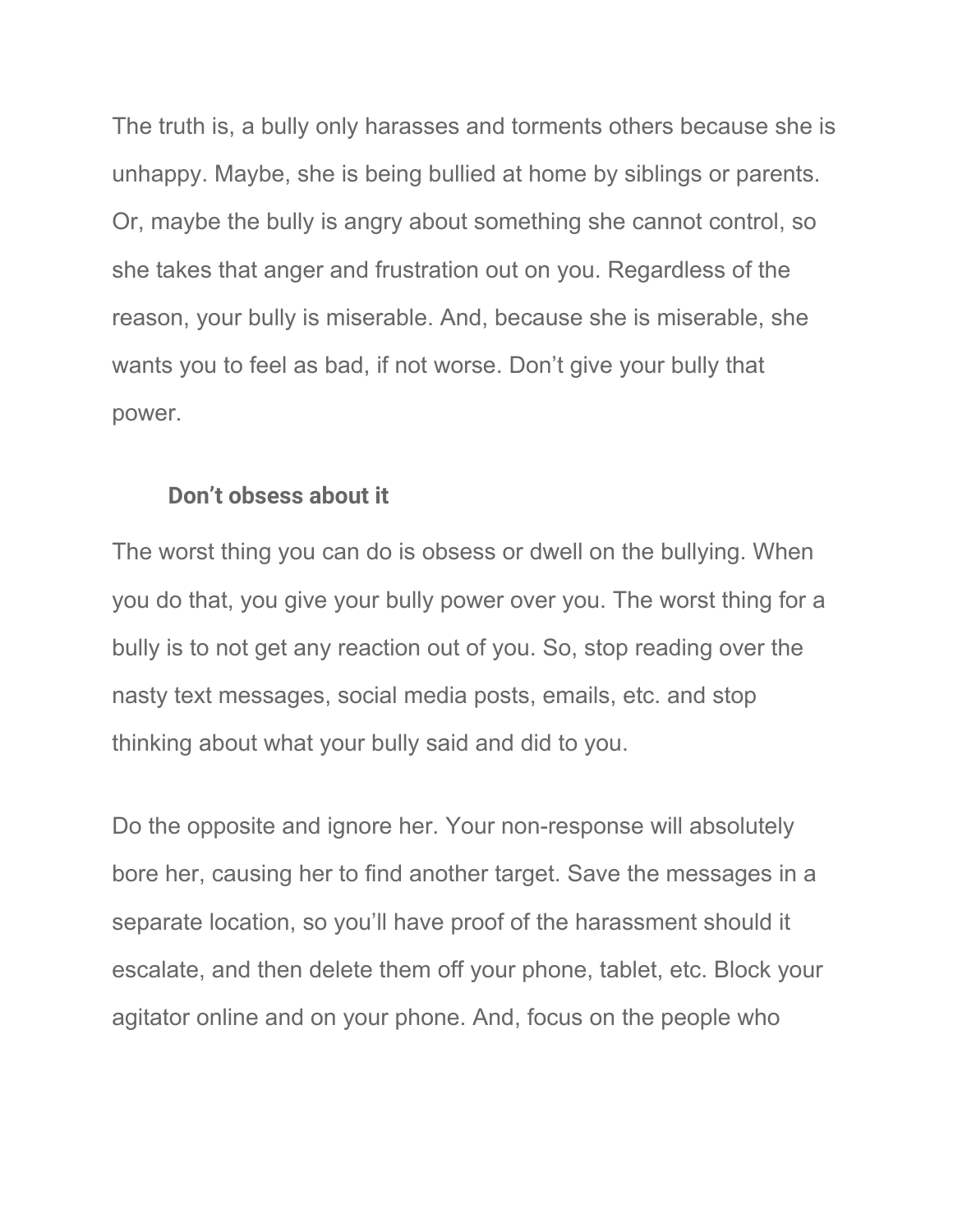really matter, like your family and close friends. And, most of all, believe in yourself, because you're worth it.

#### **Learn stress management and relaxation techniques**

If you want to deal with a bully situation in a positive and healthy way, you need to learn how to calm yourself down when you're frustrated and upset. How do you that? By learning stress management and relaxation techniques — learning healthy ways to ease your tension and reduce stress can help you better handle this situation.

If you can relax your body and find inner peace, no matter what your bully fires at you, it will simply bounce off. Common stress management and relaxation techniques include: exercising, engaging in positive self-talk, meditating, learning how to relax your muscles, deep breathing, massages, reading, writing, etc.

#### **Unplug**

If you want to lower your stress level and manage the bullying, you need to unplug, especially if your tormentor is online. Try to meet new, positive people who appreciate you just the way you are. Look for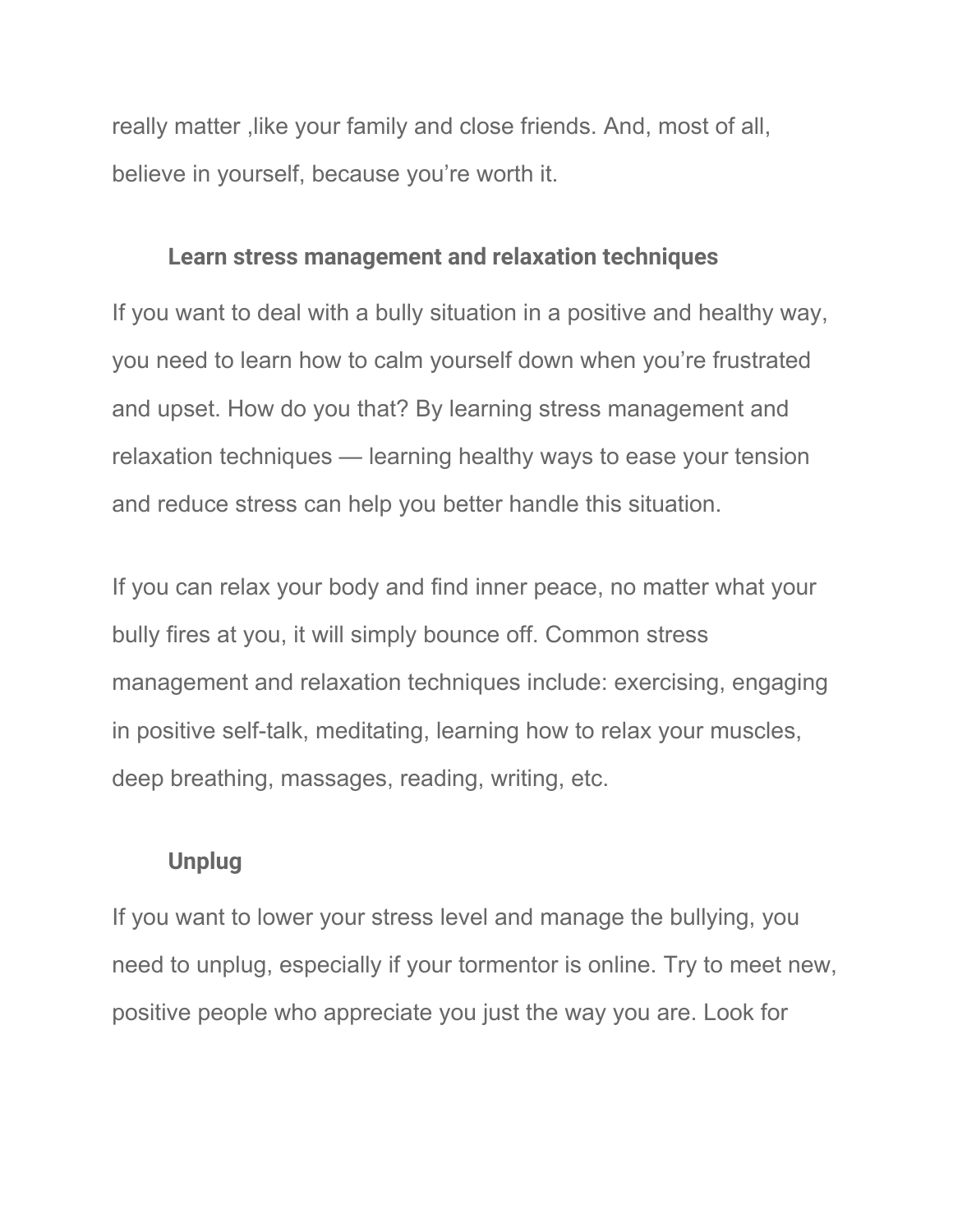people who share your interests. They are out there, trust me. You just have to put down your device and get out there and find them.

#### **Volunteer**

Helping others is great way to boost your self-esteem and self-confidence, and make you feel happy and valuable. There's nothing better than helping others in need. It's also a great way to include more positive people into your inner circle, people who will have your back against your bully.

#### **Talk about it**

Keeping the bullying bottled up inside will only make things worse, so don't do that! Talk to your parents, teachers, friends, siblings, coach, counselor, pastor, or anyone else who will listen. Use your voice, because it could put an end to the bullying altogether.

If you don't feel comfortable verbally expressing what is happening and how it makes you feel, write it down and give it to someone you trust. Your confidant may have some really great ideas on how to handle the bullying and what to do next.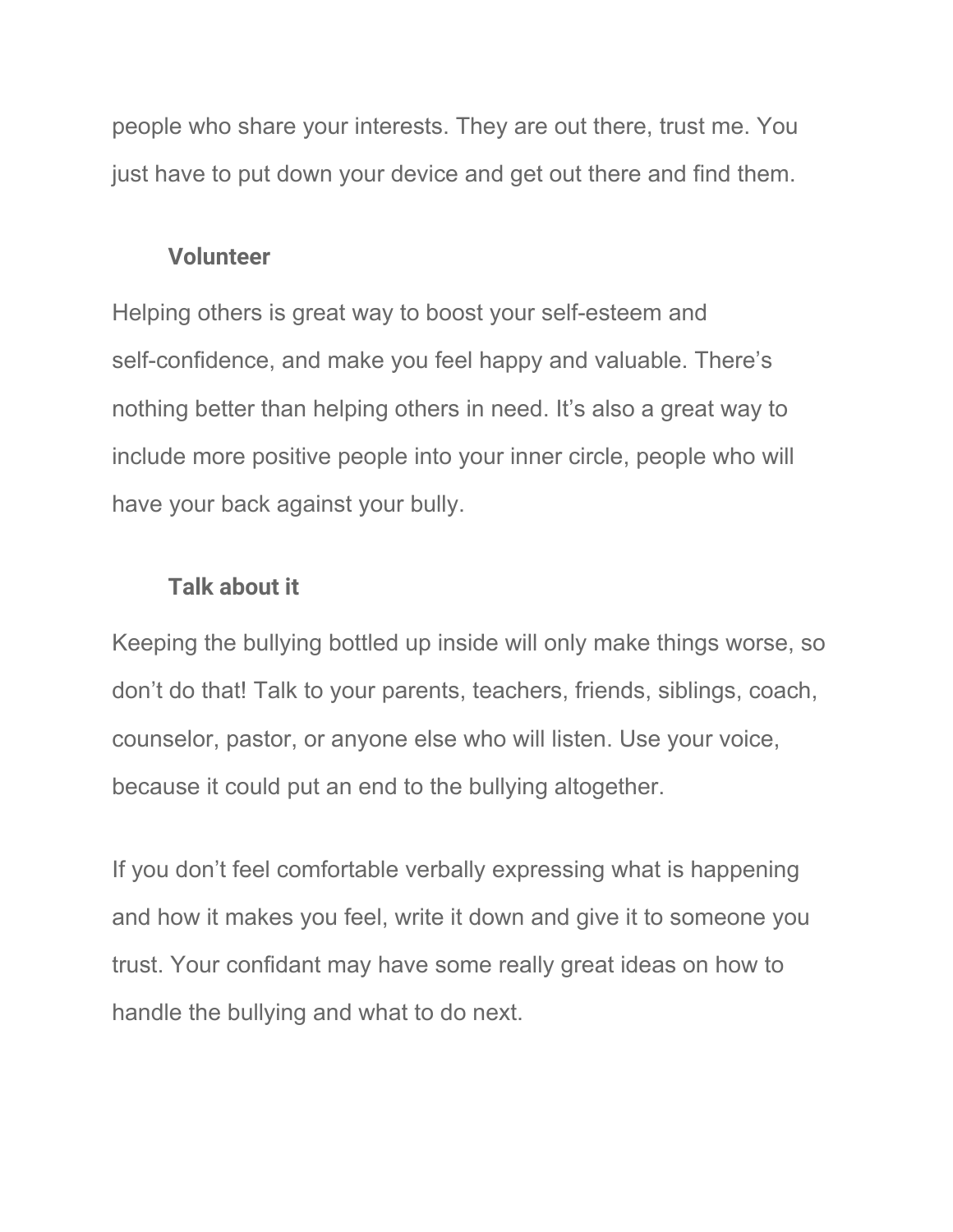#### **Report it**

You should always report bullying, regardless of if it is online or in real life. You should also report bullying if you witness it happening to someone else. Never tolerate this type of behavior. If someone threatens to send private sexual text messages or pictures to others, report it to the police. That is illegal. In this situation, cyberbullies can be prosecuted.

#### **Seek counseling**

If you are grappling with harassment, seek counseling. Many times, children are afraid of counselors because they think seeking professional help signifies that they have a mental illness. That is not the case. Counselors are simply there to help you process and cope with issues in your life.

They are there to listen, which is probably what you need most right now. They are also there to teach you how to deal with adversity in a healthy way and to help you find solutions to your problems. You will never receive judgement from a counselor, because that's not their job. They are only there to help you. If you need help, ask for it!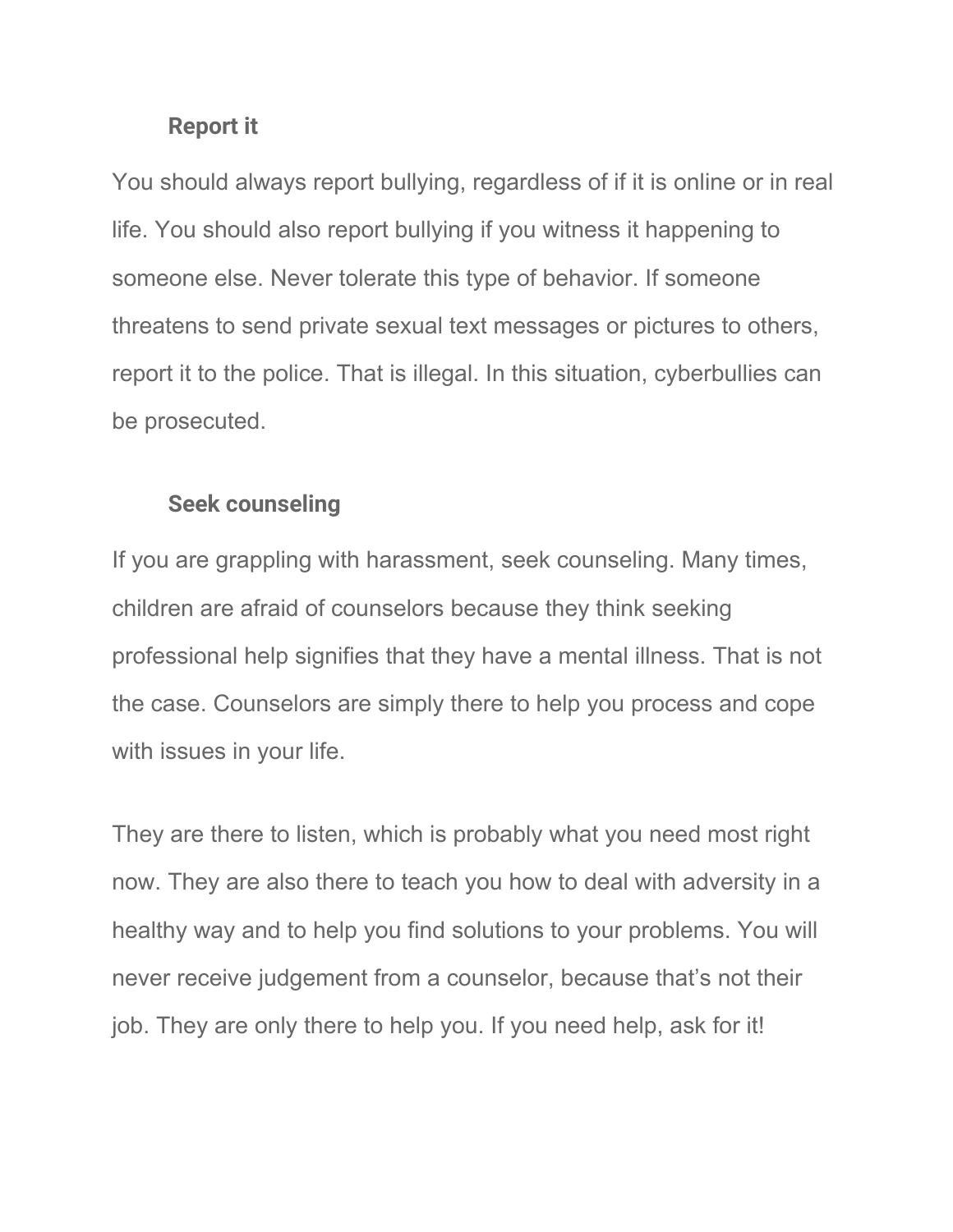# **Can Bullying Be Prevented? If So, How Can I Prevent It?**

Yes, it can! One of the best ways to combat bullying is to stop it before

it starts. How? Try the following:

- Refuse to pass along messages from the bully to her target
- Tell your friends to STOP bullying others
- Block bullies on social media and delete their messages without reading them
- Don't post or share a target's personal info online or start false rumors
- Don't share your social media passwords with anyone, except your parents
- Tell your parents what you are doing and who you are talking to, online and in-person
- Don't post anything online that you wouldn't want your family, friends, pastor, crush, classmates, etc. to see
- Don't send hateful messages to others, even while upset or angry
- Refrain from getting into heated arguments with others, in-person or online
- Always be respectful towards others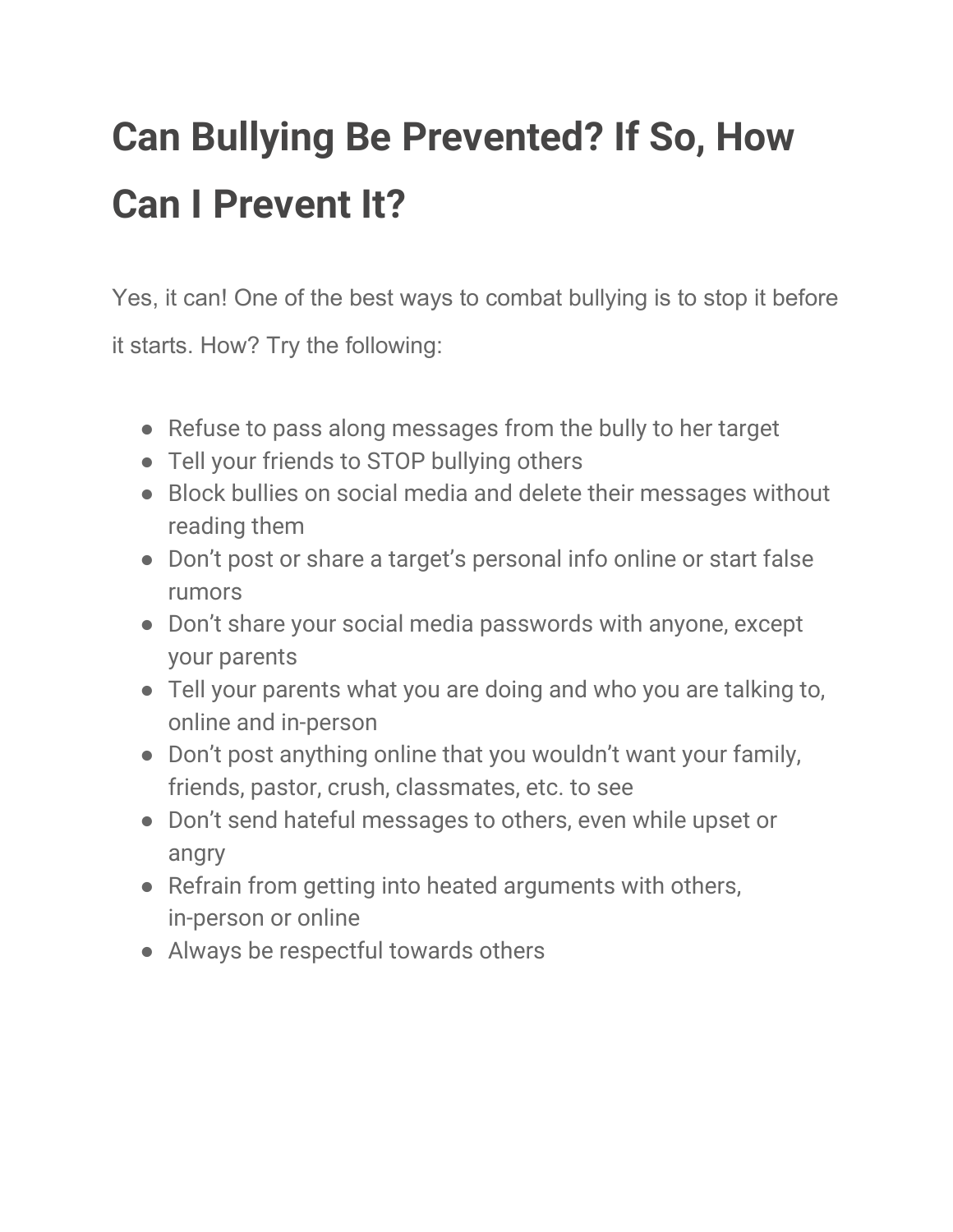# **What Should You Do If You Suspect That Your Child is a Bully?**

It can be difficult to hear that your child is the bully, but there are ways to steer your child back onto the right path. It is imperative that you address the misbehavior before it causes irreparable emotional and physical damage to his victim. Keep in mind that your child watches how you behave in certain situations — if you exhibit bully behaviors, he will most likely do the same.

The first thing you need to do is evaluate and modify your own behavior, then your child will follow suit. Moreover, if your child is having a hard time managing his emotions, talk to a therapist. The therapist will be able to teach your child how to cope with any negative emotions — i.e. anger, frustration, hostility, etc. — in a positive way.

Lastly, ask your child why he feels the need to bully others. Ask him to describe to you how it probably makes the other person feel. The key to stopping this negative behavior is determining the cause of it. Once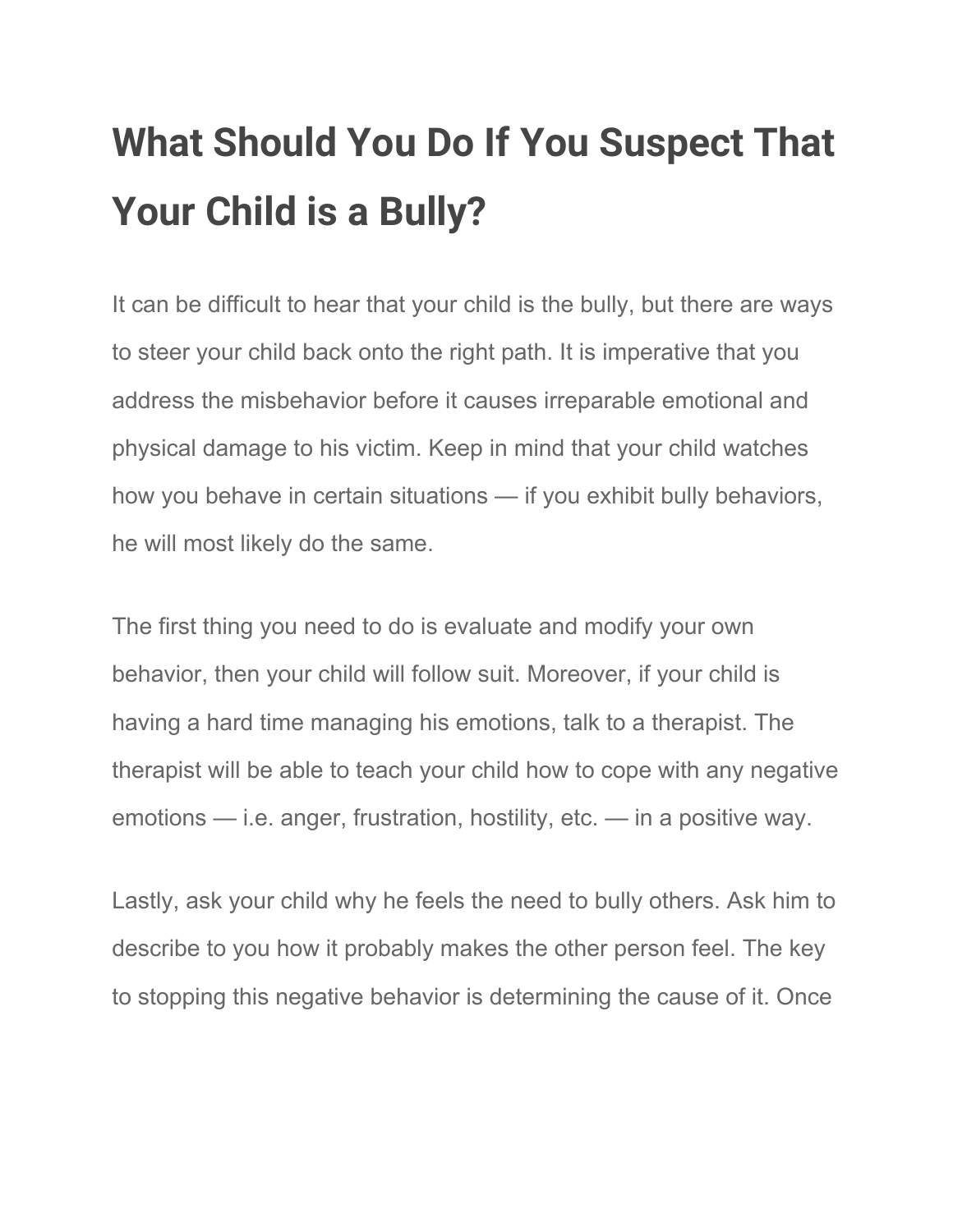you know why your child feels the need to put others down, you can take steps to stop it.

## **Who Can I Talk To?**

If you or someone you know is experiencing bullying or cyberbullying or feeling suicidal, please call 1-800-273-8255 in the U.S., or visit IASP or suicide.org to find a help in your area.

## **In Summary**

Bullying, in any form, can have long-lasting and detrimental effects on the victim. It can also lead to emotional, physical, social, and psychological conditions, many of which follow the victim into adulthood.

There are many reasons why a child becomes a bully, but, regardless of the reason, it doesn't give hher permission to torment others. It's hurtful and damaging, but it can be stopped. If everyone who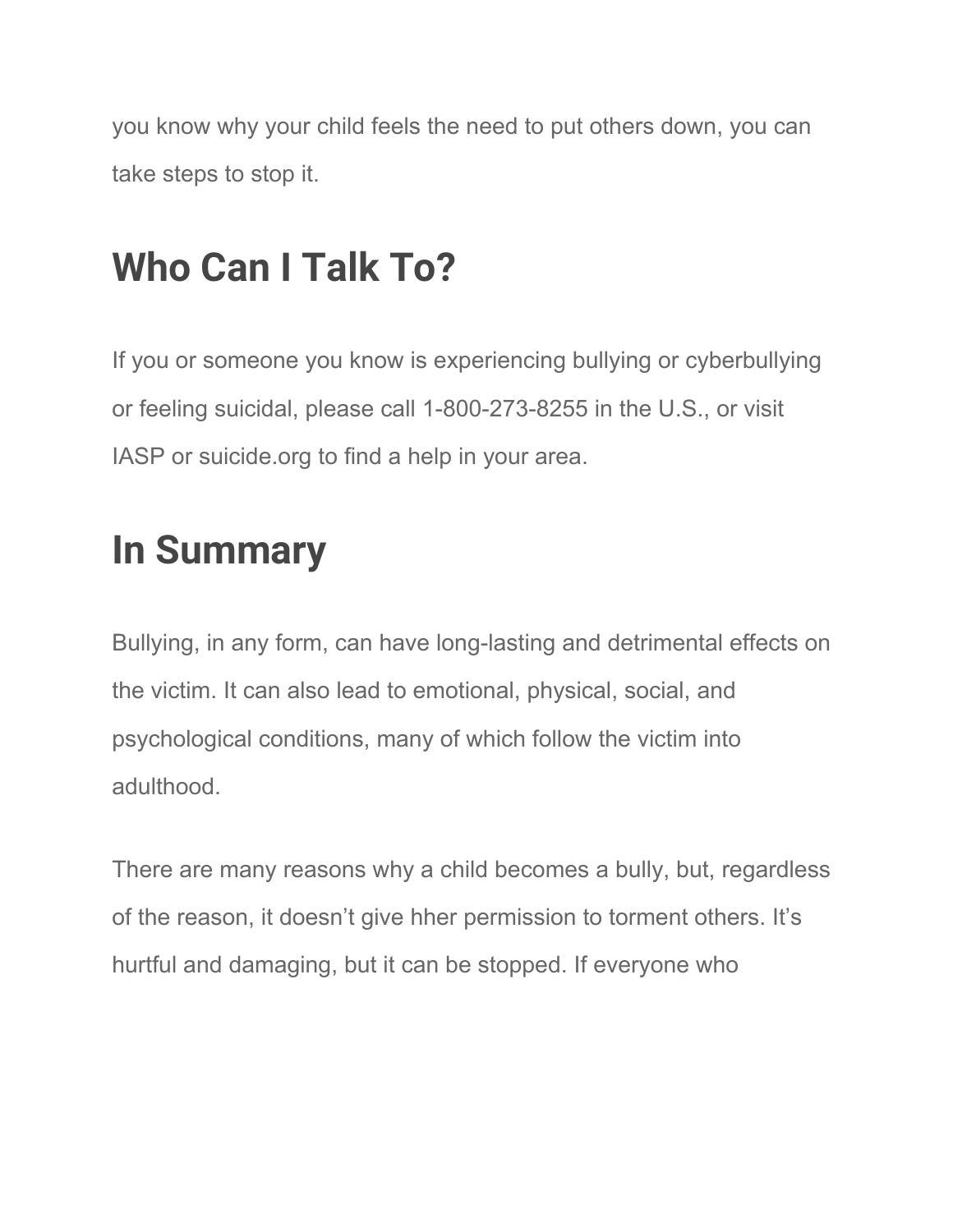witnesses or experiences bullying reports it, new laws will be enacted, and those who bully will be punished.

If there are consequences to the behavior, children will be less likely to engage in it. The key is to be mindful and proactive when it comes to our children. Listen to them, get to know them, and protect them from aggressors by paying attention to them and monitoring their activities.

Our kids need us! No child should ever feel like there is no way out but through death. Children need to be taught how to effectively combat relentless bullies — in the schoolyard and in cyberspace.

#### **References:**

- 1. American Psychological Association. (2019). *Bullying.* Retrieved from https://www.apa.org/topics/bullying/
- 2. Kids Health. (2019). *Cyberbullying*. Retrieved from https://kidshealth.org/en/parents/cyberbullying.html
- 3. Stopbullying.gov. (2019). *Warning signs for bullying*. Retrieved from https://www.stopbullying.gov/at-risk/warning-signs/index.html
- 4. National Centre for Bullying. (2019). *Signs of bullying*. Retrieved from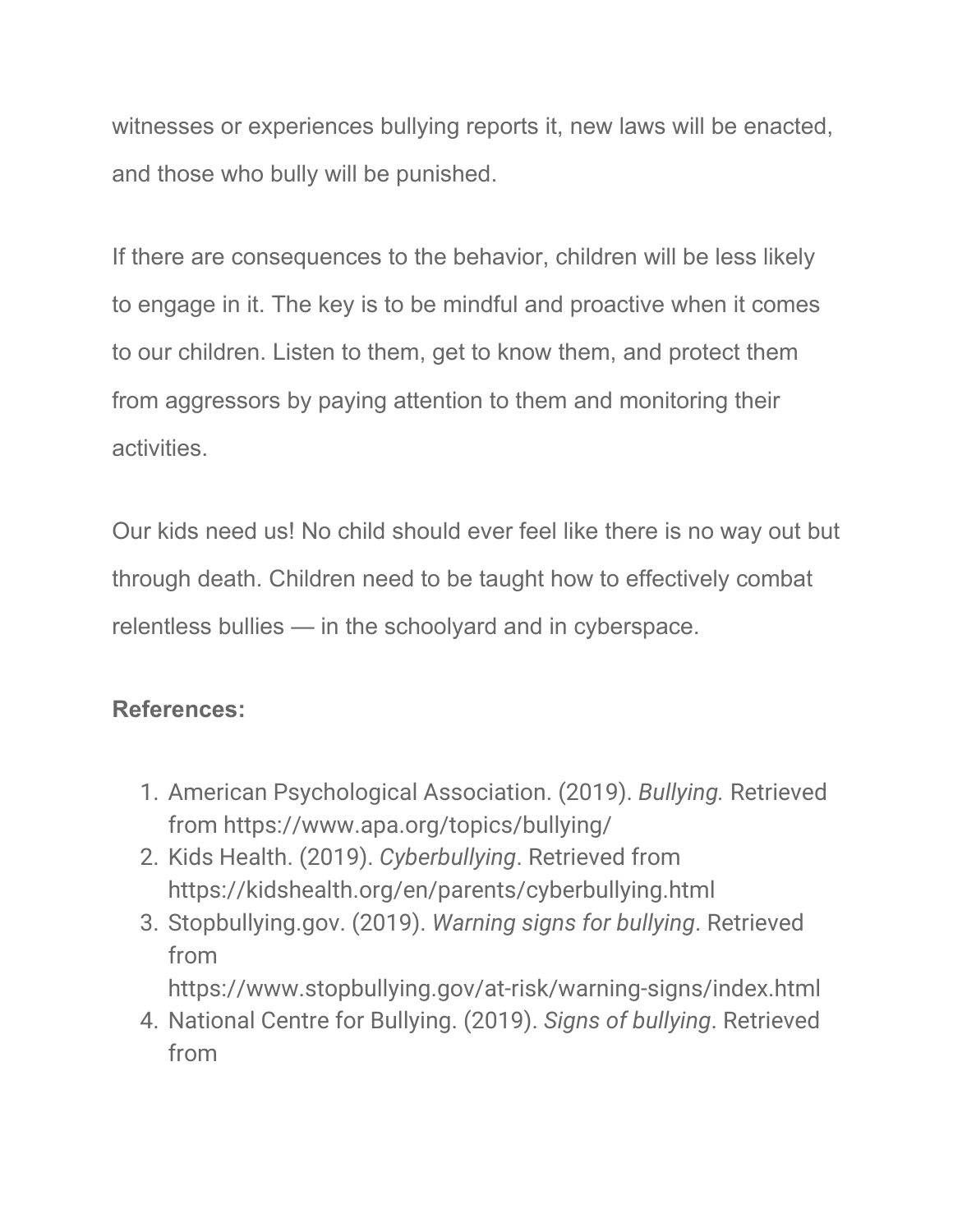https://www.ncab.org.au/bullying-advice/bullying-for-parents/si gns-of-bullying/

- 5. Cyber stalking Research Center. (2019). *Cyber stalking*. Retrieved from https://cyberbullying.org/cyberstalking
- 6. Alexander, R. & Krans, B. (2016). Anxiety, depression, and suicide: The lasting effects of bullying. *Healthline*. Retrieved from https://www.healthline.com/health-news/bullying-affects-victim s-and-bullies-into-adulthood-022013
- 7. Hinduja, S. & Patchin, J. W. (2015). Cyberbullying legislation and case law. *Cyberbullying.org*. Retrieved from https://cyberbullying.org/cyberbullying-legal-issues.pdf
- 8. Stopbullying.gov. (2019). *Laws, policies & regulations*. Retrieved from https://www.stopbullying.gov/laws/index.html
- 9. Gordon, S. (2018). Do girls and boys bully differently? *Very Well Family*. Retrieved from https://www.verywellfamily.com/do-girls-and-boys-bully-differen tly-460494
- 10. Holt, M. K., Vivolo-Kantor, A. M., Polanin, J. R., Holland, K. M., DeGue, S., Matjasko, J. L., Wolfe, M., & Reid, G. (2015). Bullying and suicidal ideation and behaviors: a meta-analysis. *Pediatrics, 135*(2), e496-509. Retrieved from https://www.ncbi.nlm.nih.gov/pmc/articles/PMC4702491/
- 11. Bradshaw, C.P., Sawyer, A.L., & O'Brennan, L.M. (2007). Bullying and peer victimization at school: Perceptual differences between students and school staff. *School Psychology Review, 36*(3), 361-382.
- 12. National Center for Education Statistics and Bureau of Justice Statistics. (2011). *Student reports of bullying and cyber-bullying: Results from the 2011 school crime supplement to the National*